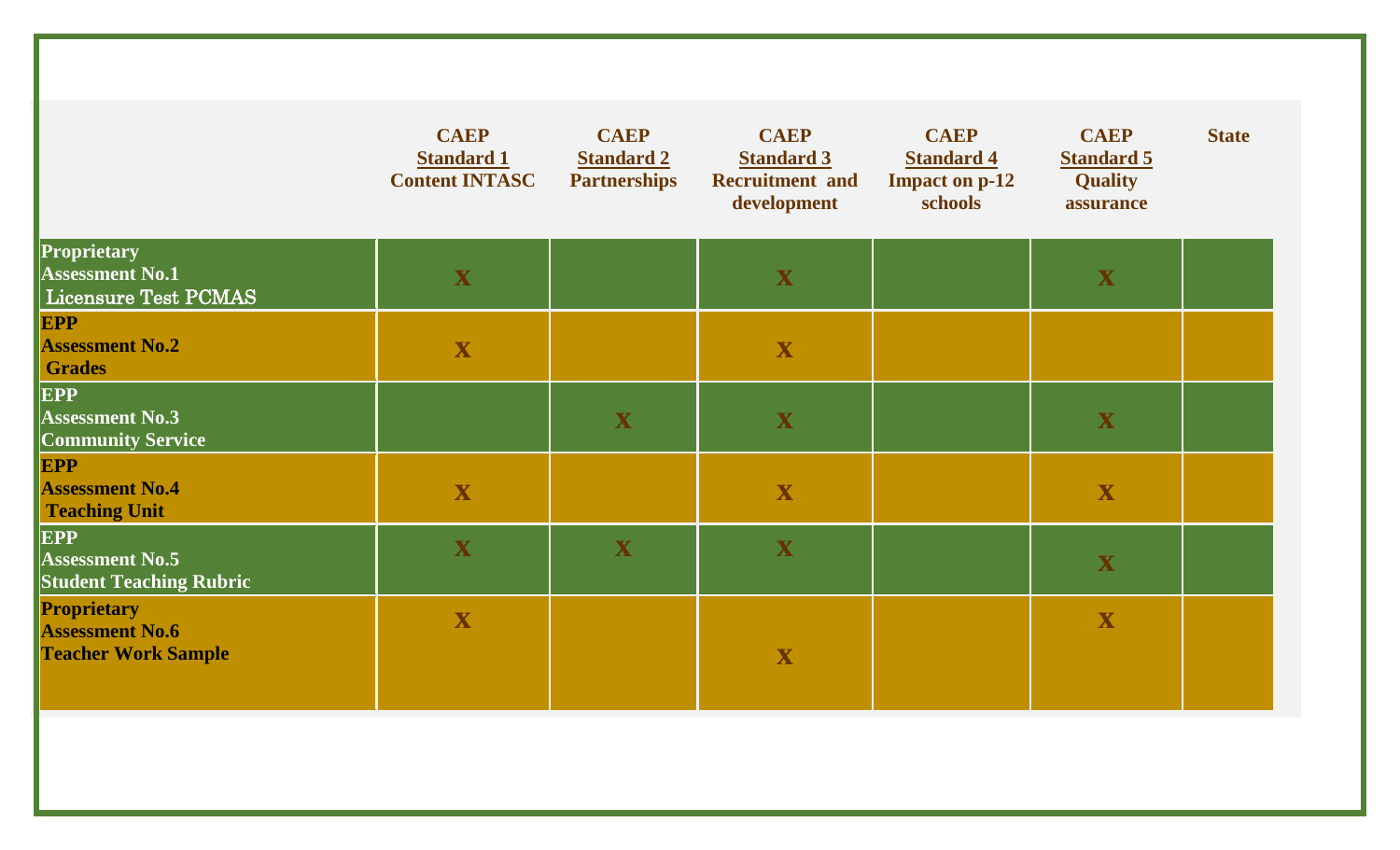|                                              | <b>CAEP</b><br><b>Standard 1</b><br><b>Content INTASC</b> | <b>CAEP</b><br><b>Standard 2</b><br><b>Partnerships</b> | <b>CAEP</b><br><b>Standard 3</b><br><b>Recruitment and</b><br>development | <b>CAEP</b><br><b>Standard 4</b><br><b>Impact on p-12</b><br>schools | <b>CAEP</b><br><b>Standard 5</b><br><b>Quality</b><br>assurance |  |
|----------------------------------------------|-----------------------------------------------------------|---------------------------------------------------------|---------------------------------------------------------------------------|----------------------------------------------------------------------|-----------------------------------------------------------------|--|
| <b>EPP Assessment No.7</b><br><b>Surveys</b> |                                                           |                                                         |                                                                           |                                                                      |                                                                 |  |
| <b>Diversity Tracking System</b>             | X                                                         |                                                         | X                                                                         |                                                                      | $\mathbf X$                                                     |  |
| <b>Report Card Survey</b>                    |                                                           |                                                         |                                                                           | X                                                                    | X                                                               |  |
| <b>Employers Questionnaire</b>               |                                                           |                                                         |                                                                           | X                                                                    | X                                                               |  |
| <b>Completers in Schools Questionnaire</b>   |                                                           |                                                         |                                                                           | X                                                                    | X                                                               |  |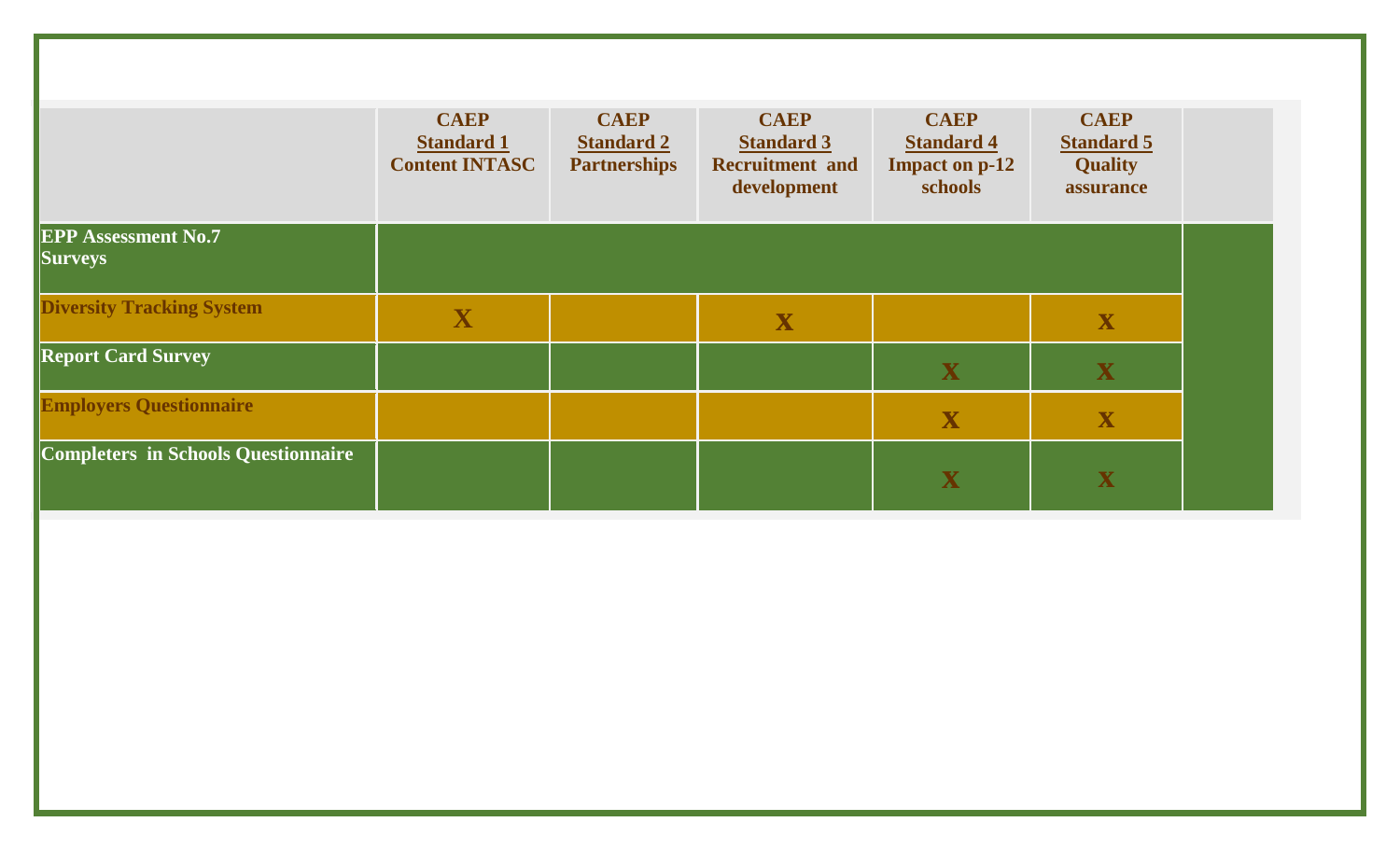# Key Performance Assessments and INTASC



![](_page_2_Figure_2.jpeg)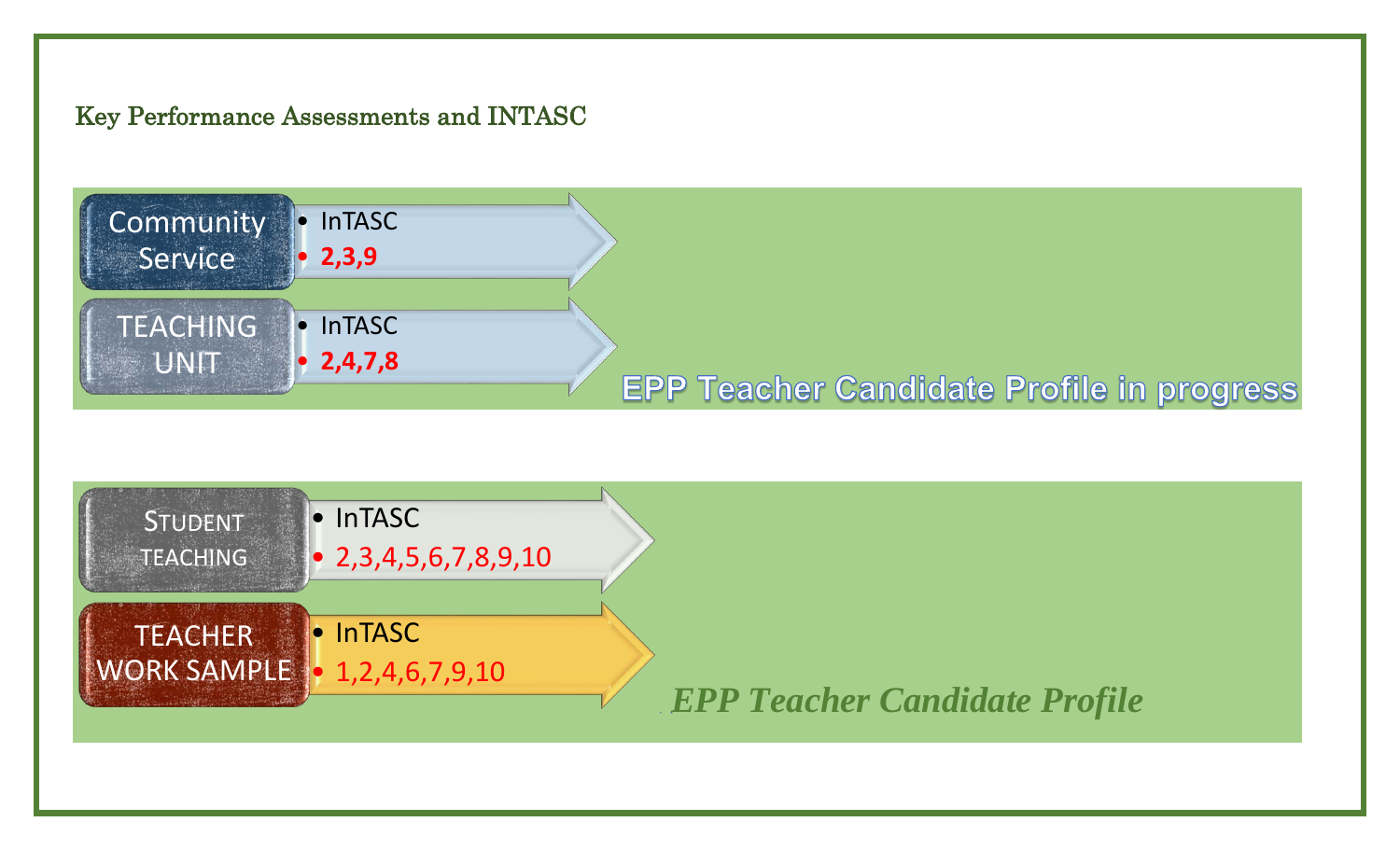# Key Performance Assessments INTASC And CAEP

| CAEP 2, 3 & 5<br>Community Service Rubric Adjusted (2016)Alignment Table                                                                                                                                                                     |  |  |
|----------------------------------------------------------------------------------------------------------------------------------------------------------------------------------------------------------------------------------------------|--|--|
| <b>INTASC Standard #2: Learning Differences. The teacher uses understanding of individual differences and diverse cultures and communities to ensure</b><br>inclusive learning environments that enable each learner to meet high standards. |  |  |
| Attribute Planning of the project                                                                                                                                                                                                            |  |  |
| $\mathsf{l}$ . The problem, situation or the possibility of service found is significant and requires time investment.                                                                                                                       |  |  |
| 2. Evidence of the research process is wide: collects information and analyzes the dimensions of the situation.                                                                                                                              |  |  |
| 3. There is evidence of the conversations and reflections before the planning process.                                                                                                                                                       |  |  |
| 4. The process of reconceptualization of the problem and its solution is deep (evidence shows the consideration of different alternatives, it also explains and evaluates the available                                                      |  |  |
| resources).                                                                                                                                                                                                                                  |  |  |
| 5. There is evidence of the incorporation of the community as a direct partner of the project.                                                                                                                                               |  |  |
| 6. The designed Action Plan is workable, based on the theoretical perspectives, in the time allotted for it, the available resources and the expectations of the community.                                                                  |  |  |
| 7. His/her discipline is deeply related to other areas (the project is related to the discipline of Education).                                                                                                                              |  |  |
| 8. The objectives of the project show the designer's knowledge of (alignment with the abilities, skills and dispositions that a teacher candidate needs to develop).                                                                         |  |  |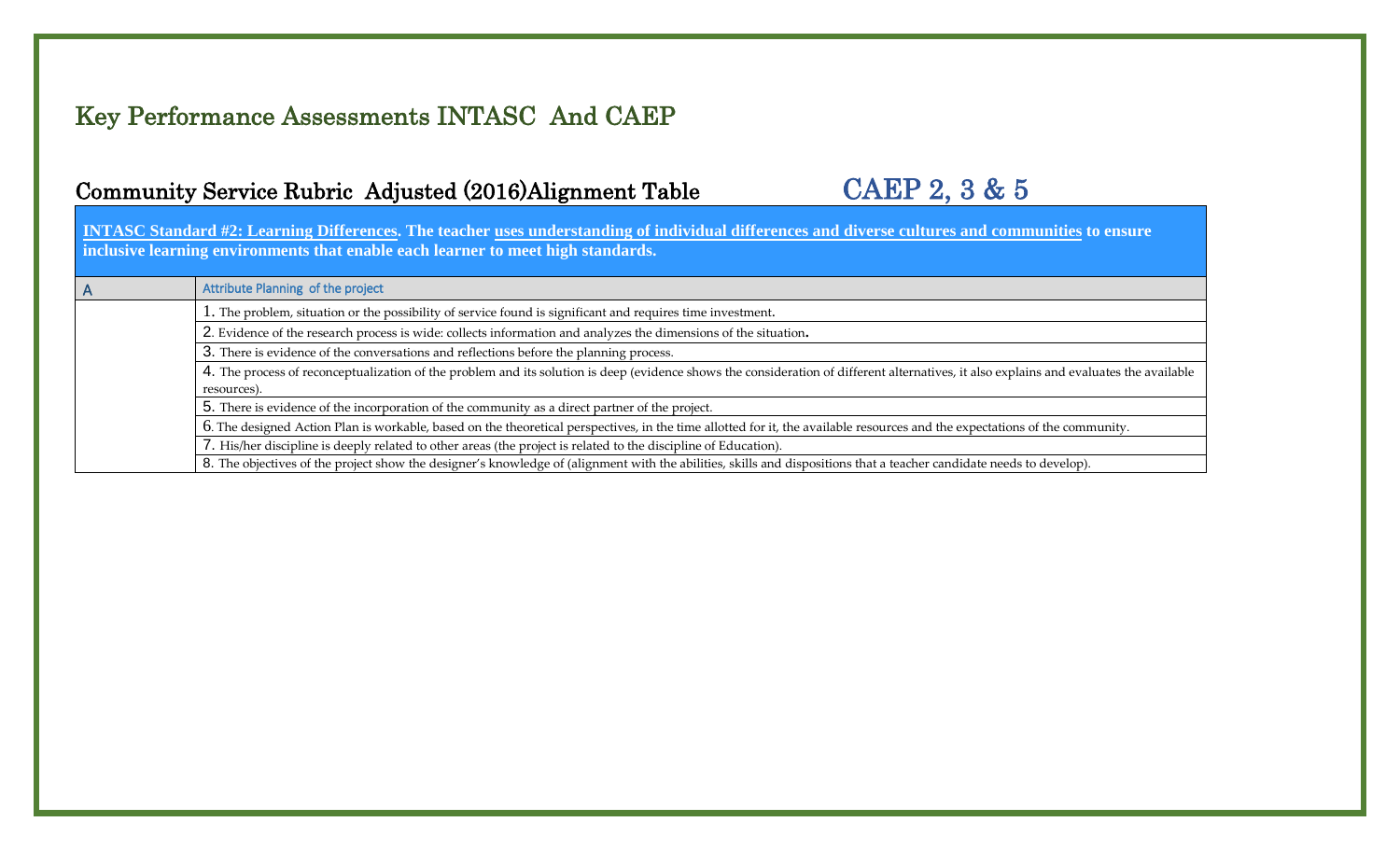| Intasc #3: Learning Environments. The teacher works with others to create environments that support individual and collaborative learning,<br>and that encourage positive social interaction, active engagement in learning, and self motivation. |                                                                                                                                                                                                                                                                                                  |  |  |
|---------------------------------------------------------------------------------------------------------------------------------------------------------------------------------------------------------------------------------------------------|--------------------------------------------------------------------------------------------------------------------------------------------------------------------------------------------------------------------------------------------------------------------------------------------------|--|--|
| B                                                                                                                                                                                                                                                 | Attribute: Implementation of the project                                                                                                                                                                                                                                                         |  |  |
|                                                                                                                                                                                                                                                   | 1. Performs the activities in the projected time frame.                                                                                                                                                                                                                                          |  |  |
|                                                                                                                                                                                                                                                   | 2. The interventions correspond to the projected plan and any emergent modification is justified and explained.                                                                                                                                                                                  |  |  |
|                                                                                                                                                                                                                                                   | 3. Achieves the active and effective participation of the members of the community for which the project is addressed.                                                                                                                                                                           |  |  |
|                                                                                                                                                                                                                                                   | 4. Addresses others in a respectful manner and promotes an appropriate learning process.                                                                                                                                                                                                         |  |  |
|                                                                                                                                                                                                                                                   | 5 Registers and documents all the implementation process (identifies the problem or situation, the planning process, the communication with the community, the intentions,<br>processes reflections).                                                                                            |  |  |
|                                                                                                                                                                                                                                                   | 6. Attends to scheduled interviews with the advisor during the process.                                                                                                                                                                                                                          |  |  |
|                                                                                                                                                                                                                                                   |                                                                                                                                                                                                                                                                                                  |  |  |
|                                                                                                                                                                                                                                                   | Standard #9: Professional Learning and Ethical Practice. The teacher engages in ongoing professional learning and uses evidence to continually<br>evaluate his/her practice, particularly the effects of his/her choices and actions on others (learners, families, other professionals, and the |  |  |
|                                                                                                                                                                                                                                                   | community), and adapts practice to meet the needs of each learner.                                                                                                                                                                                                                               |  |  |
| $\overline{C}$                                                                                                                                                                                                                                    | Attribute Evaluation and dissemination of the project                                                                                                                                                                                                                                            |  |  |
|                                                                                                                                                                                                                                                   | 1. Evidences the evaluation process: performs the final evaluations, the self evaluation, the conclusion and the recommendations for future actions.                                                                                                                                             |  |  |
|                                                                                                                                                                                                                                                   | 2. Evidences the significant impact of the intervention: shows the contribution of the project. (the involvement with the community: this service is beneficial for the community).                                                                                                              |  |  |
|                                                                                                                                                                                                                                                   | 3. Describes with precision the mutual learning processes: the personal ones and those of the community. (There is reciprocity all the participants are learners as well as teachers).                                                                                                           |  |  |
|                                                                                                                                                                                                                                                   | 4. Announces the project in the communities involved in it through a presentation, a written communication or a poster at the place and at the University. (The process of<br>announcing the project becomes a public dialogue about it)                                                         |  |  |
|                                                                                                                                                                                                                                                   | 5. His/her significant learning processes show the development of a civic conscience within a democratic society.                                                                                                                                                                                |  |  |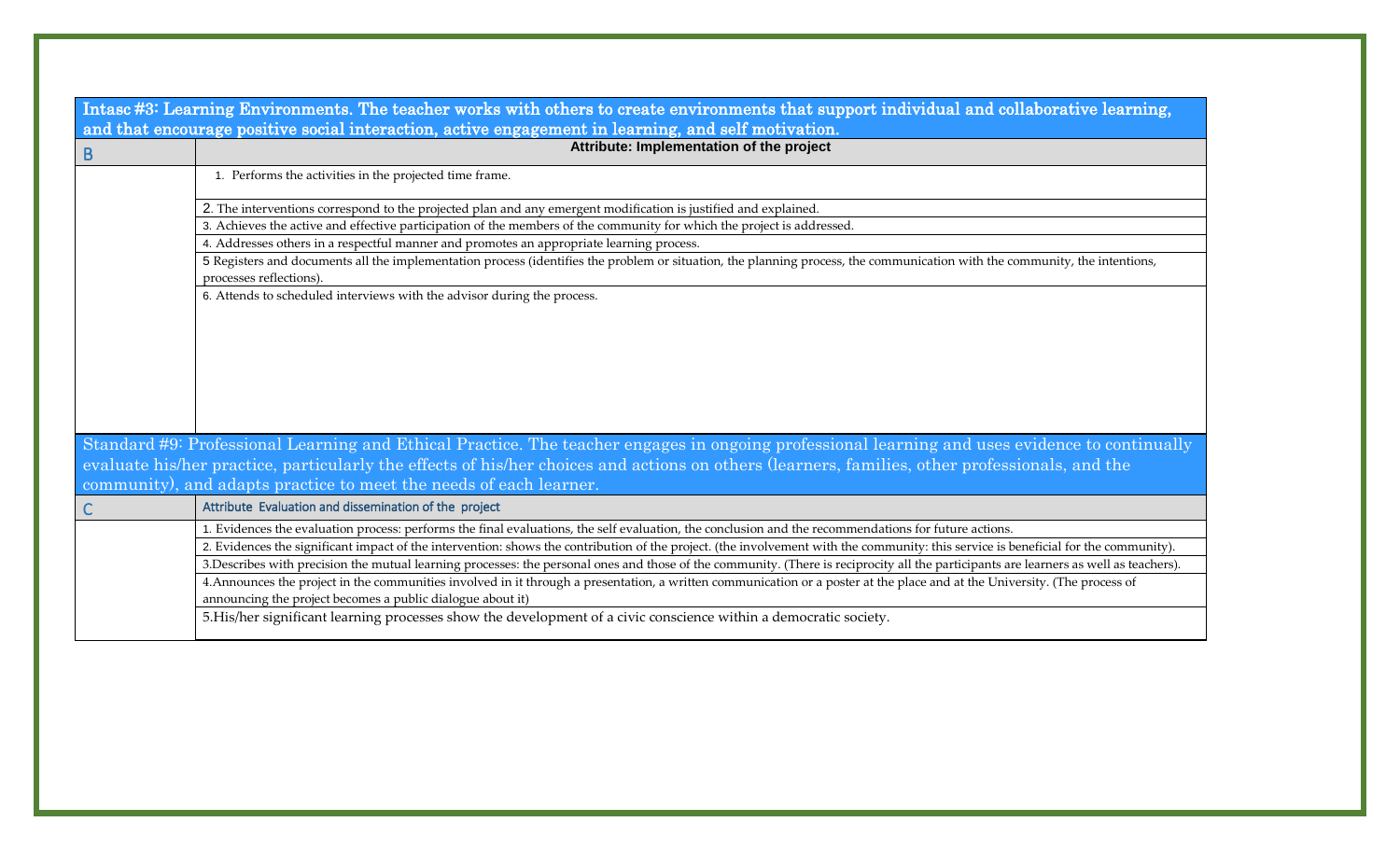| <b>Teaching Unit Rubric</b>                                                                                                                                                                                                                                                                                                                                                                                                                                                                              |                                      | CAEP 1, 3 & 5                                                                                      |  |
|----------------------------------------------------------------------------------------------------------------------------------------------------------------------------------------------------------------------------------------------------------------------------------------------------------------------------------------------------------------------------------------------------------------------------------------------------------------------------------------------------------|--------------------------------------|----------------------------------------------------------------------------------------------------|--|
| <b>Allignment of Teaching Unit Rubric</b>                                                                                                                                                                                                                                                                                                                                                                                                                                                                |                                      | <b>Indicators</b>                                                                                  |  |
| (6) Skills: The candidate knows, understands, respects and responds to diversity and creates learning environments that promote active learning of the<br>students, social interaction and self-motivation. INTASC Standard #2: Learning Differences. The teacher uses understanding of individual differences and<br>diverse cultures and communities to ensure inclusive learning environments that enable each learner to meet high standards.                                                        |                                      |                                                                                                    |  |
| Section 1. Description of the Teaching Unit using the frameworks                                                                                                                                                                                                                                                                                                                                                                                                                                         | 1. Theory                            | 1. The underlying theory                                                                           |  |
| of theory                                                                                                                                                                                                                                                                                                                                                                                                                                                                                                | 2.Internal Coherence                 | 2. Coherence between theory and<br>methodology:                                                    |  |
|                                                                                                                                                                                                                                                                                                                                                                                                                                                                                                          | 3. Adaptations                       | 3. Adaptation to diverse students                                                                  |  |
| 1) THE CANDIDATE DEMONSTRATES IN DEPTH KNOWLEDGE OF THE BASIC CONCEPTS, PROCESSES AND SKILLS OF THE SUBJECT AREA THAT<br>S/HE ASPIRES TO TEACH INTASC Standard #4: Content Knowledge. The teacher understands the central concepts, tools of inquiry, and structures of the                                                                                                                                                                                                                              |                                      |                                                                                                    |  |
| discipline(s) he or she teaches and creates learning experiences that make the discipline accessible and meaningful for learners to assure mastery of the content.<br>Section 2. Outline of Content:-generating themes, having big                                                                                                                                                                                                                                                                       | 4.Content                            | 4. Content outline aligns with the exact                                                           |  |
| ideas, facts, principles, curricular integration, attitudes, values and<br>skills aligned with the Curricular Maps of the Puerto Rican<br><b>Department of Education</b>                                                                                                                                                                                                                                                                                                                                 |                                      | content of the discipline                                                                          |  |
| . (1) THE CANDIDATE DEMONSTRATES IN DEPTH KNOWLEDGE OF THE BASIC CONCEPTS, PROCESSES AND SKILLS OF THE SUBJECT AREA THAT<br>S/HE ASPIRES TO TEACH INTASC Standard #4: Content Knowledge. The teacher understands the central concepts, tools of inquiry, and structures of the<br>discipline(s) he or she teaches and creates learning experiences that make the discipline accessible and meaningful for learners to assure mastery of the content.                                                     |                                      |                                                                                                    |  |
| Section 3: Prior knowledge needed for the development of the<br>unit                                                                                                                                                                                                                                                                                                                                                                                                                                     | 5. Prior knowledge                   | 5. Accurately selects the Prior knowledge<br>needed for the development of the unit                |  |
|                                                                                                                                                                                                                                                                                                                                                                                                                                                                                                          | 6. Justified selection<br>of content | 6. Justified selection of the previous concepts<br>for the Unit using knowledge of learning theory |  |
| 7) Skills: The candidate knows and chooses the essential elements of the instructional Design and implements a variety de teaching strategies and technology<br>that satisfy the needs of the students and promote learning and understanding. INTASC Standard #7: Planning for Instruction. The teacher plans instruction that                                                                                                                                                                          |                                      |                                                                                                    |  |
| supports every student in meeting rigorous learning goals by drawing upon knowledge of content areas, curriculum, cross-disciplinary skills, and pedagogy, as well<br>as knowledge of learners and the community context. Standard INTASC #8: Instructional Strategies. The teacher understands and uses a variety of instructional<br>strategies to encourage learners to develop deep understanding of content areas and their connections, and to build skills to apply knowledge in meaningful ways. |                                      |                                                                                                    |  |
|                                                                                                                                                                                                                                                                                                                                                                                                                                                                                                          | 7. Objectives are                    | 7. General and specific encompassing(that                                                          |  |
|                                                                                                                                                                                                                                                                                                                                                                                                                                                                                                          | aligned with the exact               | include all the outlined content) objectives                                                       |  |
|                                                                                                                                                                                                                                                                                                                                                                                                                                                                                                          | content                              | alligned to the Puero Rican D.E. Curricular<br><b>Maps or Standards</b>                            |  |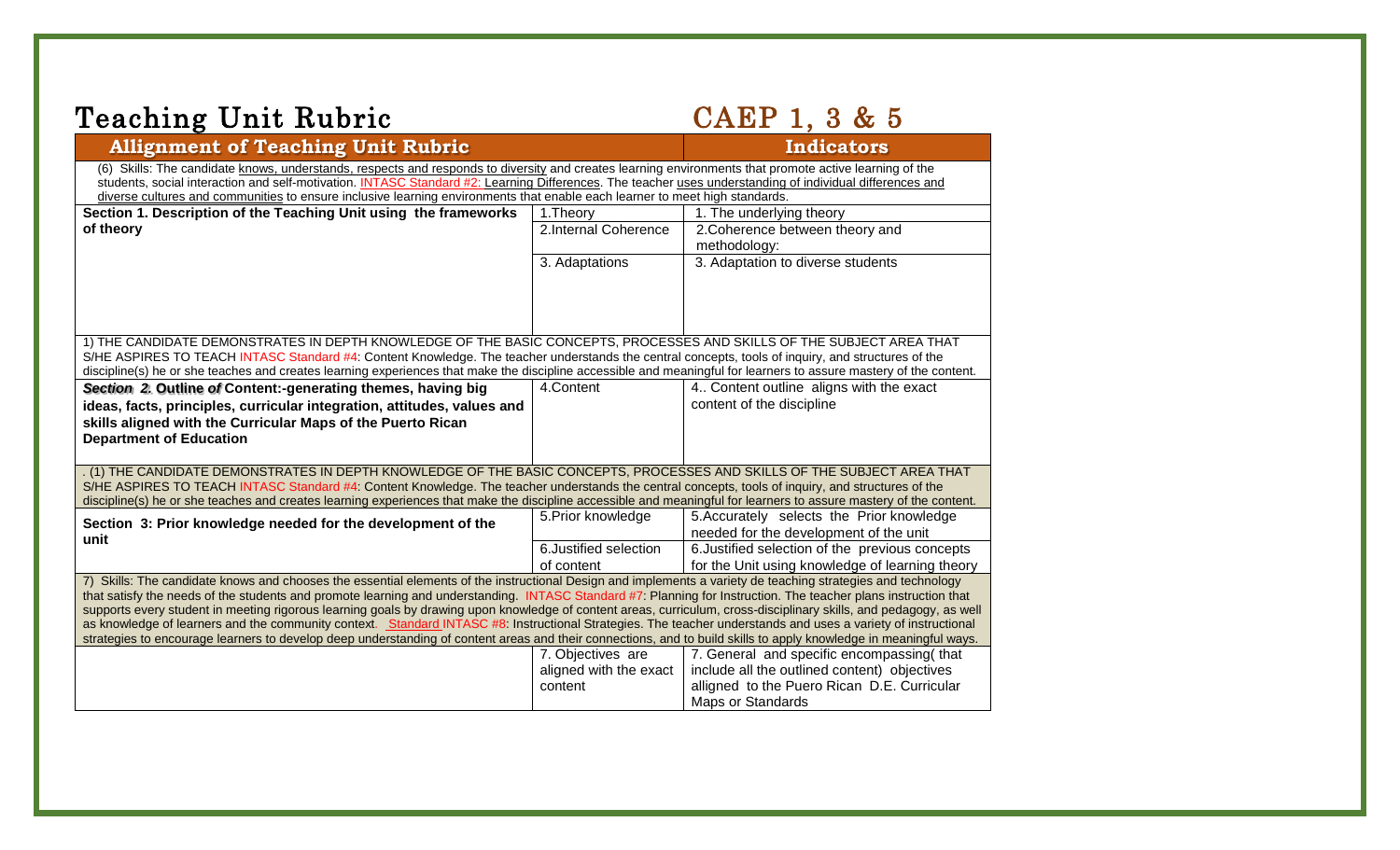| <b>Allignment of Teaching Unit Rubric</b>                                                                                                                                                                                                                                                                                                                                                                                                                                                                                                                                                                                                                                                                                                                                                                                                                                                                                                                                                                                                                                                                                                                                                                                                                                                           | <b>Indicators</b>                                                                                    |                                                                                                                                                               |
|-----------------------------------------------------------------------------------------------------------------------------------------------------------------------------------------------------------------------------------------------------------------------------------------------------------------------------------------------------------------------------------------------------------------------------------------------------------------------------------------------------------------------------------------------------------------------------------------------------------------------------------------------------------------------------------------------------------------------------------------------------------------------------------------------------------------------------------------------------------------------------------------------------------------------------------------------------------------------------------------------------------------------------------------------------------------------------------------------------------------------------------------------------------------------------------------------------------------------------------------------------------------------------------------------------|------------------------------------------------------------------------------------------------------|---------------------------------------------------------------------------------------------------------------------------------------------------------------|
|                                                                                                                                                                                                                                                                                                                                                                                                                                                                                                                                                                                                                                                                                                                                                                                                                                                                                                                                                                                                                                                                                                                                                                                                                                                                                                     | 8.Alignment is<br>hierarchically<br>structured                                                       | Alignment is hierarchically structured,<br>horizontally and vertically, from the objectives<br>to their assessments                                           |
| Section 4: General and specific objectives aligned with the P.R.<br><b>Curricular Maps or standards</b>                                                                                                                                                                                                                                                                                                                                                                                                                                                                                                                                                                                                                                                                                                                                                                                                                                                                                                                                                                                                                                                                                                                                                                                             | 9. Clarity and coherence                                                                             | 9.All the objectives are clearly presented as<br>learning outcomes and coherent with their<br>assessments.                                                    |
| . (7) Skills: The candidate knows and chooses the essential elements of the instructional designs and implements a variety de teaching strategies and<br>technology that satisfy the needs of the students and promote learning and understanding. INTASC Standard #7: Planning for Instruction. The teacher plans<br>instruction that supports every student in meeting rigorous learning goals by drawing upon knowledge of content areas, curriculum, cross-disciplinary skills, and<br>pedagogy, as well as knowledge of learners and the community context. Standard INTASC #8: Instructional Strategies. The teacher understands and uses a<br>variety of instructional strategies to encourage learners to develop deep understanding of content areas and their connections, and to build skills to apply<br>knowledge in meaningful ways. (8) SKILLS: THE CANDIDATE UNDERSTANDS AND USES FORMAL AND INFORMAL ASSESSMENT STRATEGIES TO<br>EVALUATE AND ENSURE THE INTEGRAL DEVELOPMENT OF THE STUDENT AND IS REFLECTED IN HIS/HER TEACHING PERFORMANCE.INTASC<br>Standard #6: Assessment. The teacher understands and uses multiple methods of assessment to engage learners in their own growth, to monitor learner<br>progress, and to guide the teacher's and learner's decision making. |                                                                                                      |                                                                                                                                                               |
|                                                                                                                                                                                                                                                                                                                                                                                                                                                                                                                                                                                                                                                                                                                                                                                                                                                                                                                                                                                                                                                                                                                                                                                                                                                                                                     | 10. The content is<br>sequentially structured<br>into an organized whole                             | 10. The detailed content appears to be purposely<br>structured into a horizontal and vertical sequence                                                        |
|                                                                                                                                                                                                                                                                                                                                                                                                                                                                                                                                                                                                                                                                                                                                                                                                                                                                                                                                                                                                                                                                                                                                                                                                                                                                                                     | 11. The unit is designed<br>from an interdisciplinary<br>perspective.                                | 11. The content effectively and harmoniously<br>integrates and articulates elements from other<br>disciplines such the arts, health and physical<br>education |
| <b>Section 5. Curricular Matrix</b>                                                                                                                                                                                                                                                                                                                                                                                                                                                                                                                                                                                                                                                                                                                                                                                                                                                                                                                                                                                                                                                                                                                                                                                                                                                                 | 12. Varied use of<br>instructional means,<br>activities, technology<br>,assignments and<br>resources | 12. Significant varied use of instructional means,<br>activities, assignments and resources. contributes to<br>the learning process                           |
|                                                                                                                                                                                                                                                                                                                                                                                                                                                                                                                                                                                                                                                                                                                                                                                                                                                                                                                                                                                                                                                                                                                                                                                                                                                                                                     | 13. Multiple assessment<br>approaches                                                                | 13. The assessment includes diverse approaches<br>and instruments promoting critical thinking and<br>integration of knowledge                                 |
|                                                                                                                                                                                                                                                                                                                                                                                                                                                                                                                                                                                                                                                                                                                                                                                                                                                                                                                                                                                                                                                                                                                                                                                                                                                                                                     |                                                                                                      |                                                                                                                                                               |
|                                                                                                                                                                                                                                                                                                                                                                                                                                                                                                                                                                                                                                                                                                                                                                                                                                                                                                                                                                                                                                                                                                                                                                                                                                                                                                     |                                                                                                      |                                                                                                                                                               |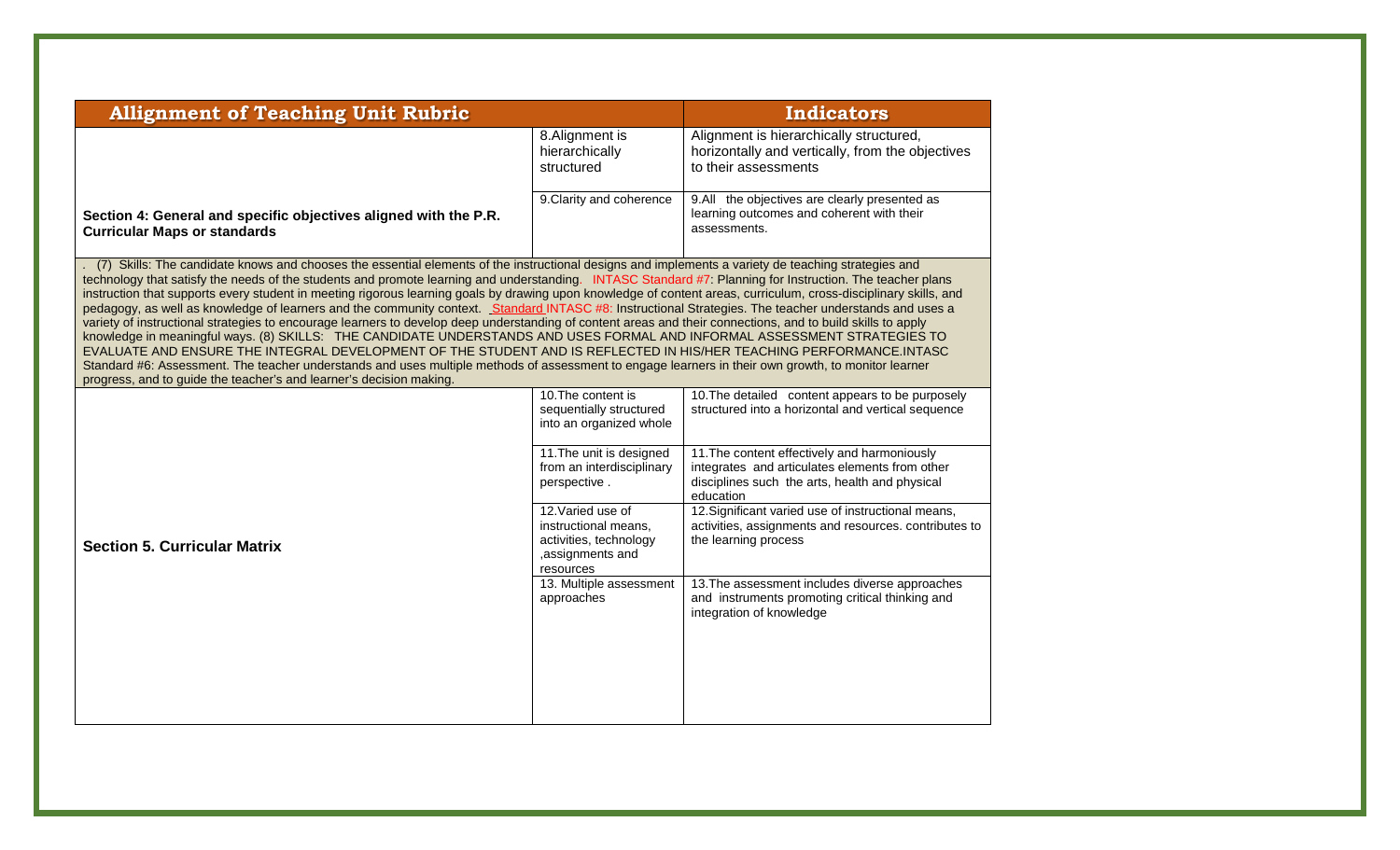### *Allignment of Teaching Unit Rubric* **Material Contracts and Indicators indicators**

**6.Plans**

(7) Skills: The candidate knows and chooses the essential elements of the instructional designs and implements a variety de teaching strategies and technology that satisfy the needs of the students and promote learning and understanding. INTASC Standard #7: Planning for Instruction. The teacher plans instruction that supports every student in meeting rigorous learning goals by drawing upon knowledge of content areas, curriculum, cross-disciplinary skills, and pedagogy, as well as knowledge of learners and the community context. Standard INTASC #8: Instructional Strategies. The teacher understands and uses a variety of instructional strategies to encourage learners to develop deep understanding of content areas and their connections, and to build skills to apply knowledge in meaningful ways. (8) SKILLS: THE CANDIDATE UNDERSTANDS AND USES FORMAL AND INFORMAL ASSESSMENT STRATEGIES TO EVALUATE AND ENSURE THE INTEGRAL DEVELOPMENT OF THE STUDENT AND IS REFLECTED IN HIS/HER TEACHING PERFORMANCE.INTASC Standard #6: Assessment. The teacher understands and uses multiple methods of assessment to engage learners in their own growth, to monitor learner progress, and to guide the teacher's and learner's decision making.

| 14. Content and<br><b>Standards Sections</b><br>7,7.1 8.and 9 of the<br>plan                         | 14. The instructional design consistently<br>demonstrates coherence                                                                    |
|------------------------------------------------------------------------------------------------------|----------------------------------------------------------------------------------------------------------------------------------------|
| 15. Plans are designed<br>from an interdisciplinary<br>perspective. Sections 9<br>and 10 of the plan | 15. The content consistently integrates<br>elements from other disciplines                                                             |
| 16. Writing of<br>instructional objectives<br>Section 11 of the plan                                 | 16. The plans are consistent in the agreed<br>written format of the objectives.                                                        |
| 17. Parts of the lesson<br>Section 12 of the Plan                                                    | 17. The plans are consistent in presenting<br>clearly the three parts of the class.                                                    |
| 18. Special<br>accommodations or<br>differentiated learning<br>Section 13 of the Plan                | 18. Consistently demonstrates knowing, major<br>concepts, principles, theories, and research<br>related to the development of children |
| 19. Materials and<br>instructional resources<br>Section 14 of the Plan                               | 19. The materials and resources are diverse and<br>support learning.                                                                   |
| 20. Homework; Section<br>15 of the plan                                                              | 20. The plans structure the assignments to<br>reinforce and broaden the contents of the<br>class.                                      |
| 21. References,<br>Attachments and<br>appendices Section 16<br>of the plan                           | 21. Consistently Includes the references and<br>used materials                                                                         |
| 22. Reflection<br>Section 17 of the Plan                                                             | 22. In depth reflections of his/her practices as a<br>teacher                                                                          |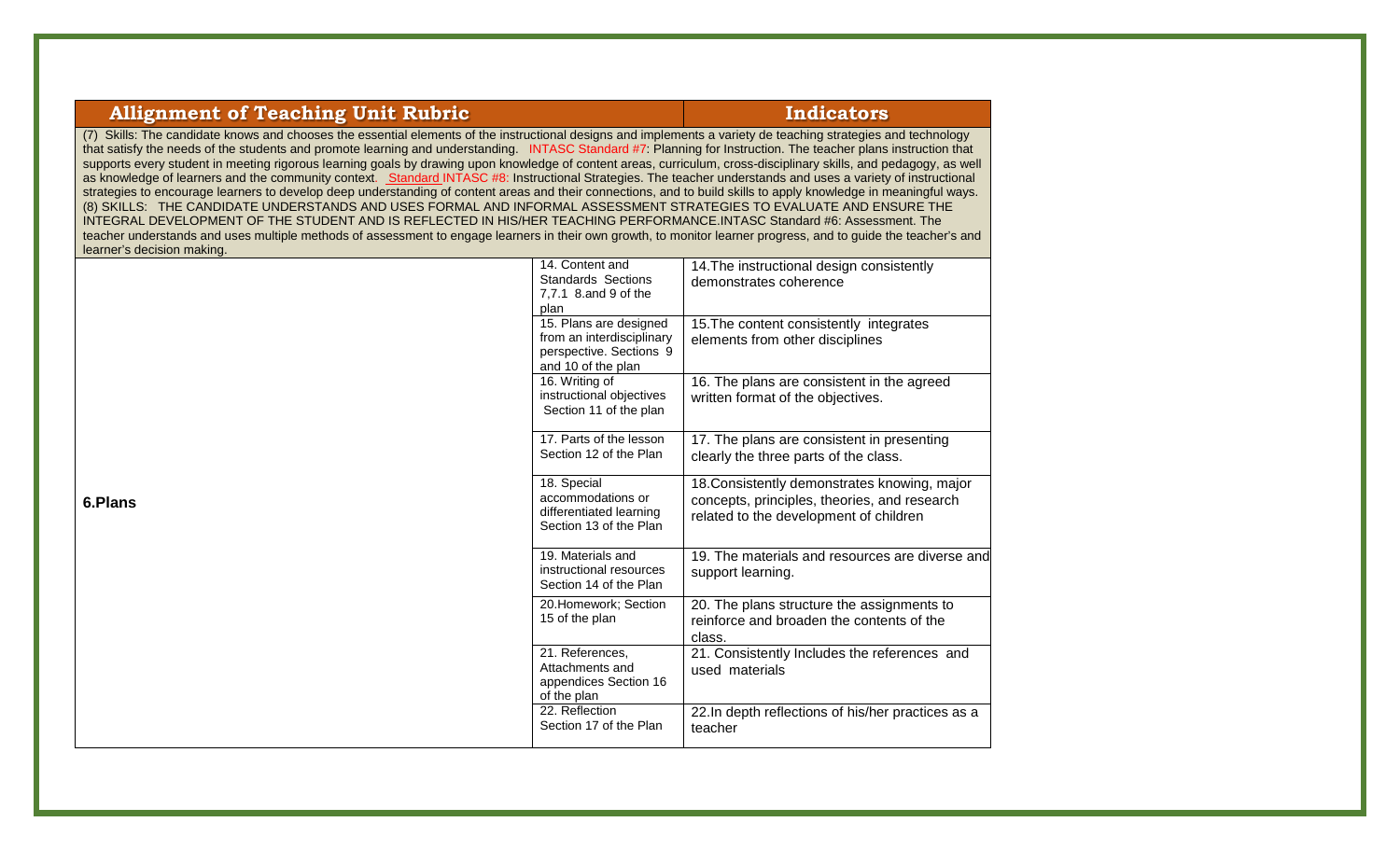| <b>Allignment of Teaching Unit Rubric</b>                                                                                                                                                                                                                                                                                                                                                                                                                                                                                                                                                                                                                                                                                                                                                                                                                                  | <b>Indicators</b>                                 |                                                                                                                                                                                  |
|----------------------------------------------------------------------------------------------------------------------------------------------------------------------------------------------------------------------------------------------------------------------------------------------------------------------------------------------------------------------------------------------------------------------------------------------------------------------------------------------------------------------------------------------------------------------------------------------------------------------------------------------------------------------------------------------------------------------------------------------------------------------------------------------------------------------------------------------------------------------------|---------------------------------------------------|----------------------------------------------------------------------------------------------------------------------------------------------------------------------------------|
|                                                                                                                                                                                                                                                                                                                                                                                                                                                                                                                                                                                                                                                                                                                                                                                                                                                                            |                                                   |                                                                                                                                                                                  |
| 0) Dispositions: The candidate develops pride IN his/her profession and KEEPS up-to-date with the changes In his/her subject area and IN pedagogy INTASC<br>ttandard #9: Professional Learning and Ethical Practice. The teacher engages in <u>ongoing professional learning</u> and uses evidence to continually evaluate his/her<br>ractice, particularly the effects of his/her choices and actions on others (learners, families, other professionals, and the community), and adapts practice to meet the<br>eeds of each learner.INTASC Standard #10: Leadership and Collaboration. The teacher seeks appropriate leadership roles and opportunities to take responsibility<br>br student learning, to collaborate with learners, families, colleagues, other school professionals, and community members to ensure learner growth, and to advance<br>he profession. |                                                   |                                                                                                                                                                                  |
| 7. A reflection on the design and elaboration processes<br>and their implications as teacher candidates.                                                                                                                                                                                                                                                                                                                                                                                                                                                                                                                                                                                                                                                                                                                                                                   | 23. Reflection during the<br>construction process | 23. Describes in depth at least two areas of<br>major difficulty while designing the unit<br>demonstrating an aptitude for seeking out<br>opportunities for professional growth. |
|                                                                                                                                                                                                                                                                                                                                                                                                                                                                                                                                                                                                                                                                                                                                                                                                                                                                            | 24. Implications for<br>future practice           | 24. Provides ideas for improving or<br>redesigning the unit and justifies the changes<br>in terms of the students learning process.                                              |
| 8. References                                                                                                                                                                                                                                                                                                                                                                                                                                                                                                                                                                                                                                                                                                                                                                                                                                                              | 25. References used are<br>significant            | 25. References support the Candidate's<br>professional learning.                                                                                                                 |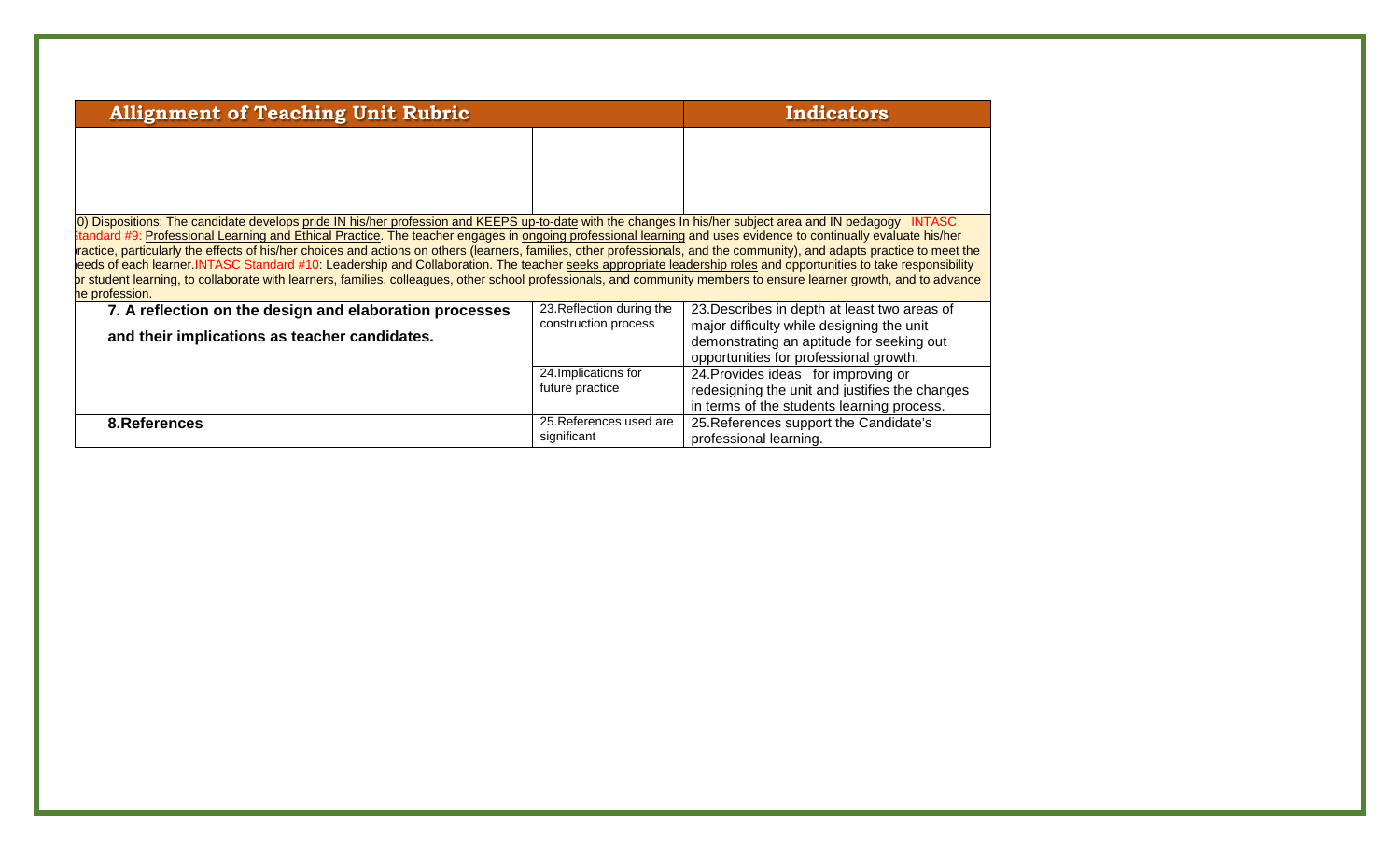| Alignment with INTASC per section of the STR Revised Version                                                                                                                                                                                                                                            | <b>CAEP</b><br>$1,2,3$ & 5                                                                                                                                                                           |                                                                                                                                                                                                                                                                                                                                                                                                                                                                  |
|---------------------------------------------------------------------------------------------------------------------------------------------------------------------------------------------------------------------------------------------------------------------------------------------------------|------------------------------------------------------------------------------------------------------------------------------------------------------------------------------------------------------|------------------------------------------------------------------------------------------------------------------------------------------------------------------------------------------------------------------------------------------------------------------------------------------------------------------------------------------------------------------------------------------------------------------------------------------------------------------|
| <b>InTASC Standards</b>                                                                                                                                                                                                                                                                                 | <b>Competencies Measured by the</b><br><b>Student Teaching Rubric by</b><br><b>Sections of the Rubric</b>                                                                                            | <b>Indicators</b>                                                                                                                                                                                                                                                                                                                                                                                                                                                |
| INTASC Standard #4: Content Knowledge. The teacher understands the<br>central concepts, tools of inquiry, and structures of the discipline(s) he or<br>she teaches and creates learning experiences that make the discipline<br>accessible and meaningful for learners to assure mastery of the content | (1) In depth knowledge of the basic concepts,<br>processes and skills of the discipline that they<br>intend to teach                                                                                 | 1. The concepts selected by the candidate<br>correspond to the grade-level<br>2. The candidate models and illustrates processes and<br>principles that are specific to the subject area<br>3. The candidate's questions reflect different levels of<br>thought.<br>4. The candidate incorporates the standards of the<br>subject area in the instructional process.<br>5. The candidate involves the students in the process<br>of applying the acquired content |
| INTASC Standard Standard #5: Application of Content. The teacher<br>understands how to connect concepts and use differing perspectives to<br>engage learners in critical thinking, creativity, and collaborative problem<br>solving related to authentic local and global issues.                       | (4) Integration of concepts and paradigms of their<br>discipline with other disciplines                                                                                                              | 6. Planning shows an effective knowledgeable integration<br>of concepts<br>7. The contents transcend the immediate<br>8 Ethical behaviors                                                                                                                                                                                                                                                                                                                        |
| INTASC Standard #3: Learning Environments. The teacher works with<br>others to create environments that support individual and collaborative<br>learning, and that encourage positive social interaction, active<br>engagement in learning, and self-motivation.                                        | (5) Effective verbal and non-verbal communication<br>skills that promote active learning in the classroom                                                                                            | 9. Uses nonverbal communication to support the<br>content,<br>10. Technical oral and written expression is clear,<br>correct and precise<br>11. Candidate's attitude promotes an interactive<br>dialogue<br>12. Different means to present content<br>13. Establishes an appropriate environment for<br>learning                                                                                                                                                 |
| INTASC Standard #2: Learning Differences. The teacher uses<br>understanding of individual differences and diverse cultures and<br>communities to ensure inclusive learning environments that enable each<br>learner to meet high stand                                                                  | (6) Know, understand, respect and respond to<br>interaction and create settings for learning<br>environments that promote active learning of the<br>students, social interaction and self-motivation | 14. Contextualizes, knows students: Incorporates<br>the social and communal contexts<br>15. Appropriately serves Special Education<br>population<br>16. Discourse is free of prejudice and stereotypes.<br>17. Demonstrates knowing the profile of the students<br>when addressing their differences<br>18 Collaborative relationships with families, school<br>colleagues, and agencies                                                                         |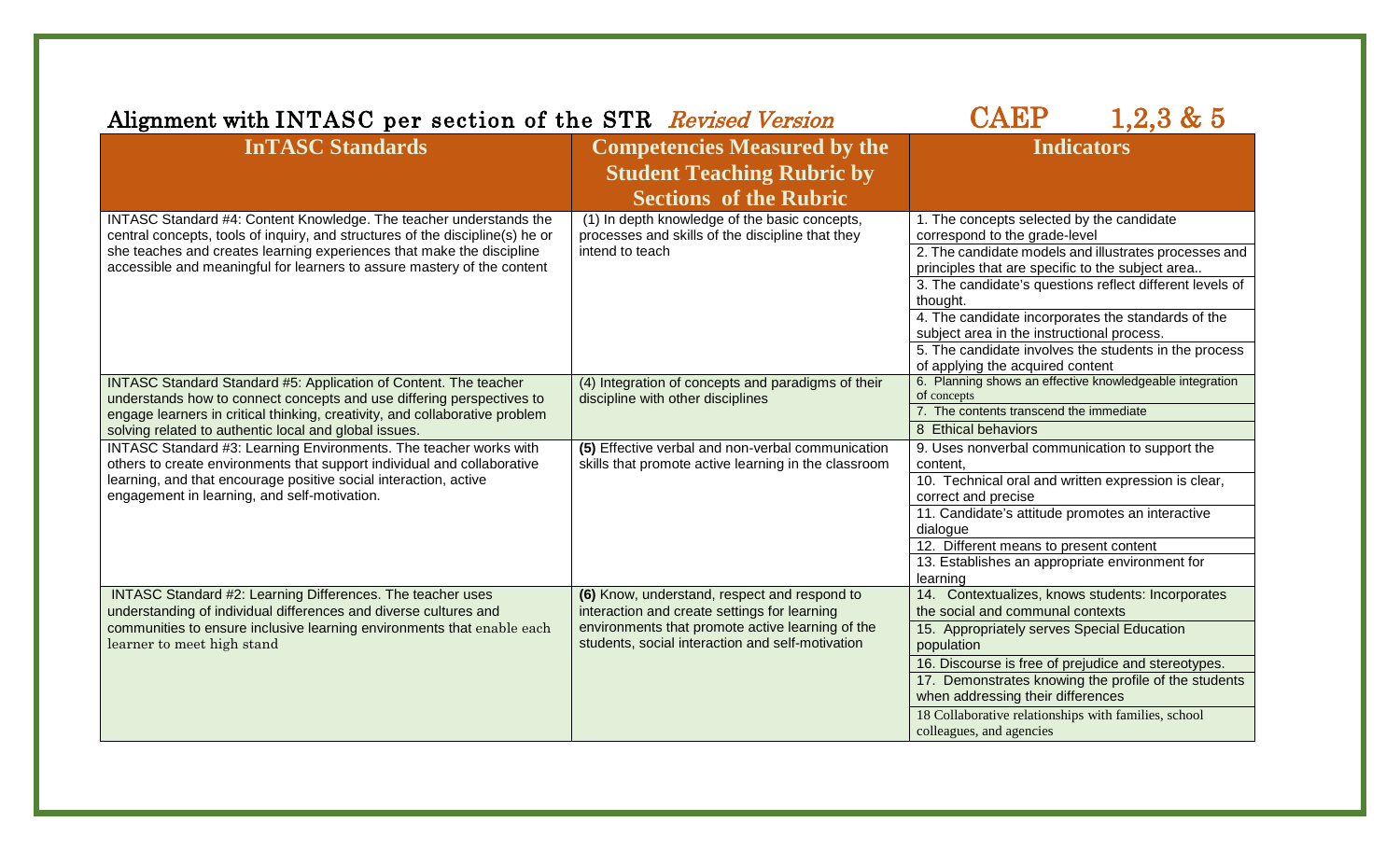| INTASC Standard #7 I: Planning for Instruction. The teacher plans<br>instruction that supports every student in meeting rigorous learning goals<br>by drawing upon knowledge of content areas, curriculum, cross-<br>disciplinary skills, and pedagogy, as well as knowledge of learners and<br>the community context.<br>INTASC Standard #8: Instructional Strategies. The teacher understands<br>and uses a variety of instructional strategies to encourage learners to<br>develop deep understanding of content areas and their connections, and<br>to build skills to apply knowledge in meaningful ways.                                                                                                                                     | (7) Is familiar with and selects the essential<br>elements of the instructional design and implements<br>a variety of teaching strategies and technology that<br>satisfy the needs of the students and promote<br>learning and understanding of the content.<br>7) Is familiar with and selects the essential elements<br>of the instructional design and implements a variety<br>of teaching strategies and technology that satisfy<br>the needs of the students and promote learning and<br>understanding of the content. | 19 The structure of the plan<br>20 The lesson plan aligns with the goals and<br>standards of the discipline<br>21 The learning and technological resources are<br>diverse and support learning<br>22 Uses specific methodologies and a variety of<br>23. Uses organizing principles for a class |
|----------------------------------------------------------------------------------------------------------------------------------------------------------------------------------------------------------------------------------------------------------------------------------------------------------------------------------------------------------------------------------------------------------------------------------------------------------------------------------------------------------------------------------------------------------------------------------------------------------------------------------------------------------------------------------------------------------------------------------------------------|-----------------------------------------------------------------------------------------------------------------------------------------------------------------------------------------------------------------------------------------------------------------------------------------------------------------------------------------------------------------------------------------------------------------------------------------------------------------------------------------------------------------------------|-------------------------------------------------------------------------------------------------------------------------------------------------------------------------------------------------------------------------------------------------------------------------------------------------|
| INTASC Standard #6: Assessment. The teacher understands and uses<br>multiple methods of assessment to engage learners in their own growth,<br>to monitor learner progress, and to guide the teacher's and learner's<br>decision making.                                                                                                                                                                                                                                                                                                                                                                                                                                                                                                            | (8) Use of formal and informal assessment<br>strategies to evaluate their students and reflect on<br>their performance                                                                                                                                                                                                                                                                                                                                                                                                      | 24. Planning in accordance with prior reflections<br>using assessments<br>25. Uses diverse assessment techniques<br>26. Grades are assigned by the appropriate<br>procedures<br>27. The tests are appropriate<br>28. Carries out post-test analysis:                                            |
| INTASC Standard #9: Professional Learning and Ethical Practice. The<br>teacher engages in ongoing professional learning and uses<br>evidence to continually evaluate his/her practice, particularly the<br>effects of his/her choices and actions on others (learners,<br>families, other professionals, and the community), and adapts<br>practice to meet the needs of each learner.<br><b>INTASC</b><br>Standard #10: Leadership and Collaboration. The teacher seeks<br>appropriate leadership roles and opportunities to take<br>responsibility for student learning, to collaborate with learners,<br>families, colleagues, other school professionals, and community<br>members to ensure learner growth, and to advance the<br>profession. | (10) Pride in their profession and professional<br>development                                                                                                                                                                                                                                                                                                                                                                                                                                                              | 29. Plans for improvement<br>30. Evidences reflections about the multidimensional<br>codes, ethics and standards                                                                                                                                                                                |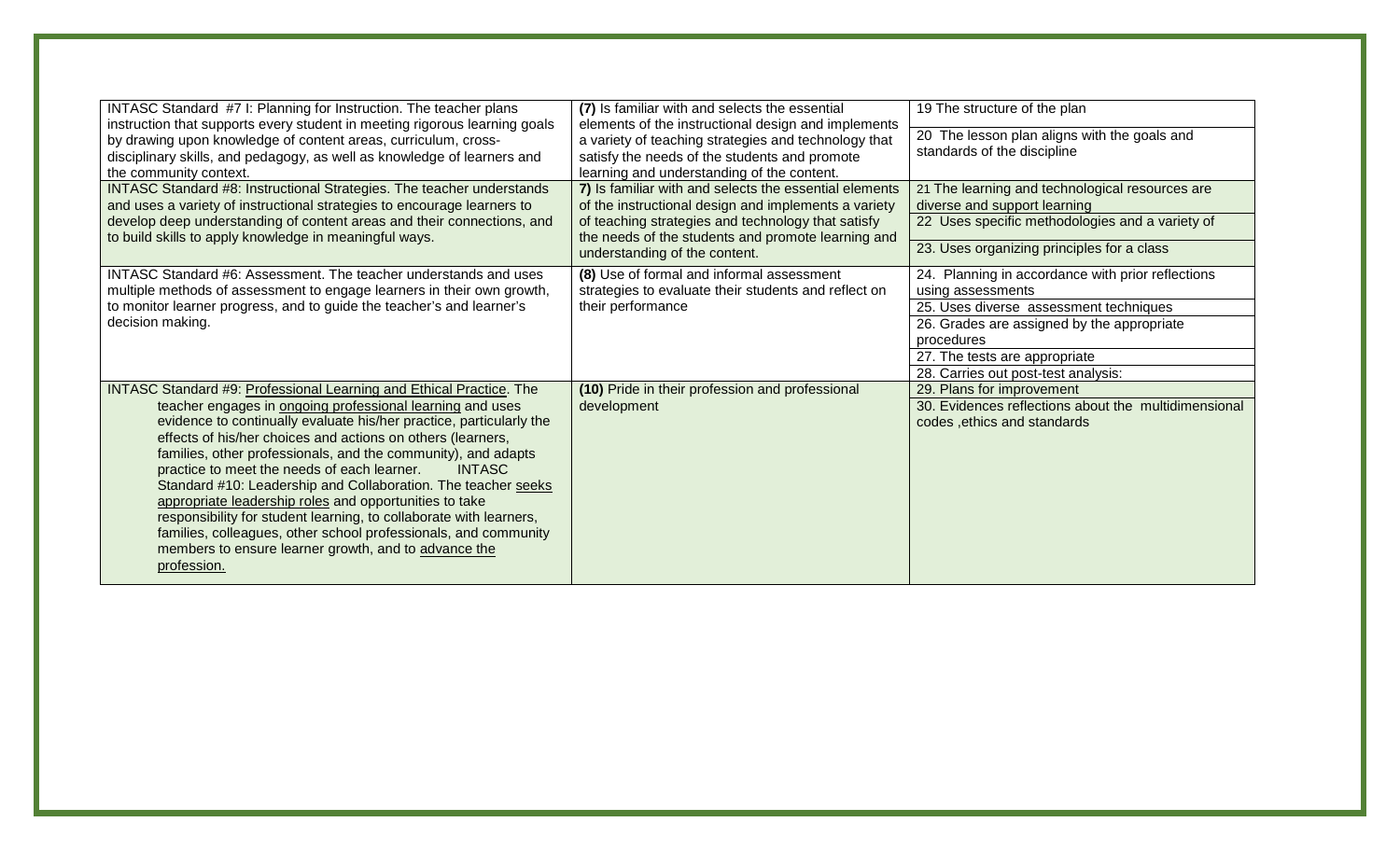# Teacher Work Sample Rubric  $\begin{array}{cc} \text{Cauchen} & \text{CAEP 1,3 & 5} \end{array}$

|                                                                                | Table 1 TWS Alignment with InTASC per section                                                                                                                                                                                                         |                                                                                                                                                                                                                                                                                                                                                                                                                                                                                                                                                                                                                      |  |  |
|--------------------------------------------------------------------------------|-------------------------------------------------------------------------------------------------------------------------------------------------------------------------------------------------------------------------------------------------------|----------------------------------------------------------------------------------------------------------------------------------------------------------------------------------------------------------------------------------------------------------------------------------------------------------------------------------------------------------------------------------------------------------------------------------------------------------------------------------------------------------------------------------------------------------------------------------------------------------------------|--|--|
| <b>Sections</b>                                                                | <b>UPR Cayey proficiency</b>                                                                                                                                                                                                                          | <b>INTASC Standards</b>                                                                                                                                                                                                                                                                                                                                                                                                                                                                                                                                                                                              |  |  |
| <b>Rubric 1</b><br><b>Contextual</b><br><b>Factors</b>                         | The candidate knows, understands, respects and responds to<br>diversity and creates learning environments that promote active<br>learning of the students, social interaction and self-motivation.                                                    | INTASC Standard #2: Learning Differences. The teacher uses understanding of individual<br>differences and diverse cultures and communities to ensure inclusive learning<br>environments that enable each learner to meet high standards.<br><b>Intasc standard 1 Learner Development</b><br>The teacher understands how learners grow and develop, recognizing that<br>patterns of learning and development vary individually within and across the<br>cognitive, linguistic, social, emotional, and physical areas, and designs and<br>implements developmentally appropriate and challenging learning experiences. |  |  |
| <b>Rubric 2</b><br><b>Learning Goals</b>                                       | 1) THE CANDIDATE DEMONSTRATES IN DEPTH KNOWLEDGE OF THE BASIC<br>CONCEPTS, PROCESSES AND SKILLS OF THE SUBJECT AREA THAT S/HE<br><b>ASPIRES TO TEACH CONTENT.</b>                                                                                     | <b>INTASC STANDARD #4: THE TEACHER UNDERSTANDS THE CENTRAL CONCEPTS, TOOLS OF</b><br>INQUIRY, AND STRUCTURES OF THE DISCIPLINE(S) HE OR SHE TEACHES AND CREATES<br>LEARNING EXPERIENCES THAT MAKE THE DISCIPLINE ACCESSIBLE AND MEANINGFUL FOR<br>LEARNERS TO ASSURE MASTERY OF THE CONTENT                                                                                                                                                                                                                                                                                                                          |  |  |
| <b>Rubric 3</b><br><b>Assessment</b><br>Plan                                   | 8) SKILLS: THE CANDIDATE UNDERSTANDS AND USES FORMAL AND<br><b>INFORMAL ASSESSMENT STRATEGIES TO EVALUATE AND ENSURE THE</b><br>INTEGRAL DEVELOPMENT OF THE STUDENT AND IS REFLECTED IN<br>HIS/HER TEACHING PERFORMANCE.                              | INTASC Standard #6: Assessment. The teacher understands and uses multiple methods of<br>assessment to engage learners in their own growth, to monitor learner progress, and to<br>guide the teacher's and learner's decision making.                                                                                                                                                                                                                                                                                                                                                                                 |  |  |
| <b>Rubric 4</b><br><b>Instructional</b><br><b>Design</b>                       | (7) SKILLS: THE CANDIDATE KNOWS AND CHOOSES THE ESSENTIAL<br>ELEMENTS OF THE INSTRUCTIONAL DESIGN AND IMPLEMENTS A VARIETY<br>DE TEACHING STRATEGIES AND TECHNOLOGY THAT SATISFY THE NEEDS<br>OF THE STUDENTS AND PROMOTE LEARNING AND UNDERSTANDING. | INTASC Standard #7: Planning for Instruction. The teacher plans instruction that supports every<br>student in meeting rigorous learning goals by drawing upon knowledge of content areas, curriculum,<br>cross-disciplinary skills, and pedagogy, as well as knowledge of learners and the community<br>context. Standard INTASC #8: Instructional Strategies. The teacher understands and uses a variety<br>of instructional strategies to encourage learners to develop deep understanding of content areas and<br>their connections, and to build skills to apply knowledge in meaningful ways.                   |  |  |
| <b>Rubric 5</b><br><b>Decision Making</b><br>in the Teaching<br><b>Process</b> | (10) DISPOSITIONS: THE CANDIDATE DEVELOPS PRIDE IN HIS/HER<br>PROFESION AND KEEPS UP-TO-DATE WITH THE CHANGES IN HIS/HER<br>SUBJECT AREA AND IN PEDAGOGY                                                                                              | INTASC Standard #9: Professional Learning and Ethical Practice. The teacher engages in ongoing<br>professional learning and uses evidence to continually evaluate his/her practice, particularly the<br>effects of his/her choices and actions on others (learners, families, other professionals, and the<br>community), and adapts practice to meet the needs of each learner.                                                                                                                                                                                                                                     |  |  |
| <b>Rubric 6</b><br><b>Student</b><br>Learning<br><b>Analysis</b>               | DISPOSITIONS: THE CANDIDATE DEVELOPS PRIDE IN HIS/HER PROFESION<br>AND KEEPS UP-TO-DATE WITH THE CHANGES IN HIS/HER SUBJECT AREA<br><b>AND IN PEDAGOGY</b>                                                                                            | Standard #9: Professional Learning and Ethical Practice. The teacher engages in ongoing professional<br>learning and uses evidence to continually evaluate his/her practice, particularly the effects of<br>his/her choices and actions on others (learners, families, other professionals, and the<br>community), and adapts practice to meet the needs of each learner. INTASC Standard #10:<br>Leadership and Collaboration. The teacher seeks appropriate leadership roles and<br>opportunities to take responsibility for student learning, to collaborate with learners, families,                             |  |  |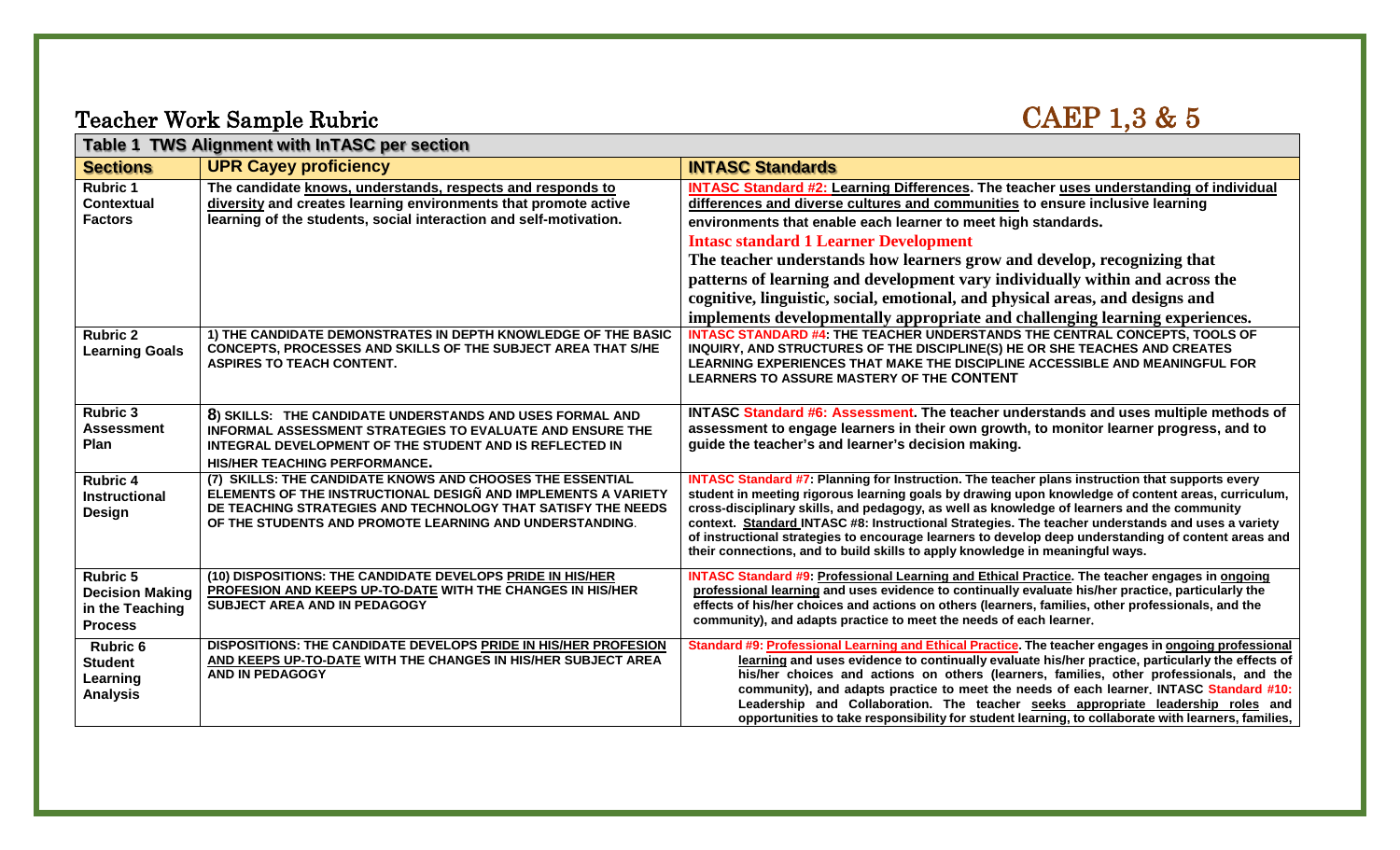|                                                                 |                                                                                                                                                     | colleagues, other school professionals, and community members to ensure learner growth,<br>and to advance the profession.                                                                                                                                                                                                                                                        |
|-----------------------------------------------------------------|-----------------------------------------------------------------------------------------------------------------------------------------------------|----------------------------------------------------------------------------------------------------------------------------------------------------------------------------------------------------------------------------------------------------------------------------------------------------------------------------------------------------------------------------------|
| <b>Rubric 7</b><br><b>Reflection</b><br><b>Self-</b> evaluation | DISPOSITIONS: THE CANDIDATE DEVELOPS PRIDE IN HIS/HER PROFESION<br>AND KEEPS UP-TO-DATE WITH THE CHANGES IN HIS/HER SUBJECT AREA<br>AND IN PEDAGOGY | INTASC Standard #9: Professional Learning and Ethical Practice. The teacher engages in ongoing<br>professional learning and uses evidence to continually evaluate his/her practice, particularly the<br>effects of his/her choices and actions on others (learners, families, other professionals, and the<br>community), and adapts practice to meet the needs of each learner. |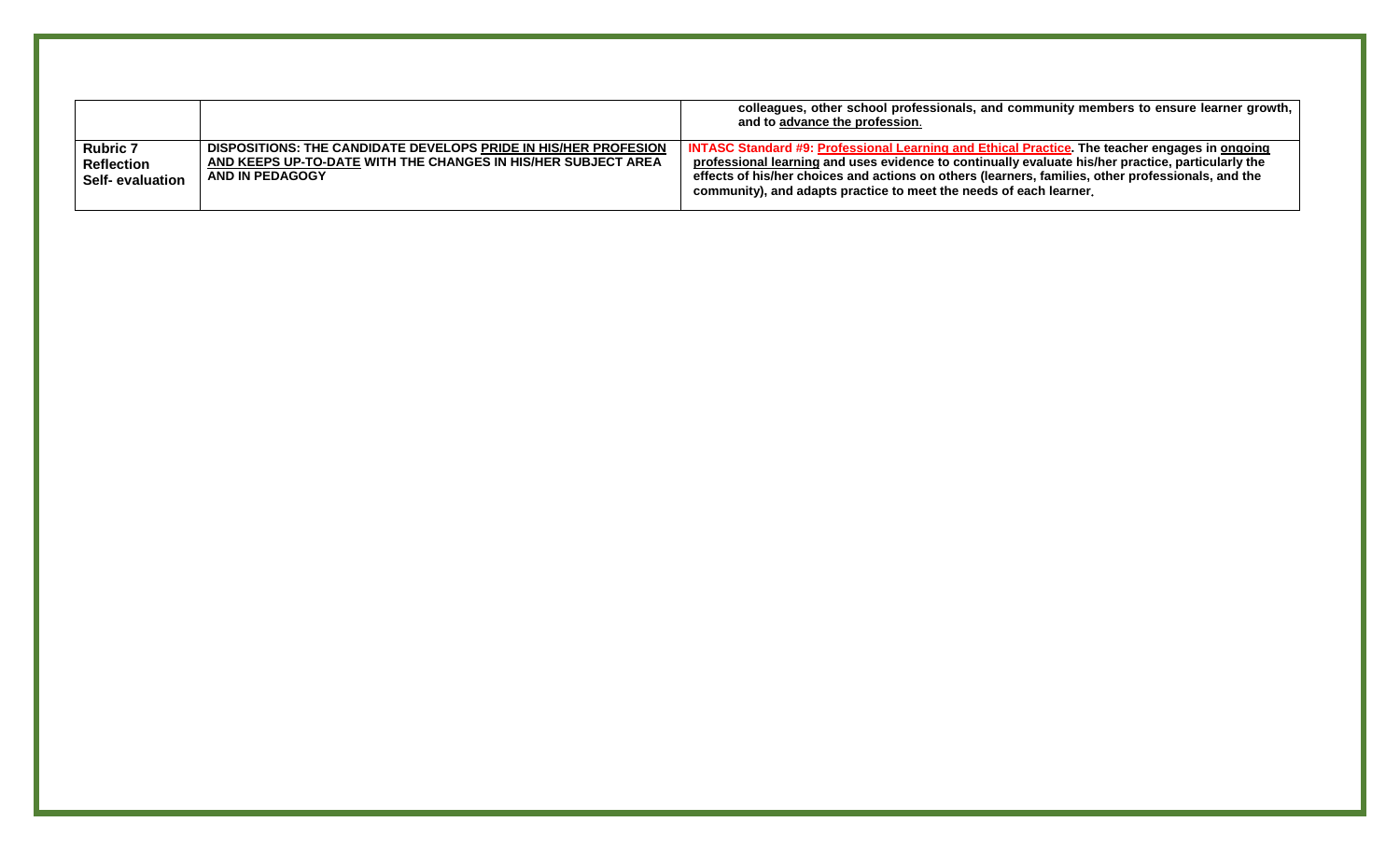| <b>INTASC Principles</b>                                                                               | Unit's Candidate Proficiencies                                                                                                                                                                                  |
|--------------------------------------------------------------------------------------------------------|-----------------------------------------------------------------------------------------------------------------------------------------------------------------------------------------------------------------|
| Intasc 4<br><b>Content Knowledge</b>                                                                   | The candidate has in-depth knowledge of the fundamental concepts, processes and skills of the discipline that he or she<br>plans to teach.                                                                      |
| Intasc 1 Learner<br>development                                                                        | 2.<br>The candidate has in-depth knowledge of the philosophical, psychological, sociological, historical and legal foundations of<br>education and is able to integrate it to his or her practice.              |
| Intasc 5 Application of<br>content                                                                     | 3.<br>The candidate has knowledge of other subject matter such as: humanities, mathematics, and the social and natural sciences<br>and is able to make connections between the<br>academic disciplines.         |
|                                                                                                        | The candidate integrates concepts and paradigms between disciplines to provide the contexts and environment conducive to<br>4.<br>learning.                                                                     |
| Intasc 3 Learning<br>environments                                                                      | The candidate models effective verbal and non-verbal communication skills to foster active learning in the classroom and<br>5.<br>student achievement                                                           |
| Intasc 2 Learning<br>differences                                                                       | The candidate knows, understands, respects and responds to a diverse student population and creates a learning<br>environment that promotes students' active learning, social interactions and self-motivation. |
| Intasc 7 Planning for<br>Instruction Intasc<br>8 Instructional Strategies                              | The candidate selects, designs and implements curriculum, a variety of instructional and technology strategies that meet<br>7.<br>students' needs and promote learning with understanding.                      |
| Intasc 6 Assessment                                                                                    | The candidate understands and uses formal and informal assessment strategies to evaluate and ensure the integral<br>8.<br>development of the learner and to reflect on his/her teaching practices.              |
| Intasc 4 Content<br>knowledge                                                                          | The candidate demonstrates understanding of the research skills and his/her capacity to solve problems related to his or her<br>9.<br>discipline and practice.                                                  |
| Intasc 9 Professional<br>learning and ethical<br>practice<br>Intasc 10 Leadership and<br>collaboration | 10. The candidate takes pride in the profession and keeps up to date with research and changes in the discipline and in the most<br>recent pedagogical advances.                                                |

### *Unit's Candidate* **Proficiencies Aligned with InTASC May, July–August 2014**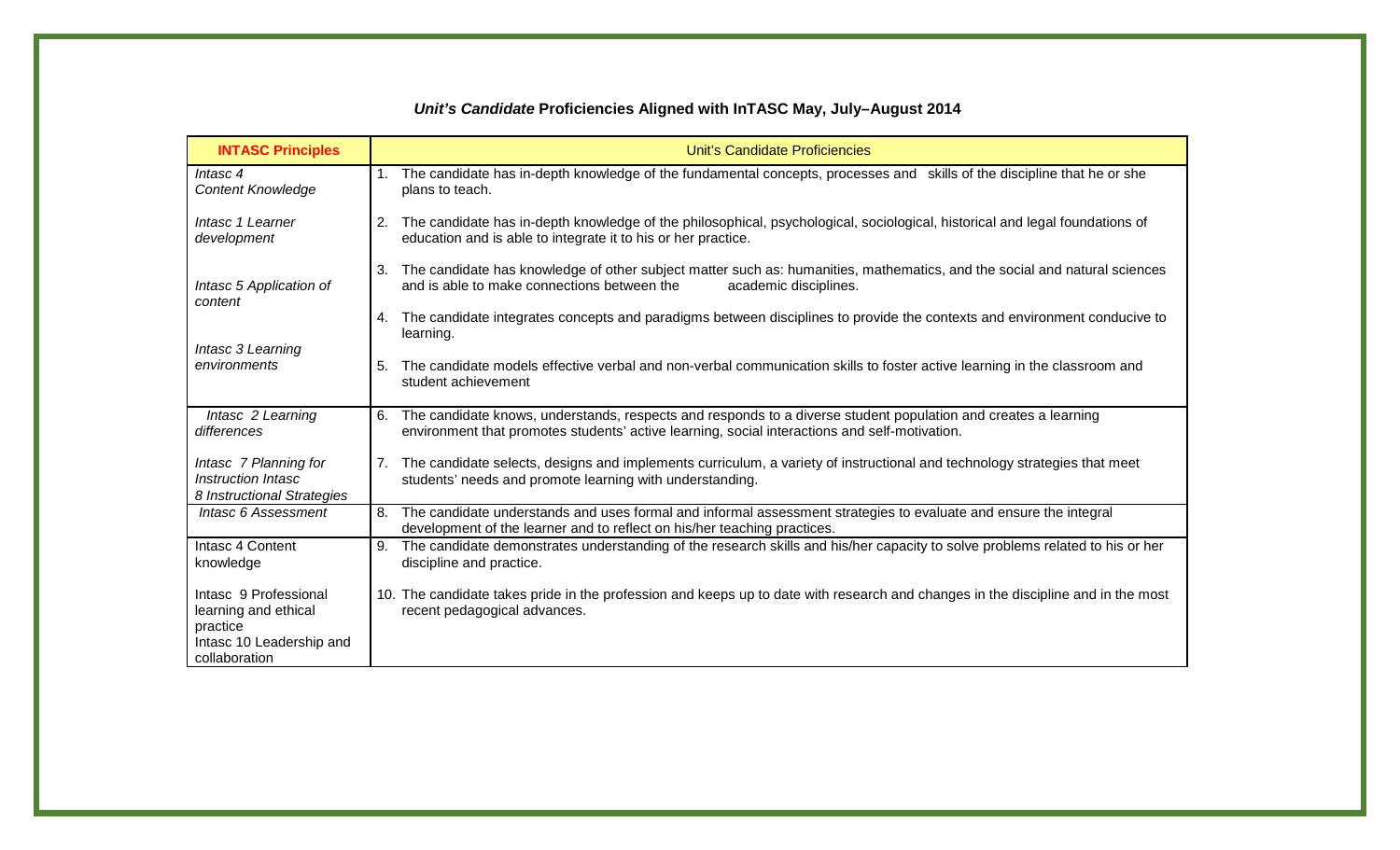![](_page_14_Picture_0.jpeg)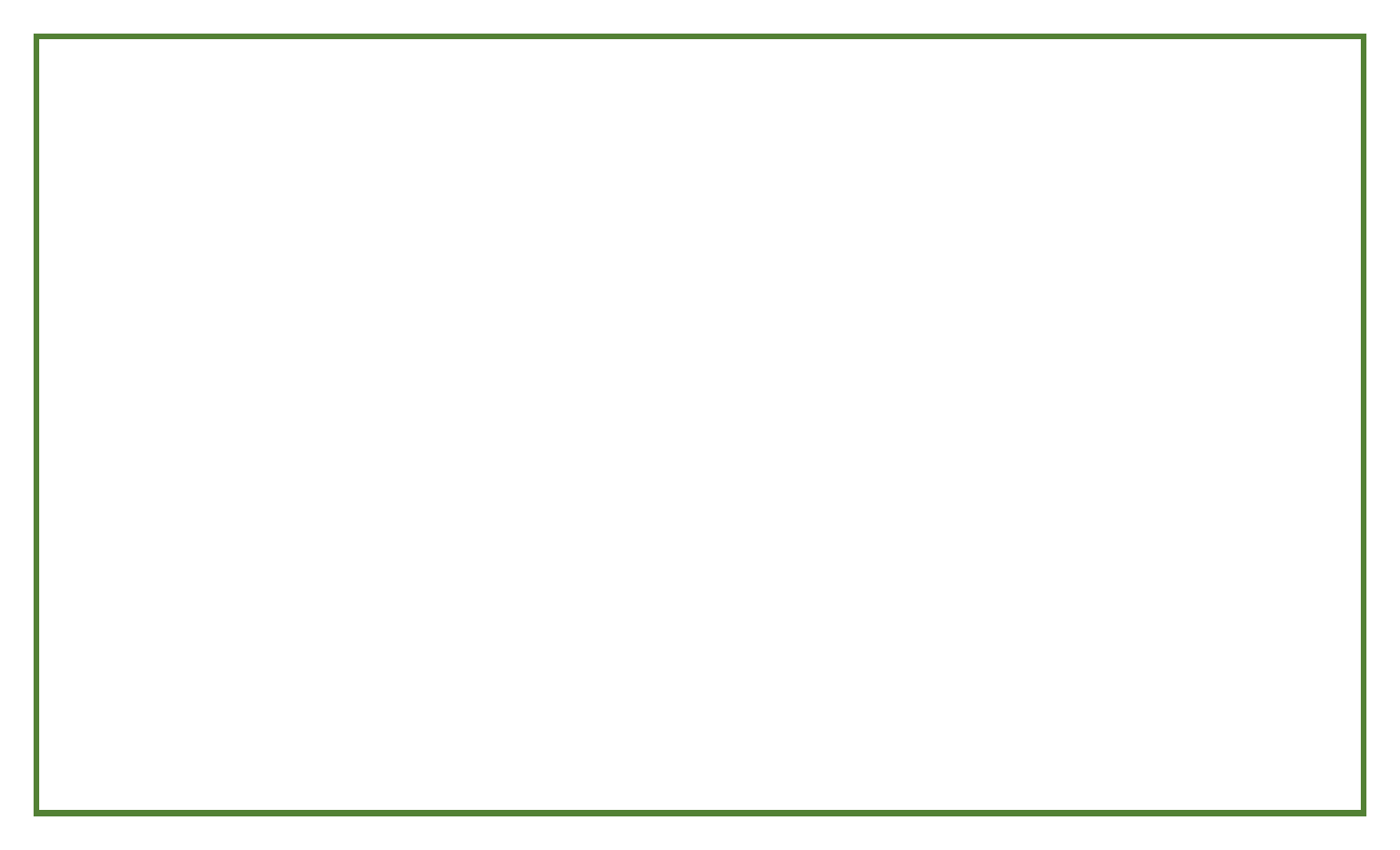| Available and reported accessible data by September 2016<br>18 reported Ns of Semesters 2013-2016                                                                                                                                                                                                                                                                                                                                                                                                                                                                                                                                                                                               |              | <b>ALL SPAs</b>                                    |
|-------------------------------------------------------------------------------------------------------------------------------------------------------------------------------------------------------------------------------------------------------------------------------------------------------------------------------------------------------------------------------------------------------------------------------------------------------------------------------------------------------------------------------------------------------------------------------------------------------------------------------------------------------------------------------------------------|--------------|----------------------------------------------------|
| CAEP 1,2,3,& 5<br><b>InTASC Standards</b>                                                                                                                                                                                                                                                                                                                                                                                                                                                                                                                                                                                                                                                       | <b>Total</b> | Aggregated data all<br><b>SPAs</b><br>Average mean |
| INTASC Standard #4: Content Knowledge. The teacher understands the central concepts, tools of inquiry, and structures of the<br>discipline(s) he or she teaches and creates learning experiences that make the discipline accessible and meaningful for learners to<br>assure mastery of the content                                                                                                                                                                                                                                                                                                                                                                                            | 49.83        | 2.77                                               |
| Standard #5: Application of Content. The teacher understands how to connect concepts and use differing perspectives to engage<br>learners in critical thinking, creativity, and collaborative problem solving related to authentic local and global issues.                                                                                                                                                                                                                                                                                                                                                                                                                                     | 49.62        | 2.76                                               |
| #3: Learning Environments. The teacher works with others to create environments that support individual and collaborative<br>learning, and that encourage positive social interaction, active engagement in learning, and self-motivation.                                                                                                                                                                                                                                                                                                                                                                                                                                                      | 51.35        | 2.85                                               |
| #2: Learning Differences. The teacher uses understanding of individual differences and diverse cultures and communities to ensure<br>inclusive learning environments that enable each learner to meet high stand                                                                                                                                                                                                                                                                                                                                                                                                                                                                                | 51.70        | 2.87                                               |
| Standard #7: Planning for Instruction. The teacher plans instruction that supports every student in meeting rigorous learning goals by<br>drawing upon knowledge of content areas, curriculum, cross-disciplinary skills, and pedagogy, as well as knowledge of learners and the<br>community context.<br>Standard #8: Instructional Strategies. The teacher understands and uses a variety of instructional strategies to encourage learners to<br>develop deep understanding of content areas and their connections, and to build skills to apply knowledge in meaningful ways.                                                                                                               | 50.16        | 2.79                                               |
| Standard #6: Assessment. The teacher understands and uses multiple methods of assessment to engage learners in their own<br>growth, to monitor learner progress, and to guide the teacher's and learner's decision making.                                                                                                                                                                                                                                                                                                                                                                                                                                                                      | 57.17        | 2.84                                               |
| #9: Professional Learning and Ethical Practice. The teacher engages in ongoing professional learning and uses evidence to<br>continually evaluate his/her practice, particularly the effects of his/her choices and actions on others (learners, families, other<br>professionals, and the community), and adapts practice to meet the needs of each learner.<br>Standard #10: Leadership and Collaboration. The teacher seeks appropriate leadership roles and opportunities to take responsibility<br>for student learning, to collaborate with learners, families, colleagues, other school professionals, and community members to ensure<br>learner growth, and to advance the profession. | 52.35        | 2.91                                               |
|                                                                                                                                                                                                                                                                                                                                                                                                                                                                                                                                                                                                                                                                                                 |              | 2.83                                               |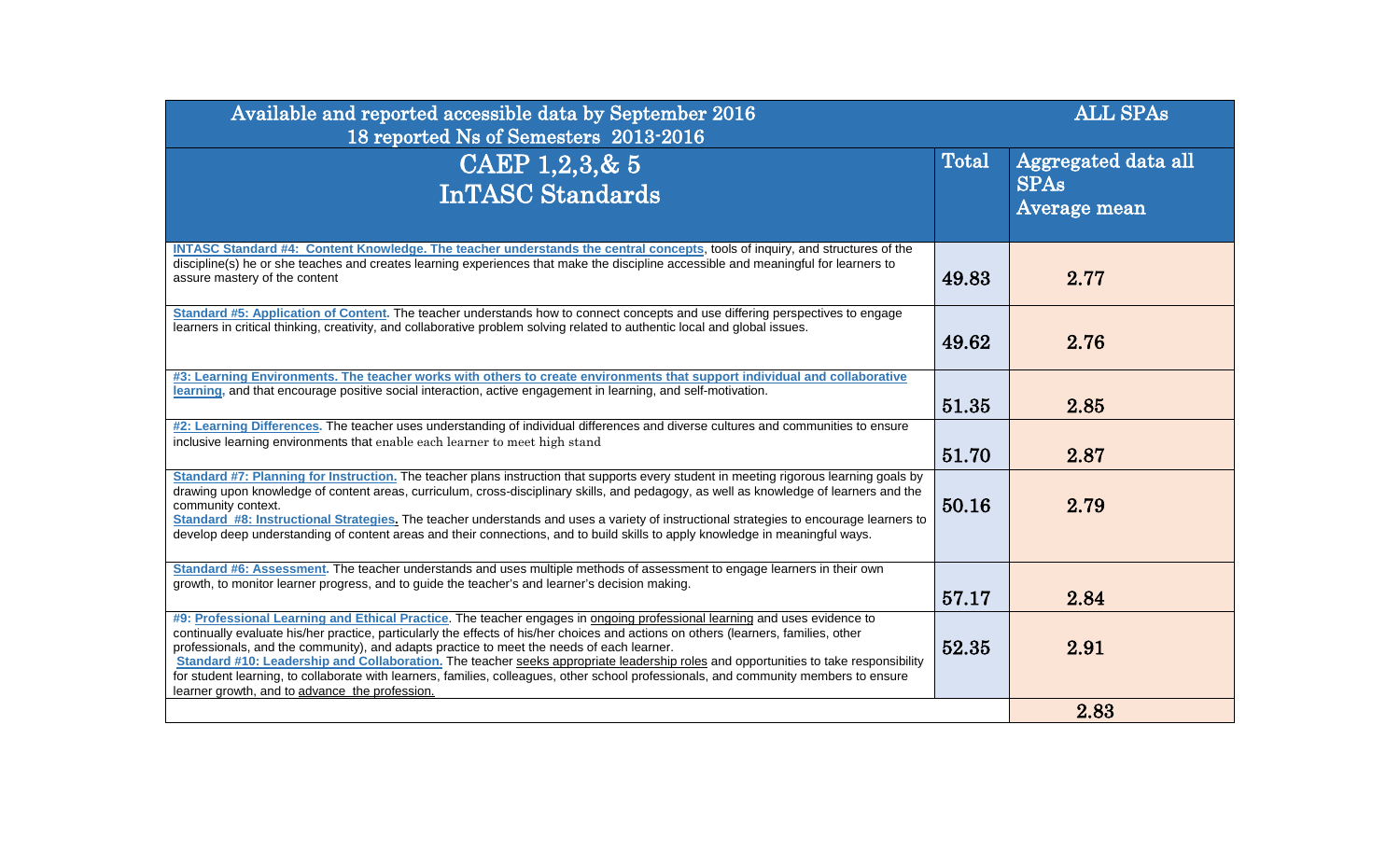| <b>CAEP</b> Standard 1                                                                                                                                                                                                                                                                                                                  | <b>Competencies</b> by                                                                                                     | <b>Attributes in</b>                                                                                                                                               |                                                          |                                                                                    |                          |                                                                                           |                        |                          |                          |                         |
|-----------------------------------------------------------------------------------------------------------------------------------------------------------------------------------------------------------------------------------------------------------------------------------------------------------------------------------------|----------------------------------------------------------------------------------------------------------------------------|--------------------------------------------------------------------------------------------------------------------------------------------------------------------|----------------------------------------------------------|------------------------------------------------------------------------------------|--------------------------|-------------------------------------------------------------------------------------------|------------------------|--------------------------|--------------------------|-------------------------|
| <b>INTASC Standards</b>                                                                                                                                                                                                                                                                                                                 | <b>Sections of the</b>                                                                                                     | condensed                                                                                                                                                          | <b>Elementary</b>                                        | <b>Special</b>                                                                     | <b>Physical</b>          | <b>Secondary</b>                                                                          | <b>Secondary</b>       | <b>Secondary</b>         | <b>Secondary</b>         | <b>Secondary</b>        |
|                                                                                                                                                                                                                                                                                                                                         | <b>Rubric</b>                                                                                                              | version                                                                                                                                                            |                                                          | <b>Education</b>                                                                   | <b>Education</b>         | Science                                                                                   | <b>Math</b>            | <b>English</b>           | <b>Spanish</b>           | <b>History</b>          |
| <b>INTASC Standard #4:</b><br><b>Content Knowledge. The</b><br>teacher understands the central<br>concepts, tools of inquiry, and<br>structures of the discipline(s) he or<br>she teaches and creates learning<br>experiences that make the<br>discipline accessible and<br>meaningful for learners to assure<br>mastery of the content | (1) In depth knowledge<br>of the basic concepts,<br>processes and skills of<br>the discipline that they<br>intend to teach | The concepts<br>selected are in<br>accordance with<br>the level of<br>difficulty of the<br>grade                                                                   | 2013-2014<br>$N=15$ 2.46                                 | 2013-2014<br>3                                                                     | 2013-2014<br>$N = 8$ 2.6 | 2013-2014<br>$N=3$ 2.9                                                                    | 2013-2014<br>$N=4$ 2.9 | 2013-2014<br>N=8 2.97    | 2013-2014<br>N/A         | 2013-2014<br>$N=4$ 2.9  |
|                                                                                                                                                                                                                                                                                                                                         |                                                                                                                            | <b>Models and</b><br>illustrates<br>processes and<br>principles<br>specific to the<br>subject<br><b>Questions</b><br>reflect the<br>different levels<br>of thought | 2014-2015<br>$N=10$ 2.95                                 | 2014-2015<br>2015-2016<br>2015-2016<br>$N=10$ 2.8<br><b>May 2016</b><br>$N=6$ 2.94 | 2014-2015<br>$N=132.5$   | 2014-2015<br>$N=6$ 2.8                                                                    | 2014-2015<br>$N=5$ 2.6 | 2014-2015<br>$N = 82.88$ | 2014-2015<br>$N=5$ 2.9   | 2014-2015<br>$N=10$ 2.9 |
|                                                                                                                                                                                                                                                                                                                                         |                                                                                                                            |                                                                                                                                                                    |                                                          |                                                                                    | 2015-2016<br>$N=102.6$   | 2015-2016                                                                                 | 2015-2016              | 2015-2016                | 2015-2016                |                         |
|                                                                                                                                                                                                                                                                                                                                         |                                                                                                                            |                                                                                                                                                                    |                                                          |                                                                                    |                          | $N = 8$ 2.9                                                                               | $N=2$ 2.8              | $N=8-2.63$               | $N = 3$ 2.5              | 2015-2016<br>$N=6$ 2.9  |
|                                                                                                                                                                                                                                                                                                                                         |                                                                                                                            | Incorporates the<br>standards or the<br>goals of the                                                                                                               |                                                          |                                                                                    |                          |                                                                                           |                        |                          |                          |                         |
|                                                                                                                                                                                                                                                                                                                                         |                                                                                                                            | subject area<br>Involves<br>problems of the<br>real world.                                                                                                         |                                                          |                                                                                    |                          |                                                                                           |                        |                          |                          |                         |
|                                                                                                                                                                                                                                                                                                                                         | (4) Integration of                                                                                                         |                                                                                                                                                                    |                                                          |                                                                                    |                          |                                                                                           |                        |                          |                          |                         |
| <b>Standard #5: Application of</b><br><b>Content.</b> The teacher<br>understands how to connect<br>concepts and use differing<br>perspectives to engage learners in<br>critical thinking, creativity, and<br>collaborative problem solving<br>related to authentic local and<br>global issues.                                          | concepts and<br>paradigms of their<br>discipline with other<br>disciplines                                                 | <b>Planning shows</b><br>an effective<br>integration of<br>concepts<br>The contents<br>transcend the<br>immediate<br>Ethical use of                                | 2013-2014<br>$N=15$ 2.91                                 | 2013-2014<br>2.95                                                                  | 2013-2014<br>$N = 8$ 2.5 | 2013-2014<br>$N=3$ 2.8                                                                    | 2013-2014<br>$N=4$ 2.8 | 2013-2014<br>$N = 83.00$ | 2013-2014<br>N/A         | 2013-2014<br>$N=4$ 2.9  |
|                                                                                                                                                                                                                                                                                                                                         |                                                                                                                            |                                                                                                                                                                    | 2014-2015<br>$N=10$ 2.68<br>2015-2016<br><b>May 2016</b> | 2014-2015<br>2015-2016<br>$N=10$ 2.8                                               | 2014-2015<br>$N=13$ 2.5  | 2014-2015<br>$N=6$ 2.7<br>$N=5$ 2.7<br>2015-2016<br>2015-2016<br>$N=2$ 2.8<br>$N = 8$ 2.8 | 2014-2015              | 2014-2015<br>$N = 82.75$ | 2014-2015<br>$N=5$ 2.7   | 2014-2015<br>$N=10$ 2.9 |
|                                                                                                                                                                                                                                                                                                                                         |                                                                                                                            | information                                                                                                                                                        |                                                          |                                                                                    | 2015-2016<br>$N=102.7$   |                                                                                           |                        | 2015-2016<br>$N = 82.63$ | 2015-2016<br>$N = 3$ 2.8 | 2015-2016<br>$N=6$ 2.9  |
|                                                                                                                                                                                                                                                                                                                                         |                                                                                                                            |                                                                                                                                                                    | $N=6$ 2.90                                               |                                                                                    |                          |                                                                                           |                        |                          |                          |                         |

# Alignment with CAEP Standards: STUDENT TEACHING RUBRIC Data summary from SPA Reports of the programs August 2016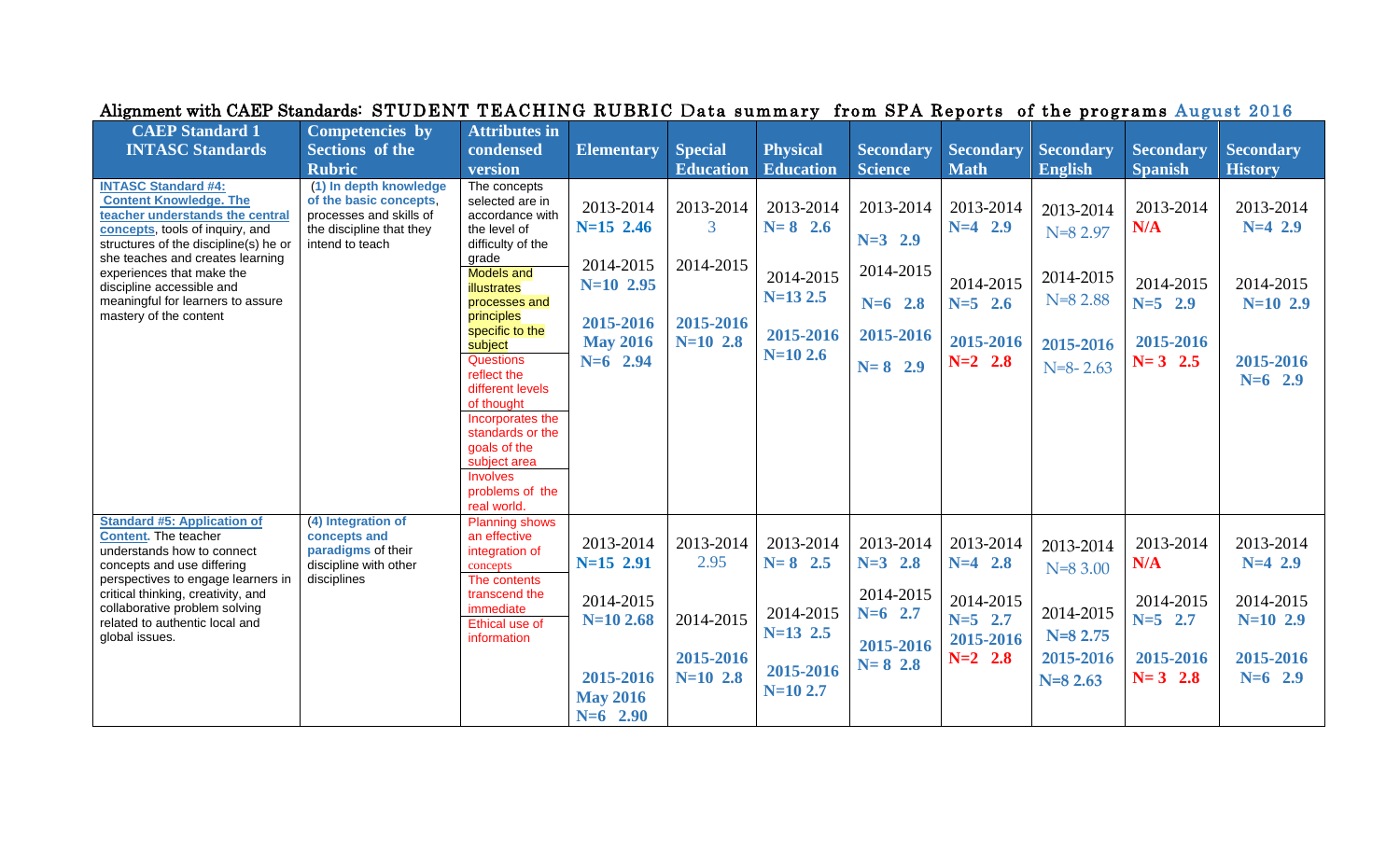| <b>Competencies</b> by                                                                                             | <b>Attributes of</b>                                                                                                                                                                            |                                                                                                   |                                                                        |                                                                 |                                                                            |                                                                          |                                                                                   |                                                                      |                                                                             |
|--------------------------------------------------------------------------------------------------------------------|-------------------------------------------------------------------------------------------------------------------------------------------------------------------------------------------------|---------------------------------------------------------------------------------------------------|------------------------------------------------------------------------|-----------------------------------------------------------------|----------------------------------------------------------------------------|--------------------------------------------------------------------------|-----------------------------------------------------------------------------------|----------------------------------------------------------------------|-----------------------------------------------------------------------------|
|                                                                                                                    |                                                                                                                                                                                                 |                                                                                                   |                                                                        |                                                                 |                                                                            |                                                                          |                                                                                   |                                                                      | <b>Secondary</b>                                                            |
|                                                                                                                    |                                                                                                                                                                                                 |                                                                                                   |                                                                        |                                                                 |                                                                            |                                                                          |                                                                                   |                                                                      | <b>History</b>                                                              |
| (5) Effective verbal and<br>non-verbal<br>communication skills that<br>promote active learning in<br>the classroom | Uses nonverbal<br>communication<br>to support the<br>content,<br><b>Technical oral</b><br>and written<br>expression is<br>clear, correct<br>and precise<br>promotes an<br>interactive<br>dialog | 2013-2014<br>$N=15$ 2.94<br>2014-2015<br>$N=102.90$<br>2015-2016<br><b>May 2016</b>               | 2013-2014<br>$N = 2.9$<br>2014-2015<br>$N=$<br>2015-2016<br>$N=10$ 2.9 | 2013-2014<br>$N = 8$ 2.7<br>2014-2015<br>$N=132.7$<br>2015-2016 | 2013-2014<br>$N=3$ 2.9<br>2014-2015<br>$N=6$ 2.8<br>2015-2016<br>$N=8$ 2.8 | 2013-2014<br>$N=4$ 2.9<br>2014-2015<br>$N=5$ 2.8<br>2015-2016<br>$N=2$ 3 | 2013-2014<br>$N = 83.00$<br>2014-2015<br>$N = 82.96$<br>2015-2016<br>$N = 8$ 2.75 | 2013-2014<br>N/A<br>2014-2015<br>$N=5$ 3<br>2015-2016<br>$N = 3$ 2.7 | 2013-2014<br>$N=4$ 2.9<br>2014-2015<br>$N=10$ 2.9<br>2015-2016<br>$N=6$ 2.8 |
|                                                                                                                    | that encourage<br>student's<br>development of<br>critical thinking<br><b>Establishes an</b><br>appropriate<br>environment for<br>learning                                                       |                                                                                                   |                                                                        |                                                                 |                                                                            |                                                                          |                                                                                   |                                                                      |                                                                             |
| respect and respond to<br>diversity                                                                                | Incorporates the<br>social and                                                                                                                                                                  | 2013-2014<br>$N=152.90$                                                                           | 2013-2014<br>2.9                                                       | 2013-2014<br>$N = 8$ 2.7                                        | 2013-2014<br>$N=3$ 2.9                                                     | 2013-2014<br>$N=4$ 2.9                                                   | 2013-2014<br>$N = 83.00$                                                          | 2013-2014<br>N/A                                                     | 2013-2014<br>$N=4$ 2.9                                                      |
|                                                                                                                    | contexts<br>Appropriately<br>serves Special<br>population                                                                                                                                       | 2014-2015<br>$N=10$ 2.99                                                                          | 2014-2015<br>$N=$                                                      | 2014-2015<br>$N=13$ 2.6                                         | 2014-2015<br>$N=6$ 3                                                       | 2014-2015<br>$N=5$ 2.7                                                   | 2014-2015<br>$N = 82.75$                                                          | 2014-2015<br>$N=5$ 3                                                 | 2014-2015<br>$N=10$ 2.9                                                     |
|                                                                                                                    | Discourse is free<br>of prejudice<br>Demonstrates<br>knowing the<br>profile of the<br>students<br>Collaborative<br>relationships                                                                | 2015-2016<br><b>May 2016</b><br>$N=6$ 2.96                                                        | 2015-2016<br>$N=10$ 2.9                                                | 2015-2016<br>$N=102.7$                                          | 2015-2016<br>$N=8$ 3                                                       | 2015-2016<br>$N=2$ 2.8                                                   | 2015-2016<br>$N = 82.90$                                                          | 2015-2016<br>$N = 3$ 3                                               | 2015-2016<br>$N=6$ 2.9                                                      |
|                                                                                                                    | Sections of the<br><b>Rubric</b><br>(6) Know, understand,                                                                                                                                       | the Rubric<br>that respond<br>to <b>INTASC</b><br>different means<br>Contextualizes.:<br>communal | <b>Elementary</b><br>$N=6$ 2.90                                        | <b>Special</b><br><b>Education</b>                              | <b>Physical</b><br><b>Education</b><br>$N=102.7$                           | <b>Secondary</b><br><b>Science</b>                                       | <b>Secondary</b><br><b>Math</b>                                                   | <b>Secondary</b><br><b>English</b>                                   | <b>Secondary</b><br><b>Spanish</b>                                          |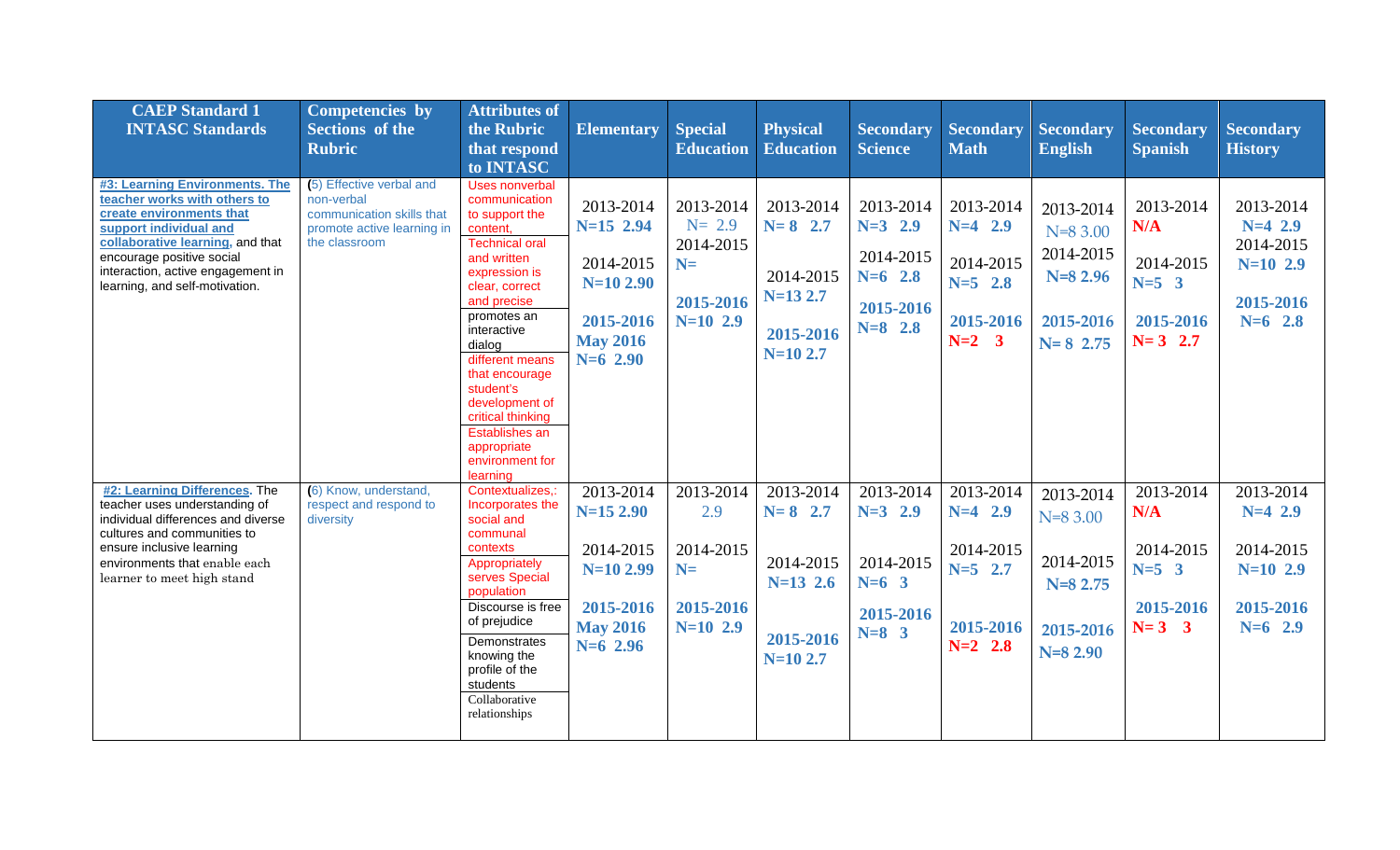| <b>CAEP</b> Standard 1<br><b>INTASC Standards</b>                                                                                                                                                                                                                                                                                                                                                                                                                                                                                                                                                                                                | <b>Competencies</b> by<br><b>Sections of the</b><br><b>Rubric</b>                                                                                                                                                                                                              | <b>Attributes of</b><br>the Rubric<br>that respond<br>to <b>INTASC</b>                                                                                                                                                                              | <b>Elementary</b>                                                                                  | <b>Special</b><br><b>Education</b>                                | <b>Physical</b><br><b>Education</b>                                            | <b>Secondary</b><br><b>Science</b>                                             | <b>Secondary</b><br><b>Math</b>                                            | <b>Secondary</b><br><b>English</b>                                               | <b>Secondary</b><br><b>Spanish</b>                                 | <b>Secondary</b><br><b>History</b>                                          |
|--------------------------------------------------------------------------------------------------------------------------------------------------------------------------------------------------------------------------------------------------------------------------------------------------------------------------------------------------------------------------------------------------------------------------------------------------------------------------------------------------------------------------------------------------------------------------------------------------------------------------------------------------|--------------------------------------------------------------------------------------------------------------------------------------------------------------------------------------------------------------------------------------------------------------------------------|-----------------------------------------------------------------------------------------------------------------------------------------------------------------------------------------------------------------------------------------------------|----------------------------------------------------------------------------------------------------|-------------------------------------------------------------------|--------------------------------------------------------------------------------|--------------------------------------------------------------------------------|----------------------------------------------------------------------------|----------------------------------------------------------------------------------|--------------------------------------------------------------------|-----------------------------------------------------------------------------|
| <b>Standard #7: Planning for</b><br><b>Instruction.</b> The teacher plans<br>instruction that supports every<br>student in meeting rigorous<br>learning goals by drawing upon<br>knowledge of content areas,<br>curriculum, cross-disciplinary<br>skills, and pedagogy, as well as<br>knowledge of learners and the<br>community context.<br>Standard #8:<br><b>Instructional Strategies. The</b><br>teacher understands and uses a<br>variety of instructional strategies to<br>encourage learners to develop<br>deep understanding of content<br>areas and their connections, and<br>to build skills to apply knowledge<br>in meaningful ways. | (7) Is familiar with and<br>selects the essential<br>elements of the<br>instructional design and<br>implements a variety of<br>teaching strategies and<br>technology that satisfy the<br>needs of the students and<br>promote learning and<br>understanding of the<br>content. | The structure of<br>the plan<br>The learning<br>and<br>technological<br>resources are<br>diverse and<br>support learning<br>Uses with<br>understanding<br>specific<br>methodologies<br>Uses organizing<br>principles for a<br>class                 | 2013-2014<br>$N=15$ 2.93<br>2014-2015<br>$N=10$ 2.76<br>2015-2016<br><b>May 2016</b><br>$N=6$ 2.80 | 2013-2014<br>2.95<br>2014-2015<br>$N=$<br>2015-2016<br>$N=10$ 2.9 | 2013-2014<br>$N = 8$ 2.6<br>2014-2015<br>$N=13$ 2.6<br>2015-2016<br>$N=10$ 2.5 | $2013 - 2014$<br>$N=3$ 2.8<br>2014-2015<br>$N=6$ 2.7<br>2015-2016<br>$N=8$ 2.8 | 2013-2014<br>$N=4$ 2.8<br>2014-2015<br>$N=5$ 2.6<br>2015-2016<br>$N=2$ 2.8 | 2013-2014<br>$N = 83.00$<br>2014-2015<br>$N = 82.71$<br>2015-2016<br>$N = 82.81$ | 2013-2014<br>N/A<br>2014-2015<br>$N=5$ 3<br>2015-2016<br>$N=3$ 3   | 2013-2014<br>$N=4$ 2.9<br>2014-2015<br>$N=10$ 2.9<br>2015-2016<br>$N=6$ 2.9 |
| <b>Standard #6: Assessment. The</b><br>teacher understands and uses<br>multiple methods of assessment to<br>engage learners in their own<br>growth, to monitor learner<br>progress, and to guide the<br>teacher's and learner's decision<br>making.                                                                                                                                                                                                                                                                                                                                                                                              | (8) Use of formal and<br>informal assessment<br>strategies to evaluate<br>their students and reflect<br>on their performance                                                                                                                                                   | <b>Planning in</b><br>accordance with<br>prior reflections<br>using<br>assessments<br>Uses a<br>multiplicity of<br>assessment<br>techniques<br>Grades are<br>assigned by the<br>appropriate<br>procedures<br>The tests have<br>appropriate<br>items | 2013-2014<br>$N=152.90$<br>2014-2015<br>$N=10$ 2.84<br>2015-2016<br><b>May 2016</b><br>$N=62.92$   | 2013-2014<br>2.9<br>2014-2015<br>$N =$<br>2015-2016<br>$N=10$ 2.7 | 2013-2014<br>$N = 8$ 2.7<br>2014-2015<br>$N=132.7$<br>2015-2016<br>$N=102.6$   | $2013 - 2014$<br>$N=3$ 3<br>2014-2015<br>$N=6$ 2.8<br>2015-2016<br>$N=8$ 2.9   | 2013-2014<br>$N=4$ 2.8<br>2014-2015<br>$N=5$ 2.7<br>2015-2016<br>$N=2$ 2.8 | 2013-2014<br>$N = 83.00$<br>2014-2015<br>$N=82.90$<br>2015-2016<br>$N=8$ 2.81    | 2013-2014<br>N/A<br>2014-2015<br>$N=5$ 2.9<br>2015-2016<br>$N=3$ 3 | 2013-2014<br>$N=4$ 2.9<br>2014-2015<br>$N=10$ 2.9<br>2015-2016<br>$N=6$ 2.8 |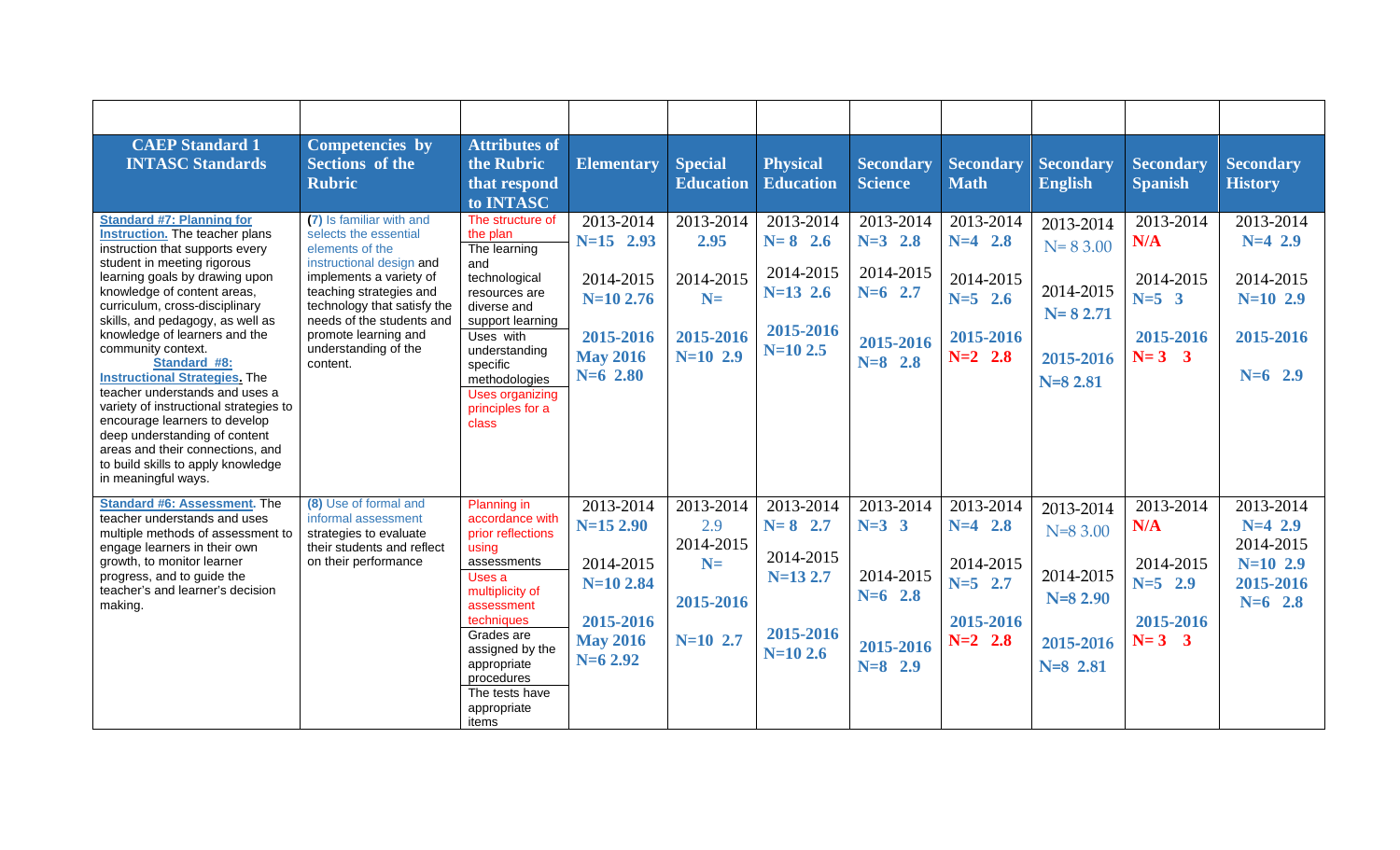|                                                      |                                       | Carries out post<br>test analysis   |                   |                  |                  |                  |                  |                  |                  |                  |
|------------------------------------------------------|---------------------------------------|-------------------------------------|-------------------|------------------|------------------|------------------|------------------|------------------|------------------|------------------|
|                                                      |                                       |                                     |                   |                  |                  |                  |                  |                  |                  |                  |
| <b>CAEP Standard 1</b>                               | <b>Competencies</b> by                | <b>Attributes of</b>                |                   |                  |                  |                  |                  |                  |                  |                  |
| <b>INTASC Standards</b>                              | <b>Sections</b> of the                | the Rubric                          | <b>Elementary</b> | <b>Special</b>   | <b>Physical</b>  | <b>Secondary</b> | <b>Secondary</b> | <b>Secondary</b> | <b>Secondary</b> | <b>Secondary</b> |
|                                                      | <b>Rubric</b>                         | that respond<br>to <b>INTASC</b>    |                   | <b>Education</b> | <b>Education</b> | <b>Science</b>   | <b>Math</b>      | <b>English</b>   | <b>Spanish</b>   | <b>History</b>   |
| #9: Professional Learning and                        | (10) Pride in their<br>profession and | Plans for                           | 2013-2014         | 2013-2014        | 2013-2014        | 2013-2014        | 2013-2014        | 2013-2014        | 2013-2014        | 2013-2014        |
| <b>Ethical Practice. The</b><br>teacher engages      | professional development              | improvement                         | $N=15$ 2.88       | $N = 2.95$       | $N = 8$ 2.9      | $N=3$ 3          | $N=4$ 2.9        | $N = 8,3.00$     | N/A              | $N=4$ 2.9        |
| in ongoing professional                              |                                       | Evidences                           |                   |                  | 2014-2015        | 2014-2015        |                  |                  |                  |                  |
| learning and uses<br>evidence to continually         |                                       | reflections about                   | 2014-2015         | 2014-2015        | $N=13$ 2.7       | $N=6$ 2.9        | 2014-2015        | 2014-2015        | 2014-2015        | 2014-2015        |
| evaluate his/her practice,                           |                                       | the                                 | $N=10$ 2.91       | $N=$             |                  |                  | $N=5$ 2.9        | $N = 8 - 2.87$   | $N=5$ 3          | $N=10$ 3         |
| particularly the effects of<br>his/her choices and   |                                       | multidimensional<br>codes, ethics   |                   | 2015-2016        | 2015-2016        |                  | 2015-2016        |                  | 2015-2016        | 2015-2016        |
| actions on others                                    |                                       | and standards                       | 2015-2016         | $N=10$ 2.9       | $N=10$ 2.8       | 2015-2016        | $N=2$ 3          |                  | $N=3$ 3          | $N=6$ 3          |
| (learners, families, other<br>professionals, and the |                                       | Collaborative<br>relationships with | <b>May 2016</b>   |                  |                  | $N=8$ 2.9        |                  | 2015-2016        |                  |                  |
| community), and adapts                               |                                       | families, school                    | $N=5$ 2.93        |                  |                  |                  |                  | $N=82.81$        |                  |                  |
| practice to meet the                                 |                                       | colleagues, and                     |                   |                  |                  |                  |                  |                  |                  |                  |
| needs of each learner.<br><b>Standard #10:</b>       |                                       | agencies                            |                   |                  |                  |                  |                  |                  |                  |                  |
| <b>Leadership and</b>                                |                                       |                                     |                   |                  |                  |                  |                  |                  |                  |                  |
| <b>Collaboration.</b> The                            |                                       |                                     |                   |                  |                  |                  |                  |                  |                  |                  |
| teacher seeks<br>appropriate leadership              |                                       |                                     |                   |                  |                  |                  |                  |                  |                  |                  |
| roles and opportunities to                           |                                       |                                     |                   |                  |                  |                  |                  |                  |                  |                  |
| take responsibility for                              |                                       |                                     |                   |                  |                  |                  |                  |                  |                  |                  |
| student learning, to<br>collaborate with learners,   |                                       |                                     |                   |                  |                  |                  |                  |                  |                  |                  |
| families, colleagues,                                |                                       |                                     |                   |                  |                  |                  |                  |                  |                  |                  |
| other school<br>professionals, and                   |                                       |                                     |                   |                  |                  |                  |                  |                  |                  |                  |
| community members to                                 |                                       |                                     |                   |                  |                  |                  |                  |                  |                  |                  |
| ensure learner growth,                               |                                       |                                     |                   |                  |                  |                  |                  |                  |                  |                  |
| and to advance the<br>profession.                    |                                       |                                     |                   |                  |                  |                  |                  |                  |                  |                  |
|                                                      |                                       |                                     |                   |                  |                  |                  |                  |                  |                  |                  |

Attributes in red correspond to the Systemic rubric 3.Aligns with Systemic Rubric C-15,4 Aligns with Systemic Rubric C-12,5. Aligns with Systemic Rubric C-18,6 Aligns with Systemic Rubric C-6,7 Aligns with Systemic Rubric C-18,8 Aligns with Systemic Rubric D-25,9 Aligns with Systemic Rubric C-13.10 Aligns with Systemic Rubric C-13,12 Aligns with Systemic Rubric C-9,13 Aligns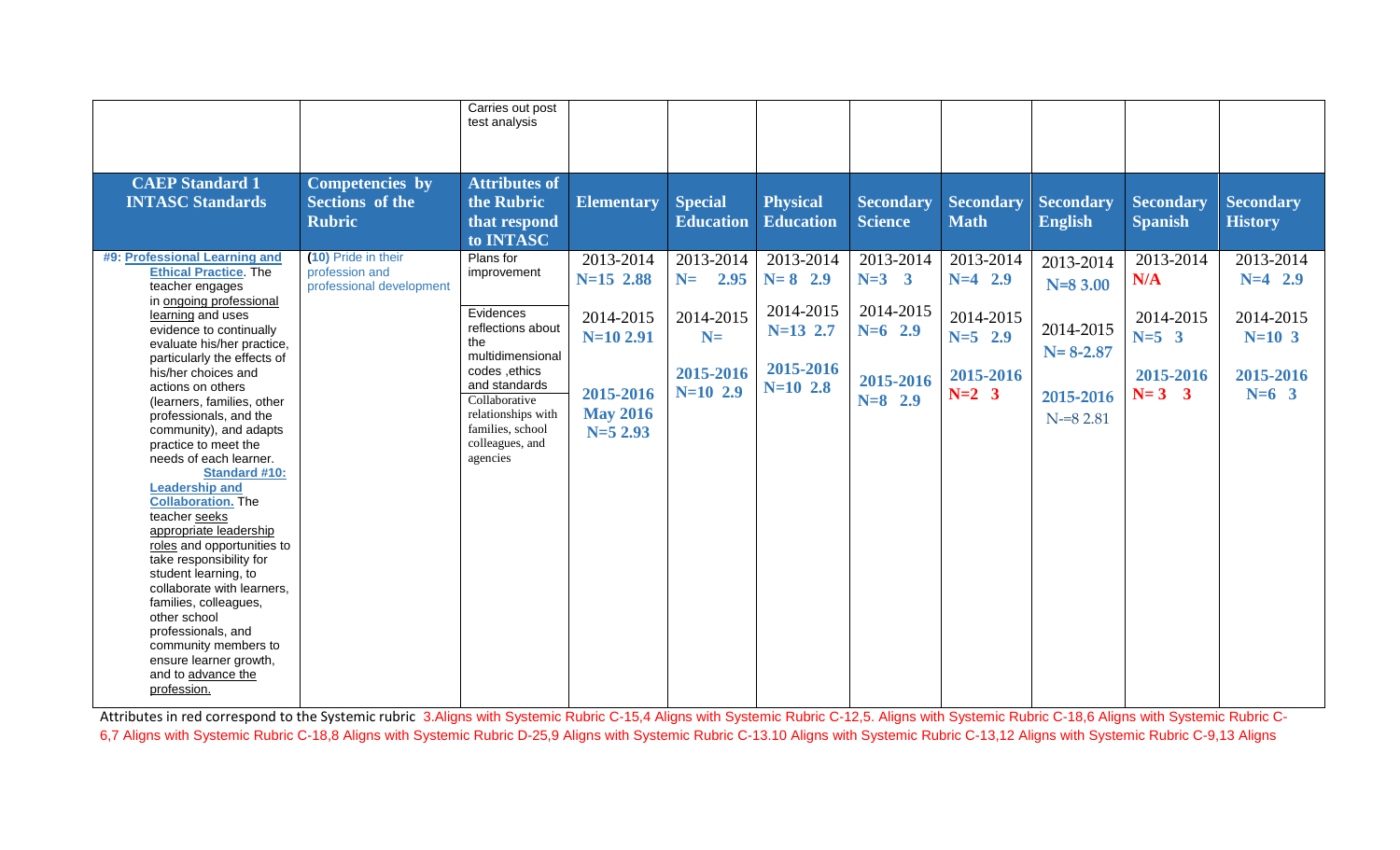#### with Systemic Rubric B-3,14 Aligns with Systemic Rubric C-14,15 Aligns with Systemic Rubric C-14,19 Aligns with Systemic Rubric C-11,22 Aligns with Systemic Rubric C-12,23 Aligns with Systemic Rubric C-22,24 Aligns with Systemic Rubric C-20

One of the strongest features of this rubric is that is has been constructed by the faculty, consulting teachers and other rubrics of the Units. It responds to our ethos. It has yielded information that correlates with success in the licensure test and with the Teacher Work Sample, another key assessment. The intended use of the assessment is to calibrate the candidate's performance in designing and implementing lessons.

The Clinical experience is the Pedagogy Department's Capstone where the Candidate is expected to demonstrate the competencies, abilities and content he /she masters after years of preparation. The Rubric serves this process as a quality indicator that aligns with the larger Teaching Learning Community's INTASC standards. A candidate's capacities to plan and teach lessons have always been evaluated during the Clinical experience. The rubric is a template with two horizontal columns, on which the attributes of a standard are identified. Each section aligns with the Unit's standards and the INTASC standards. Attributes are aligned to each SPA by the corresponding programs. There are cross alignments to the SPAS from different areas of the rubric. Some of the attributes align to a proposed systemic rubric used as benchmark. Mayaguez and UPR Cayey have this specific alignment.

The Rubric is used with addendums from the point of view of the discipline. It also has a blank space for observations, comments and recommendations. It can be filled out during the classroom observations inside the class or by making comments that can be converted later to one of the indicators of compliance according to the scale. Cooperating teachers are oriented about its use during the cooperating teacher course and during the initial encounters of Mentor and Clinical Supervisors. The process of using the rubric permits multiple conversations that each faculty supervisor can have according to his/her particularities or as specified by the methodology used. It is important to mention that prior to the first visit, the candidate meets with both the cooperating teacher and the supervisor to discuss and come to a mutual understanding of the criteria used in the rubric. Candidates are placed in schools for 300 hours and the rubric is used at least three times.

The average score received by the candidates is classified according to the following scale: "outstanding" from 3.00 to 2.50, "acceptable" 2.49 to 2.00 and in progress the rest. Candidates in the Clinical experiences have previously demonstrated in other transition points their competencies. In the cases were at this point a Candidate does not meet expectations, counseling and advisory actions take place. Only candidates that meet the standards are certified by the Department of Education since the scores in the rubric have an impact on the clinical experience grade. Grades are used as indicators by the DE

The Rubric was originally created after many meetings with the faculty and a testing pilot period with cooperating teachers. It was used as one of the Key Assessments for NCATE's accreditation back in 207-2009. Feedback from SPA Reviewers, the SPAs themselves and faculty have helped to adjust and calibrate its format. The tension between evidencing mastery of the discipline content and pedagogical procedures and performances have been the main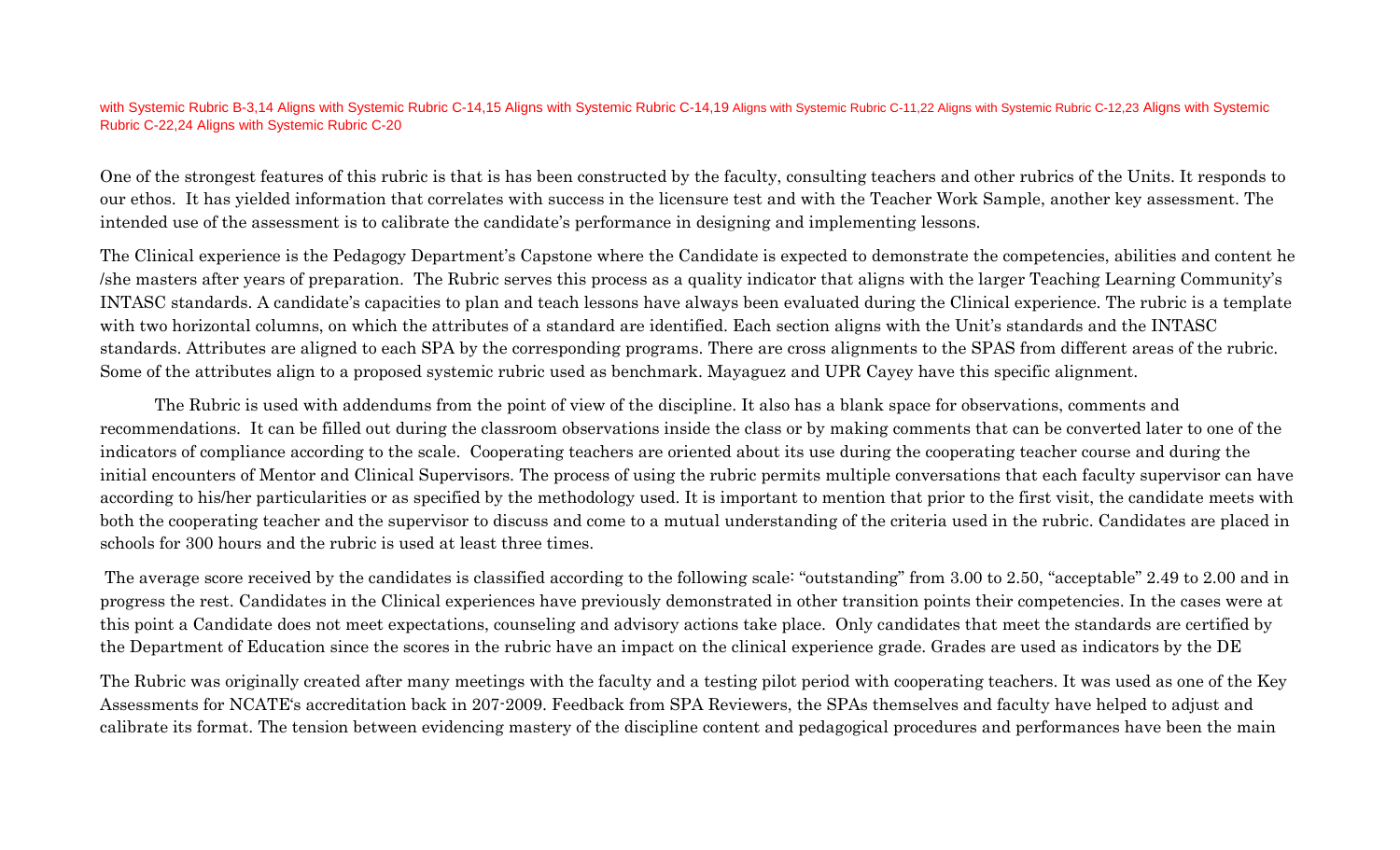source of changes. A major revision came when the second round of accreditation, now by CAEP, arrived. Objectively, since the rubric had both its defendants as well as critics, the rubric was again analyzed by experts, revised and commented by some of the Cooperating Teachers, seen at the light of instruments chosen by other Teacher programs in the UPR system and adjusted according to UPR Cayey specific ethos in the context of a Caribbean Hispanic University using CAEP as a quality support system.

Each section of the Rubric was aligned to the new INTASC standards after meetings of the faculty that started in January 2013. All the SPA's appropriated the rubric aligning sections with specific wordings. In some cases the Rubric serves well both the discipline and the Program's assessment, in others is more of a UNIT assessment's instrument. Care has been taken in having addendums that respond to the disciplines and the rubric that is an instrument across disciplines. The SPA feedback aids in making future decisions.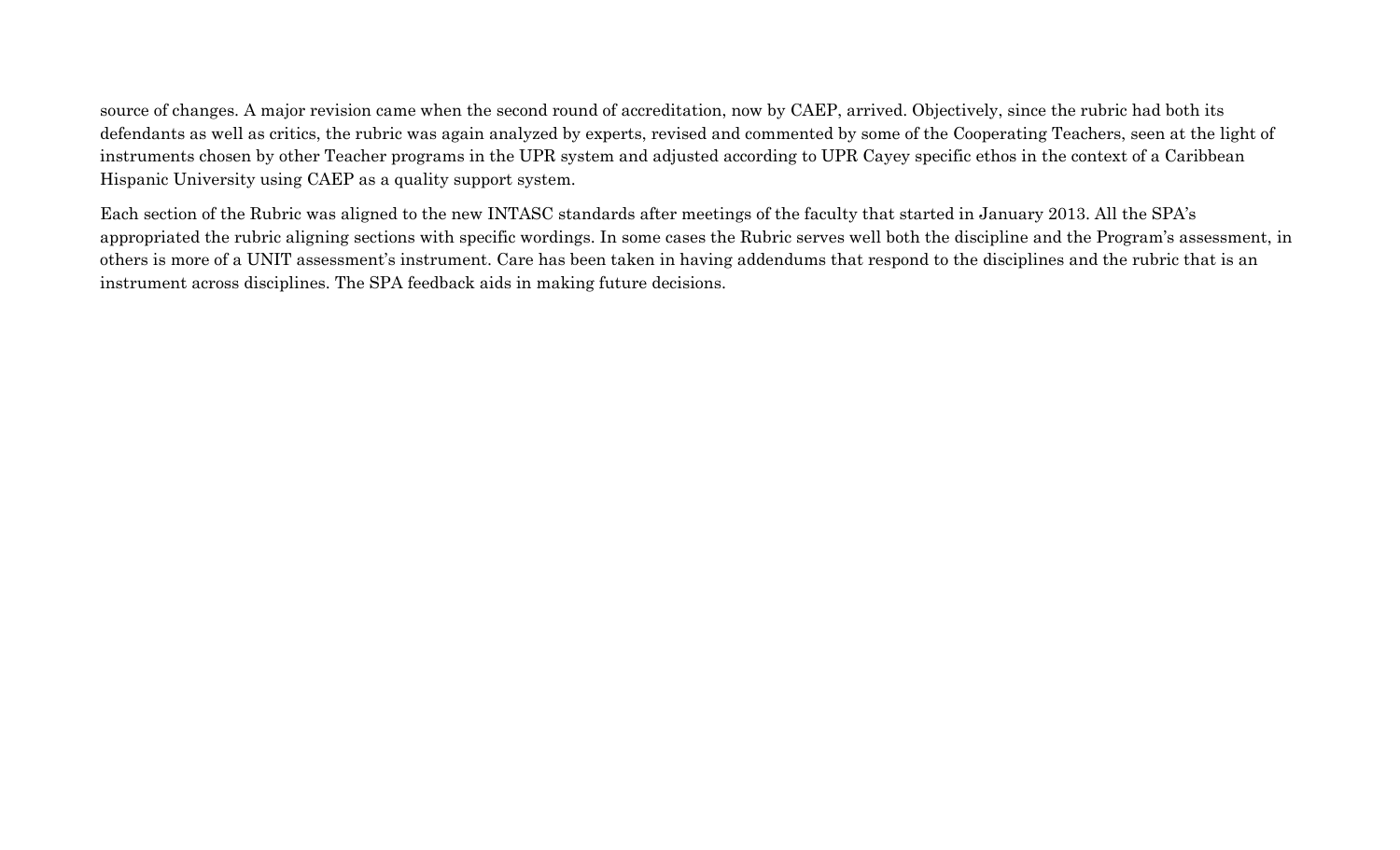# **Community Service Rubric Adjusted (2016)Alignment Table**

|     | INTASC Standard #2: Learning Differences. The teacher uses understanding of individual differences and diverse cultures and communities to ensure<br>inclusive learning environments that enable each learner to meet high standards. |  |  |  |  |  |  |  |
|-----|---------------------------------------------------------------------------------------------------------------------------------------------------------------------------------------------------------------------------------------|--|--|--|--|--|--|--|
| l A | Attribute Planning of the project                                                                                                                                                                                                     |  |  |  |  |  |  |  |
|     | $l$ . The problem, situation or the possibility of service found is significant and requires time investment.                                                                                                                         |  |  |  |  |  |  |  |
|     | 2. Evidence of the research process is wide: collects information and analyzes the dimensions of the situation.                                                                                                                       |  |  |  |  |  |  |  |
|     | 3. There is evidence of the conversations and reflections before the planning process.                                                                                                                                                |  |  |  |  |  |  |  |
|     | 4. The process of reconceptualization of the problem and its solution is deep (evidence shows the consideration of different alternatives, it also explains and evaluates the available                                               |  |  |  |  |  |  |  |
|     | resources).                                                                                                                                                                                                                           |  |  |  |  |  |  |  |
|     | 5. There is evidence of the incorporation of the community as a direct partner of the project.                                                                                                                                        |  |  |  |  |  |  |  |
|     | 6. The designed Action Plan is workable, based on the theoretical perspectives, in the time allotted for it, the available resources and the expectations of the community.                                                           |  |  |  |  |  |  |  |
|     | 7. His/her discipline is deeply related to other areas (the project is related to the discipline of Education).                                                                                                                       |  |  |  |  |  |  |  |
|     | 8. The objectives of the project show the designer's knowledge of (alignment with the abilities, skills and dispositions that a teacher candidate needs to develop).                                                                  |  |  |  |  |  |  |  |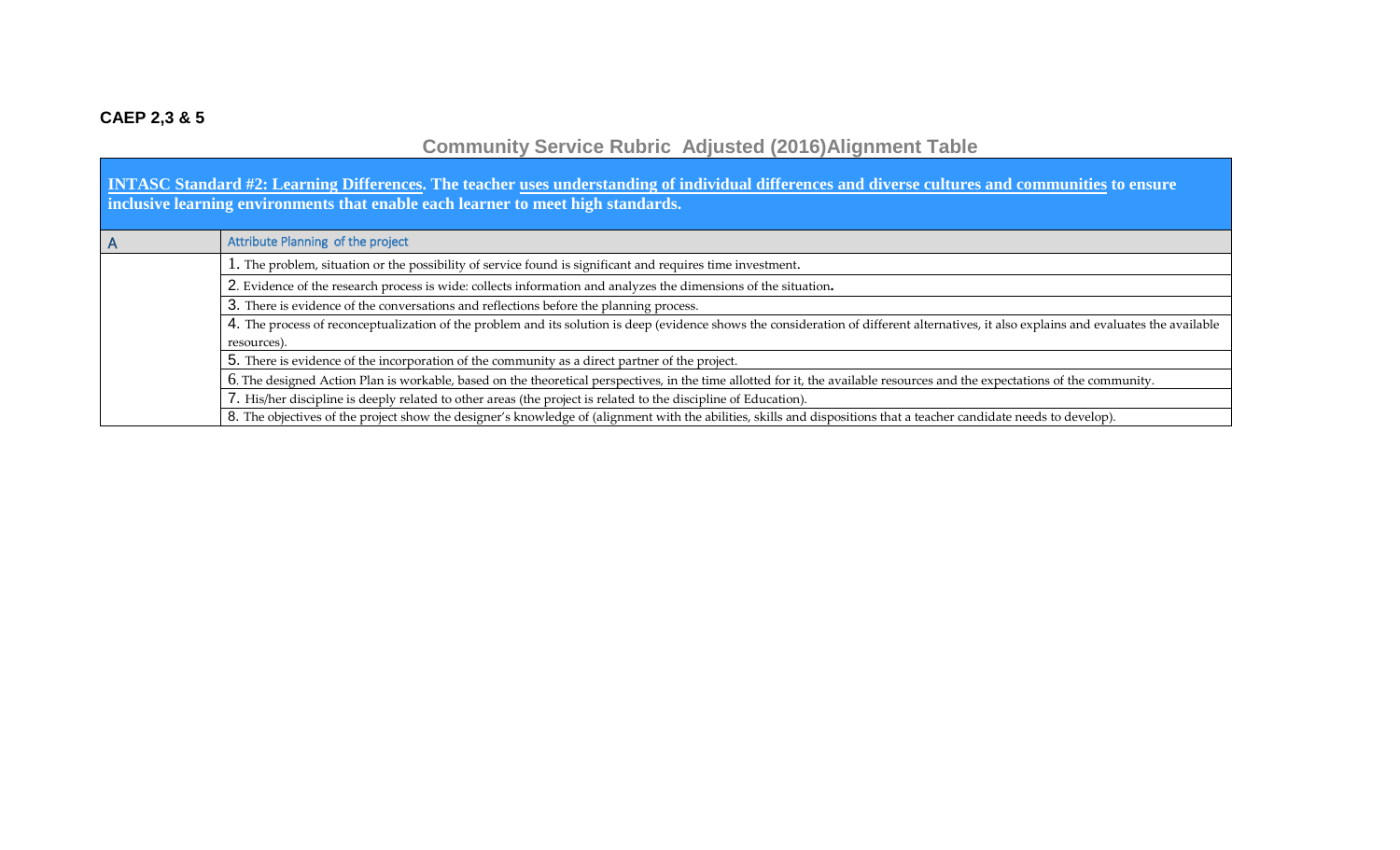| Intasc #3: Learning Environments. The teacher works with others to create environments that support individual and collaborative learning, |                                                                                                                                                                                        |  |  |  |  |  |  |  |  |
|--------------------------------------------------------------------------------------------------------------------------------------------|----------------------------------------------------------------------------------------------------------------------------------------------------------------------------------------|--|--|--|--|--|--|--|--|
|                                                                                                                                            | and that encourage positive social interaction, active engagement in learning, and self motivation.                                                                                    |  |  |  |  |  |  |  |  |
| $\mathsf B$                                                                                                                                | Attribute: Implementation of the project                                                                                                                                               |  |  |  |  |  |  |  |  |
|                                                                                                                                            | 1. Performs the activities in the projected time frame.                                                                                                                                |  |  |  |  |  |  |  |  |
|                                                                                                                                            |                                                                                                                                                                                        |  |  |  |  |  |  |  |  |
|                                                                                                                                            | 2. The interventions correspond to the projected plan and any emergent modification is justified and explained.                                                                        |  |  |  |  |  |  |  |  |
|                                                                                                                                            | 3. Achieves the active and effective participation of the members of the community for which the project is addressed.                                                                 |  |  |  |  |  |  |  |  |
|                                                                                                                                            | 4. Addresses others in a respectful manner and promotes an appropriate learning process.                                                                                               |  |  |  |  |  |  |  |  |
|                                                                                                                                            | 5 Registers and documents all the implementation process (identifies the problem or situation, the planning process, the communication with the community, the intentions,             |  |  |  |  |  |  |  |  |
|                                                                                                                                            | processes reflections).                                                                                                                                                                |  |  |  |  |  |  |  |  |
|                                                                                                                                            | 6. Attends to scheduled interviews with the advisor during the process.                                                                                                                |  |  |  |  |  |  |  |  |
|                                                                                                                                            |                                                                                                                                                                                        |  |  |  |  |  |  |  |  |
|                                                                                                                                            |                                                                                                                                                                                        |  |  |  |  |  |  |  |  |
|                                                                                                                                            |                                                                                                                                                                                        |  |  |  |  |  |  |  |  |
|                                                                                                                                            |                                                                                                                                                                                        |  |  |  |  |  |  |  |  |
|                                                                                                                                            |                                                                                                                                                                                        |  |  |  |  |  |  |  |  |
|                                                                                                                                            |                                                                                                                                                                                        |  |  |  |  |  |  |  |  |
|                                                                                                                                            |                                                                                                                                                                                        |  |  |  |  |  |  |  |  |
|                                                                                                                                            | Standard #9: Professional Learning and Ethical Practice. The teacher engages in ongoing professional learning and uses evidence to continually                                         |  |  |  |  |  |  |  |  |
|                                                                                                                                            |                                                                                                                                                                                        |  |  |  |  |  |  |  |  |
|                                                                                                                                            | evaluate his/her practice, particularly the effects of his/her choices and actions on others (learners, families, other professionals, and the                                         |  |  |  |  |  |  |  |  |
|                                                                                                                                            | community), and adapts practice to meet the needs of each learner.                                                                                                                     |  |  |  |  |  |  |  |  |
| $\mathsf{C}$                                                                                                                               | Attribute Evaluation and dissemination of the project                                                                                                                                  |  |  |  |  |  |  |  |  |
|                                                                                                                                            | 1. Evidences the evaluation process: performs the final evaluations, the self evaluation, the conclusion and the recommendations for future actions.                                   |  |  |  |  |  |  |  |  |
|                                                                                                                                            | 2. Evidences the significant impact of the intervention: shows the contribution of the project. (the involvement with the community: this service is beneficial for the community).    |  |  |  |  |  |  |  |  |
|                                                                                                                                            | 3. Describes with precision the mutual learning processes: the personal ones and those of the community. (There is reciprocity all the participants are learners as well as teachers). |  |  |  |  |  |  |  |  |
|                                                                                                                                            | 4. Announces the project in the communities involved in it through a presentation, a written communication or a poster at the place and at the University. (The process of             |  |  |  |  |  |  |  |  |
|                                                                                                                                            | announcing the project becomes a public dialogue about it)                                                                                                                             |  |  |  |  |  |  |  |  |
|                                                                                                                                            | 5. His/her significant learning processes show the development of a civic conscience within a democratic society.                                                                      |  |  |  |  |  |  |  |  |
|                                                                                                                                            |                                                                                                                                                                                        |  |  |  |  |  |  |  |  |

Alignment with CAEP Standards: Teachers' Community service project RUBRIC Data summary from SPA Reports **CAEP 2,3 & 5**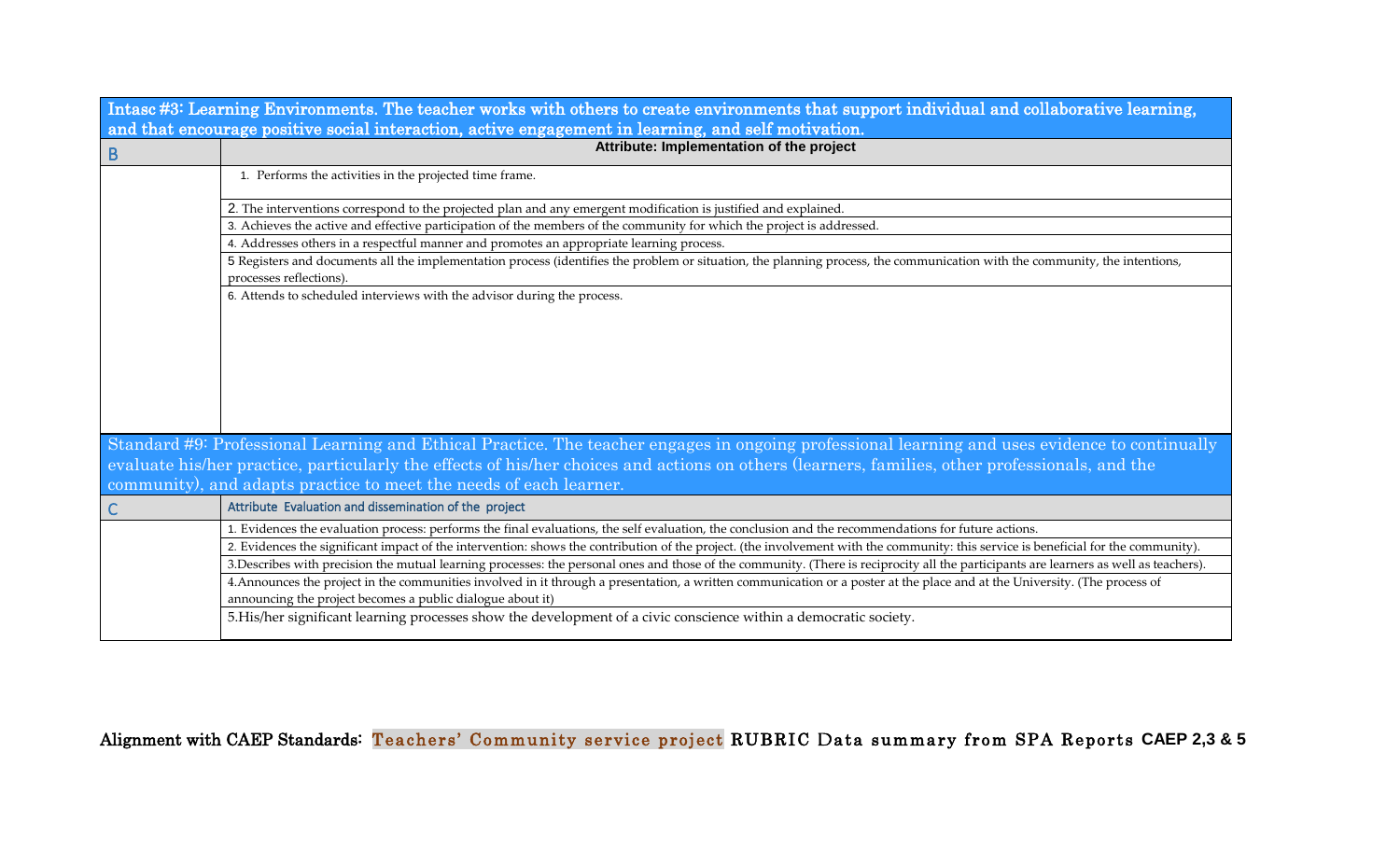| <b>CAEP Standard 1</b><br><b>INTASC</b><br><b>Standards</b>                                                                                                                                                                                                             |                              | <b>Attributes of the Rubric</b>                                                                                                                                                                                                                                                                                                                                                                                                                                                                                                                                                                                                                                                                                                                                                                                                                                                                                                                                                                                                                                                                                    | <b>Elementary</b>                                                              | <b>Special</b><br><b>Education</b>                                           | <b>Physical</b><br><b>Education</b>                                          | <b>Secondary</b><br><b>Science</b>                                          | <b>Secondary</b><br><b>Math</b>                                          | <b>Secondary</b><br><b>Spanish</b>                                        | <b>Secondary</b><br><b>History</b>                                        |
|-------------------------------------------------------------------------------------------------------------------------------------------------------------------------------------------------------------------------------------------------------------------------|------------------------------|--------------------------------------------------------------------------------------------------------------------------------------------------------------------------------------------------------------------------------------------------------------------------------------------------------------------------------------------------------------------------------------------------------------------------------------------------------------------------------------------------------------------------------------------------------------------------------------------------------------------------------------------------------------------------------------------------------------------------------------------------------------------------------------------------------------------------------------------------------------------------------------------------------------------------------------------------------------------------------------------------------------------------------------------------------------------------------------------------------------------|--------------------------------------------------------------------------------|------------------------------------------------------------------------------|------------------------------------------------------------------------------|-----------------------------------------------------------------------------|--------------------------------------------------------------------------|---------------------------------------------------------------------------|---------------------------------------------------------------------------|
| <b>INTASC Standard #2:</b><br>Learning Differences.<br>The teacher uses<br>understanding of<br>individual differences<br>and diverse cultures and<br>communities to ensure<br>inclusive learning<br>environments that enable<br>each learner to meet high<br>standards. | $A.$ Planning<br>the project | 1. The problem, situation or the<br>possibility of service found is<br>significant and requires time<br>investment.<br>2. Evidence of the research process is<br>wide: collects information and<br>analyzes the dimensions of the<br>situation.<br>3. There is evidence of the<br>conversations and reflections before<br>the planning process.<br>4. The process of reconceptualization<br>of the problem and its solution is<br>deep (evidence shows the<br>consideration of different<br>alternatives, it also explains and<br>evaluates the available resources).<br>5. There is evidence of the<br>incorporation of the community as a<br>direct partner of the project.<br>6. The designed Action Plan is<br>workable, based on the theoretical<br>perspectives, in the time allotted for<br>it, the available resources and the<br>expectations of the community.<br>7. His/her discipline is deeply related<br>to other areas (the project is related to<br>the discipline of Education).<br>8. The objectives of the project show<br>the designer's knowledge of<br>(alignment with the abilities, skills | 2013-2014<br>$N=7$ 2.77<br>2014-2015<br>$N=5$ 2.76<br>2015-2016<br>$N=12$ 2.84 | 2013-2014<br>$N=672.81$<br>2014-2015<br>$N=282.8$<br>2015-2016<br>$N=36$ 2.7 | 2013-2014<br>$N = 302.7$<br>2014-2015<br>$N=182.5$<br>2015-2016<br>$N=132.7$ | 2013-2014<br>$N=16$ 2.8<br>2014-2015<br>$N=9$ 2.9<br>2015-2016<br>$N=102.9$ | 2013-2014<br>$N=102.7$<br>2014-2015<br>$N=92.8$<br>2015-2016<br>$N=32.7$ | 2013-2014<br>$N=132.8$<br>2014-2015<br>$N=112.9$<br>2015-2016<br>$N=62.9$ | 2013-2014<br>$N=222.7$<br>2014-2015<br>$N=52.7$<br>2015-2016<br>$N=8$ 2.9 |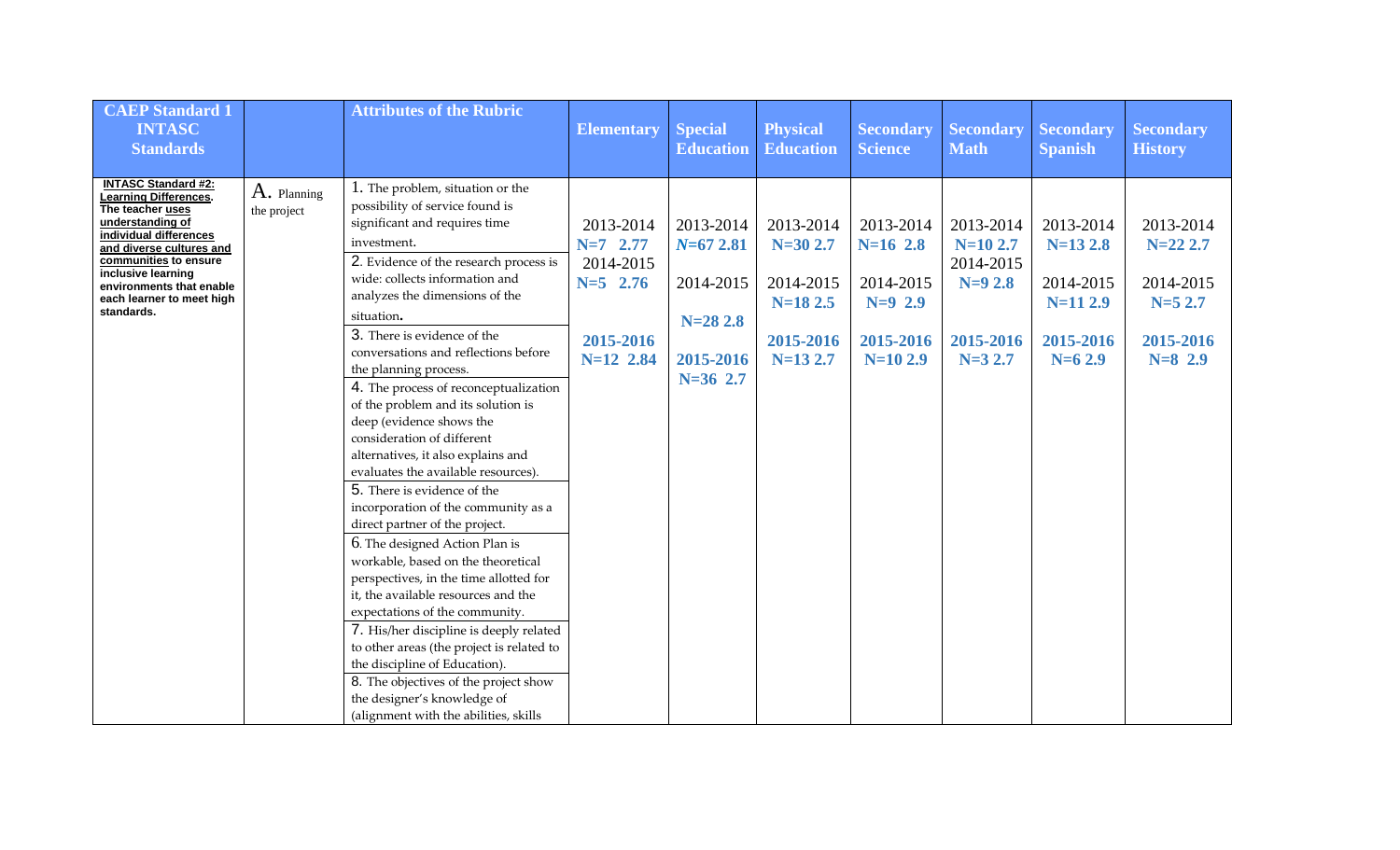|                                                                                                                                                                                                                                                                              |                                               | and dispositions that a teacher<br>candidate needs to develop).                                                                                                                                                                                                                                                                                                                                                                                                                                                                                                                                                                                                                                                                |                                                                               |                                                                             |                                                                              |                                                                             |                                                                          |                                                                           |                                                                            |
|------------------------------------------------------------------------------------------------------------------------------------------------------------------------------------------------------------------------------------------------------------------------------|-----------------------------------------------|--------------------------------------------------------------------------------------------------------------------------------------------------------------------------------------------------------------------------------------------------------------------------------------------------------------------------------------------------------------------------------------------------------------------------------------------------------------------------------------------------------------------------------------------------------------------------------------------------------------------------------------------------------------------------------------------------------------------------------|-------------------------------------------------------------------------------|-----------------------------------------------------------------------------|------------------------------------------------------------------------------|-----------------------------------------------------------------------------|--------------------------------------------------------------------------|---------------------------------------------------------------------------|----------------------------------------------------------------------------|
| <b>CAEP Standard 1</b><br><b>INTASC</b><br><b>Standards</b>                                                                                                                                                                                                                  |                                               | <b>Attributes of the Rubric</b>                                                                                                                                                                                                                                                                                                                                                                                                                                                                                                                                                                                                                                                                                                | <b>Elementary</b>                                                             | <b>Special</b><br><b>Education</b>                                          | <b>Physical</b><br><b>Education</b>                                          | <b>Secondary</b><br><b>Science</b>                                          | <b>Secondary</b><br><b>Math</b>                                          | <b>Secondary</b><br><b>Spanish</b>                                        | <b>Secondary</b><br><b>History</b>                                         |
| Intasc #3: Learning<br>Environments. The<br>teacher works with others<br>to create environments<br>that support individual<br>and collaborative<br>learning, and that<br>encourage positive social<br>interaction, active<br>engagement in learning.<br>and self motivation. | <b>B.</b><br>Implementation<br>of the project | 1. Performs the activities in the<br>projected time frame.<br>2. The interventions correspond to<br>the projected plan and any emergent<br>modification is justified and<br>explained.<br>3. Achieves the active and effective<br>participation of the members of the<br>community for which the project is<br>addressed.<br>4. Addresses others in a respectful<br>manner and promotes an appropriate<br>learning process.<br>5 Registers and documents all the<br>implementation process (identifies<br>the problem or situation, the planning<br>process, the communication with the<br>community, the intentions, processes<br>reflections).<br>6. Attends to scheduled interviews<br>with the advisor during the process. | 2013-2014<br>$N=7$ 2.8<br>2014-2015<br>$N=5$ 2.79<br>2015-2016<br>$N=12$ 2.87 | 2013-2014<br>$N=67$ 2.84<br>2014-2015<br>$N=283$<br>2015-2016<br>$N=36$ 2.8 | 2013-2014<br>$N = 302.8$<br>2014-2015<br>$N=182.6$<br>2015-2016<br>$N=132.6$ | 2013-2014<br>$N=16$ 2.8<br>2014-2015<br>$N=9$ 2.8<br>2015-2016<br>$N=102.8$ | 2013-2014<br>$N=102.8$<br>2014-2015<br>$N=92.8$<br>2015-2016<br>$N=32.7$ | 2013-2014<br>$N=132.9$<br>2014-2015<br>$N=112.9$<br>2015-2016<br>$N=62.9$ | 2013-2014<br>$N=222.8$<br>2014-2015<br>$N=5$ 2.6<br>2015-2016<br>$N=8$ 2.8 |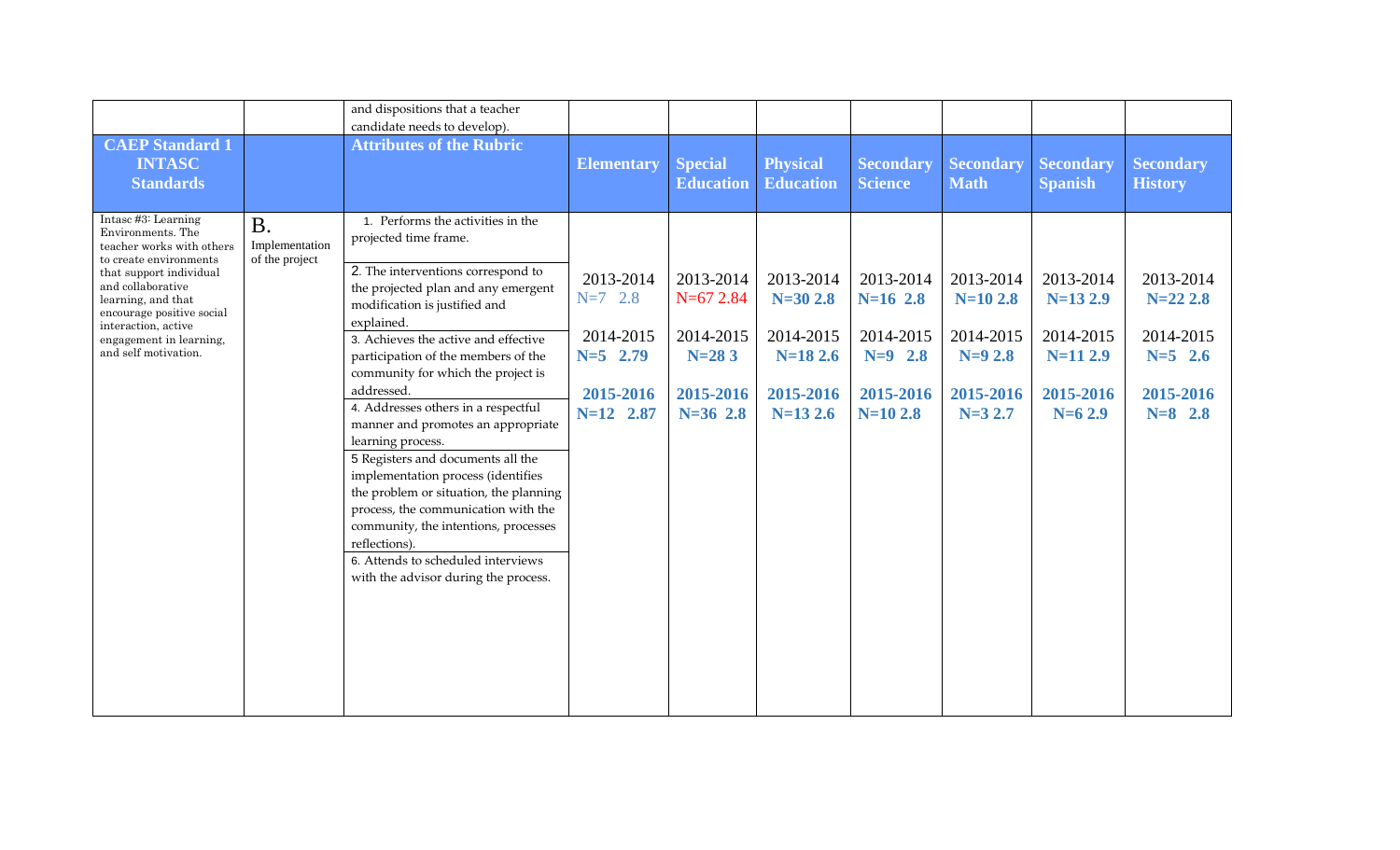| <b>CAEP Standard 1</b><br><b>INTASC</b><br><b>Standards</b>                                                                                                                                                                                                                                                                                                                                                                |                                                           | <b>Attributes of the Rubric</b>                                                                                                                                                                                                                                                                                                                                                                                                                                                                                                                                                                                                                                                                                                                                                                                                                                                                                                                                       | <b>Elementary</b>                                                           | <b>Special</b><br><b>Education</b>                                            | <b>Physical</b><br><b>Education</b>                                          | <b>Secondary</b><br><b>Science</b>                                          | <b>Secondary</b><br><b>Math</b>                                           | <b>Secondary</b><br><b>Spanish</b>                                        | <b>Secondary</b><br><b>History</b>                                          |
|----------------------------------------------------------------------------------------------------------------------------------------------------------------------------------------------------------------------------------------------------------------------------------------------------------------------------------------------------------------------------------------------------------------------------|-----------------------------------------------------------|-----------------------------------------------------------------------------------------------------------------------------------------------------------------------------------------------------------------------------------------------------------------------------------------------------------------------------------------------------------------------------------------------------------------------------------------------------------------------------------------------------------------------------------------------------------------------------------------------------------------------------------------------------------------------------------------------------------------------------------------------------------------------------------------------------------------------------------------------------------------------------------------------------------------------------------------------------------------------|-----------------------------------------------------------------------------|-------------------------------------------------------------------------------|------------------------------------------------------------------------------|-----------------------------------------------------------------------------|---------------------------------------------------------------------------|---------------------------------------------------------------------------|-----------------------------------------------------------------------------|
| INTASC Standard #9:<br>Professional Learning<br>and Ethical Practice.<br>The teacher engages in<br>ongoing professional<br>learning and uses<br>evidence to continually<br>evaluate his/her<br>practice, particularly<br>the effects of his/her<br>choices and actions on<br>others (learners,<br>families, other<br>professionals, and the<br>community), and<br>adapts practice to meet<br>the needs of each<br>learner. | $C.$ Evaluation<br>and<br>dissemination of<br>the project | 1. Evidences the evaluation process:<br>performs the final evaluations, the<br>self evaluation, the conclusion and<br>the recommendations for future<br>actions.<br>2. Evidences the significant impact of<br>the intervention: shows the<br>contribution of the project. (the<br>involvement with the community:<br>this service is beneficial for the<br>community).<br>3. Describes with precision the mutual<br>learning processes: the personal ones<br>and those of the community. (There is<br>reciprocity all the participants are<br>learners as well as teachers).<br>4. Announces the project in the<br>communities involved in it through a<br>presentation, a written<br>communication or a poster at the<br>place and at the University. (The<br>process of announcing the project<br>becomes a public dialogue about it)<br>5. His/her significant learning<br>processes show the development<br>of a civic conscience within a<br>democratic society. | 2013-2014<br>$N=7$ 2.8<br>2014-2015<br>$N=5$ 2.8<br>2015-2016<br>$N=12$ 2.6 | 2013-2014<br>$N=67$ 2.87<br>2014-2015<br>$N=282.8$<br>2015-2016<br>$N=36$ 2.8 | 2013-2014<br>$N = 302.8$<br>2014-2015<br>$N=182.5$<br>2015-2016<br>$N=132.6$ | 2013-2014<br>$N=16$ 2.8<br>2014-2015<br>$N=9$ 2.8<br>2015-2016<br>$N=102.9$ | 2013-2014<br>$N=102.8$<br>2014-2015<br>$N=92.7$<br>2015-2016<br>$N=3$ 2.6 | 2013-2014<br>$N=132.9$<br>2014-2015<br>$N=112.9$<br>2015-2016<br>$N=62.9$ | 2013-2014<br>$N=222.7$<br>2014-2015<br>$N=5$ 2.6<br>2015-2016<br>$N = 82.8$ |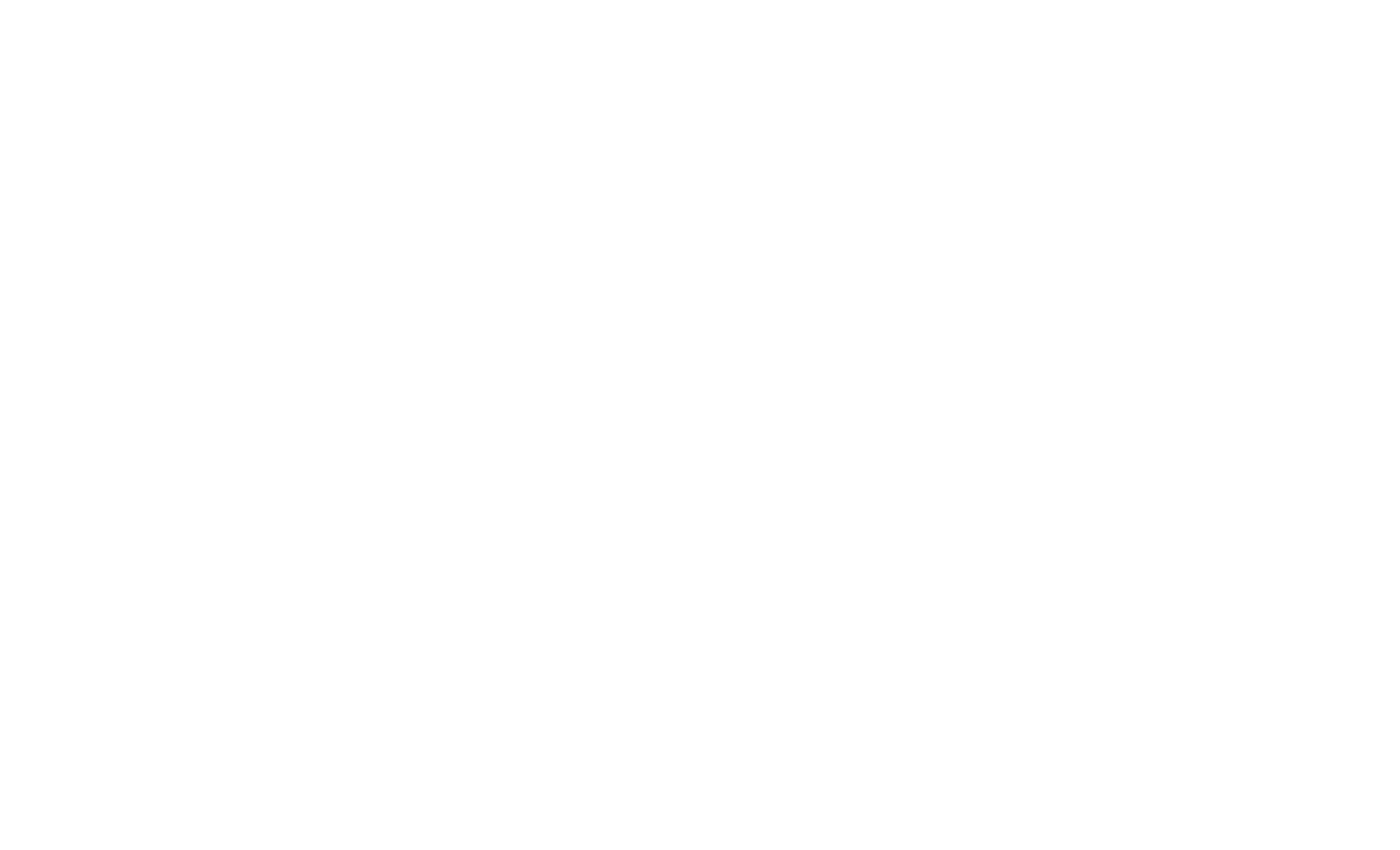### Assessment 3 : Teaching Unit or Unit Plan Revised 2015

#### I.Description

The Teaching Unit ("Planning,") which measures a candidate's ability to plan is a very strong tool that does not only show a candidate's capacity to plan instruction and to design curriculum but to manifest as well creativity based on theory and research. Lessons that integrate other disciplines are inherently interesting and meaningful to the lives of children. The Candidates design a Unit using a curricular matrix, reflect on the process and design at least three plans. This comprehensive project, which includes a short essay on theories they advocate, gives the Candidate a chance to realize in the process of curricular and instructional design who one will be is as a Teacher. The Teaching Unit gives opportunities to produce learning experiences that reveal the depth of content knowledge. Results and agreements regarding the way to assess (procedures) are widely discuss by the professors that have that key assessments in their courses. The Elementary seminars have the addendums of the Teaching Rubric as guidelines. All Elementary Candidates take the courses under EDPE; 4001, 4002 and 3018 where they design units. Each candidate has the possibility to initiate, develop and refine the necessary skills related to curriculum and instruction from the perspectives of Science, Math, Social Studies, Spanish and English. In Special Ed the courses; EDES 4078 Curriculum I and EDES 4079 Curriculum II, provide the scenario for a 20 hour field experience where candidates work on a one-to-one basis with a special education student. In these courses, candidates are introduced to lesson planning, writing goals and objectives, and the application of different assessment tools. The Individualized Educational Plan (IEP) plays a key role in the development of the Unt Plan. Therefore, the relationship between the Unit Plan and the IEP are considered and discussed.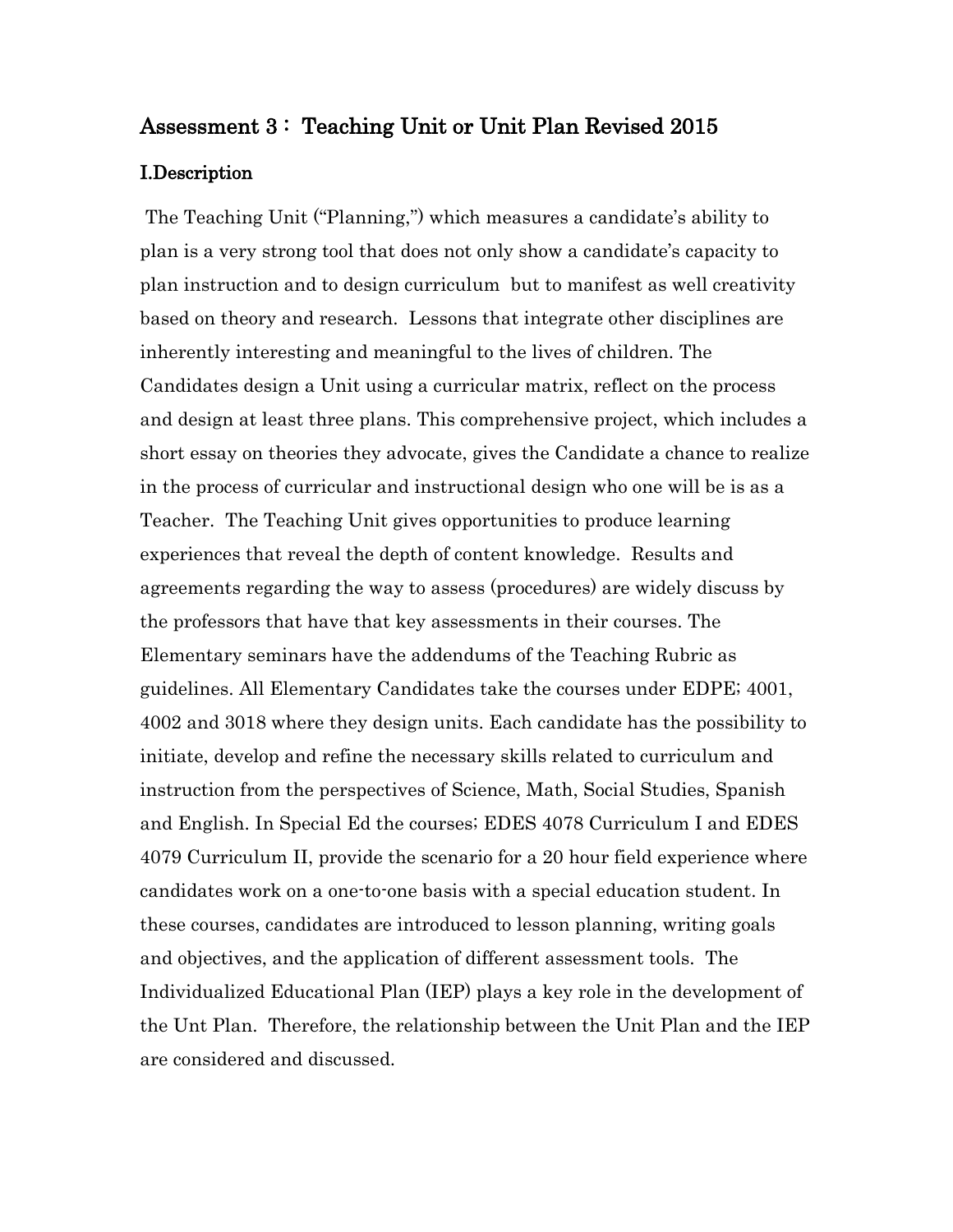## II. Revised 2015 report Alignment of the UE (Teaching Unit) sections With professional competencies and INTASC Revised version after faculty, Coordinators and SPA recommendations

This revised rubric has been realigned with the professional competencies established in the conceptual framework of the University of Puerto Rico Teacher preparation Program, to the SPAs and with INTASC. Each one of the seven parts of the UE have been consolidated into a single rubric of 25 attributes that facilitates the flow of the evaluation process and adjusts the alignment to standards. The rubric was implemented 2104-2015 by methodology Professors.

### Scores: *OUTSTANDING IS 3.00 TO 2.50, ACCEPTABLE FROM 2.49 TO 2.00 AND IN PROGRESS 1.99 TO 1*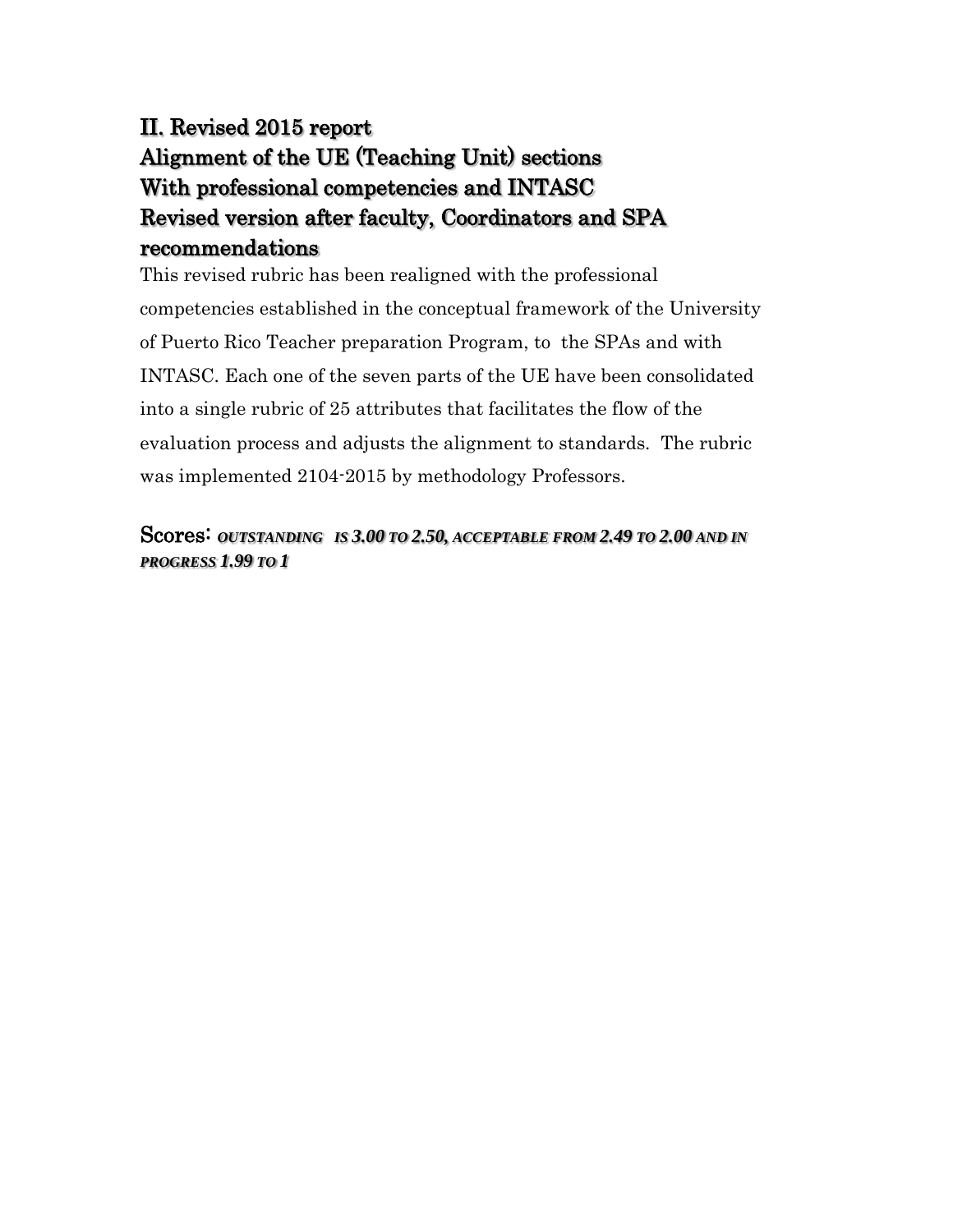| <b>Rubric</b>                                                                                                                                                      |                              | <b>Indicators</b>                                                                          |  |  |
|--------------------------------------------------------------------------------------------------------------------------------------------------------------------|------------------------------|--------------------------------------------------------------------------------------------|--|--|
| (6) Skills: The candidate knows, understands, respects and responds to diversity and creates learning environments that promote active learning of the             |                              |                                                                                            |  |  |
| students, social interaction and self-motivation. INTASC Standard #2: Learning Differences. The teacher uses understanding of individual differences and           |                              |                                                                                            |  |  |
| diverse cultures and communities to ensure inclusive learning environments that enable each learner to meet high standards.                                        |                              |                                                                                            |  |  |
| Section 1. Description of the Teaching Unit using the frameworks                                                                                                   | 1. Theory                    | 1. The underlying theory                                                                   |  |  |
| of theory                                                                                                                                                          | 2.Internal Coherence         | 2. Coherence between theory and                                                            |  |  |
|                                                                                                                                                                    |                              | methodology:                                                                               |  |  |
|                                                                                                                                                                    | 3. Adaptations               | 3. Adaptation to diverse students                                                          |  |  |
|                                                                                                                                                                    |                              |                                                                                            |  |  |
|                                                                                                                                                                    |                              |                                                                                            |  |  |
|                                                                                                                                                                    |                              |                                                                                            |  |  |
| 1) THE CANDIDATE DEMONSTRATES IN DEPTH KNOWLEDGE OF THE BASIC CONCEPTS, PROCESSES AND SKILLS OF THE SUBJECT AREA THAT                                              |                              |                                                                                            |  |  |
| S/HE ASPIRES TO TEACH INTASC Standard #4: Content Knowledge. The teacher understands the central concepts, tools of inquiry, and structures of the                 |                              |                                                                                            |  |  |
| discipline(s) he or she teaches and creates learning experiences that make the discipline accessible and meaningful for learners to assure mastery of the content. |                              |                                                                                            |  |  |
| Section 2. Outline of Content:-generating themes, having big                                                                                                       | 4.Content                    | 4. Content outline aligns with the exact                                                   |  |  |
| ideas, facts, principles, curricular integration, attitudes, values and                                                                                            |                              | content of the discipline                                                                  |  |  |
| skills aligned with the Curricular Maps of the Puerto Rican                                                                                                        |                              |                                                                                            |  |  |
| <b>Department of Education</b>                                                                                                                                     |                              |                                                                                            |  |  |
|                                                                                                                                                                    |                              |                                                                                            |  |  |
| . (1) THE CANDIDATE DEMONSTRATES IN DEPTH KNOWLEDGE OF THE BASIC CONCEPTS, PROCESSES AND SKILLS OF THE SUBJECT AREA THAT                                           |                              |                                                                                            |  |  |
| S/HE ASPIRES TO TEACH INTASC Standard #4: Content Knowledge. The teacher understands the central concepts, tools of inquiry, and structures of the                 |                              |                                                                                            |  |  |
| discipline(s) he or she teaches and creates learning experiences that make the discipline accessible and meaningful for learners to assure mastery of the content. |                              |                                                                                            |  |  |
|                                                                                                                                                                    | 5. Prior knowledge           | 5. Accurately selects the Prior knowledge                                                  |  |  |
| Section 3: Prior knowledge needed for the development of the                                                                                                       |                              | needed for the development of the unit                                                     |  |  |
| unit                                                                                                                                                               | 6.Justified selection        | 6. Justified selection of the previous concepts                                            |  |  |
|                                                                                                                                                                    | of content                   | for the Unit using knowledge of learning theory                                            |  |  |
| 7) Skills: The candidate knows and chooses the essential elements of the instructional Design and implements a variety de teaching strategies and technology       |                              |                                                                                            |  |  |
| that satisfy the needs of the students and promote learning and understanding. INTASC Standard #7: Planning for Instruction. The teacher plans instruction that    |                              |                                                                                            |  |  |
| supports every student in meeting rigorous learning goals by drawing upon knowledge of content areas, curriculum, cross-disciplinary skills, and pedagogy, as well |                              |                                                                                            |  |  |
| as knowledge of learners and the community context. Standard INTASC #8: Instructional Strategies. The teacher understands and uses a variety of instructional      |                              |                                                                                            |  |  |
| strategies to encourage learners to develop deep understanding of content areas and their connections, and to build skills to apply knowledge in meaningful ways.  | 7. Objectives are            |                                                                                            |  |  |
|                                                                                                                                                                    | aligned with the exact       | 7. General and specific encompassing (that<br>include all the outlined content) objectives |  |  |
|                                                                                                                                                                    | content                      | alligned to the Puero Rican D.E. Curricular                                                |  |  |
|                                                                                                                                                                    |                              | Maps or Standards                                                                          |  |  |
|                                                                                                                                                                    | 8.Alignment is               | Alignment is hierarchically structured,                                                    |  |  |
|                                                                                                                                                                    |                              | horizontally and vertically, from the objectives                                           |  |  |
|                                                                                                                                                                    | hierarchically<br>structured | to their assessments                                                                       |  |  |
|                                                                                                                                                                    |                              |                                                                                            |  |  |
|                                                                                                                                                                    |                              |                                                                                            |  |  |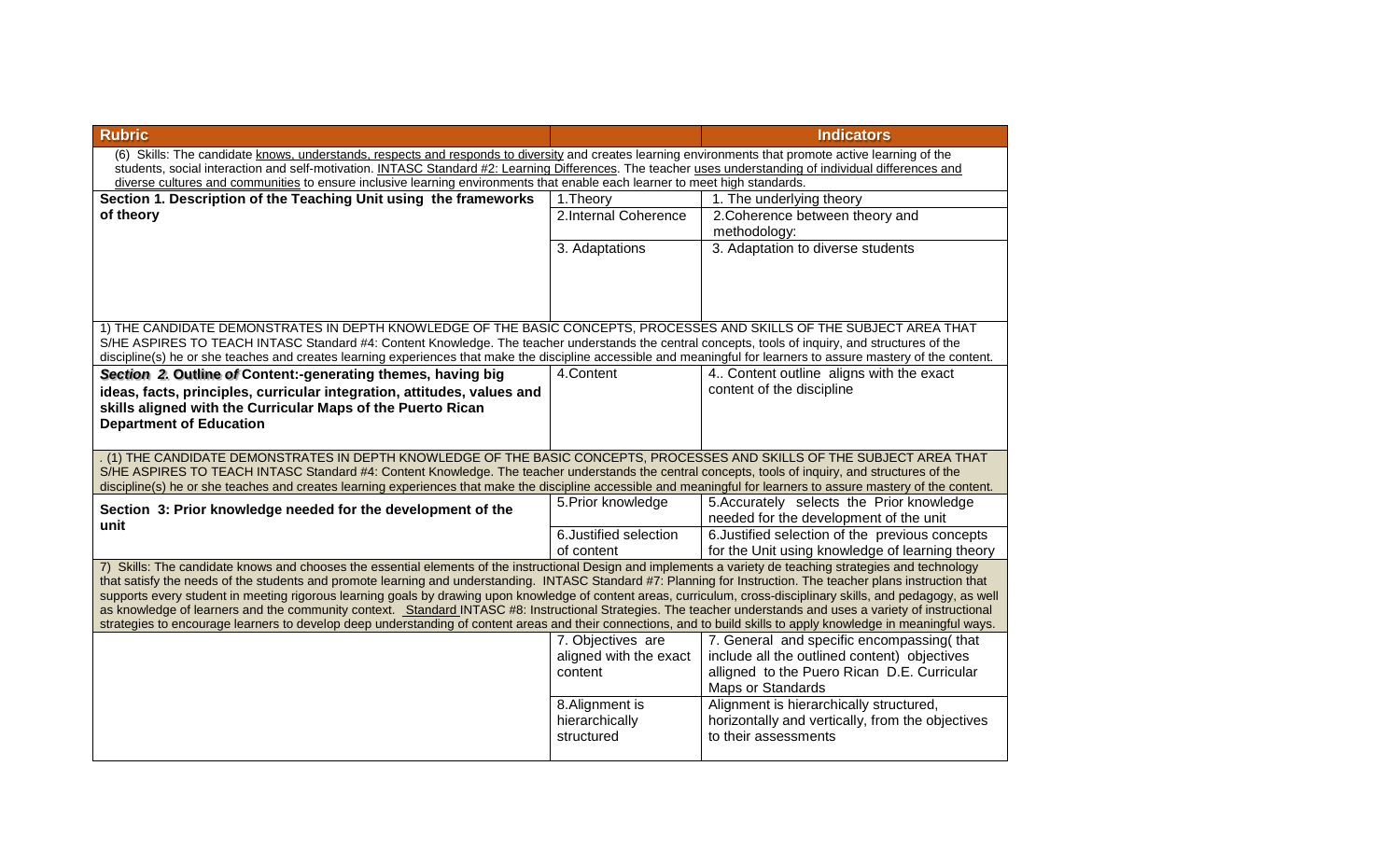| <b>Rubric</b>                                                                                                                                                                                                                                                                                                                                                                                                                                                                                                                                                                                                                                                                                                                                                                                                                                                                                                                                                                                                                                                                                                                                                                                                                                                                                     |                                                                                                      | <b>Indicators</b>                                                                                                                                             |
|---------------------------------------------------------------------------------------------------------------------------------------------------------------------------------------------------------------------------------------------------------------------------------------------------------------------------------------------------------------------------------------------------------------------------------------------------------------------------------------------------------------------------------------------------------------------------------------------------------------------------------------------------------------------------------------------------------------------------------------------------------------------------------------------------------------------------------------------------------------------------------------------------------------------------------------------------------------------------------------------------------------------------------------------------------------------------------------------------------------------------------------------------------------------------------------------------------------------------------------------------------------------------------------------------|------------------------------------------------------------------------------------------------------|---------------------------------------------------------------------------------------------------------------------------------------------------------------|
| Section 4: General and specific objectives aligned with the P.R.<br><b>Curricular Maps or standards</b>                                                                                                                                                                                                                                                                                                                                                                                                                                                                                                                                                                                                                                                                                                                                                                                                                                                                                                                                                                                                                                                                                                                                                                                           | 9. Clarity and coherence                                                                             | 9.All the objectives are clearly presented as<br>learning outcomes and coherent with their<br>assessments.                                                    |
| (7) Skills: The candidate knows and chooses the essential elements of the instructional designs and implements a variety de teaching strategies and<br>technology that satisfy the needs of the students and promote learning and understanding. INTASC Standard #7: Planning for Instruction. The teacher plans<br>instruction that supports every student in meeting rigorous learning goals by drawing upon knowledge of content areas, curriculum, cross-disciplinary skills, and<br>pedagogy, as well as knowledge of learners and the community context. Standard INTASC #8: Instructional Strategies. The teacher understands and uses a<br>variety of instructional strategies to encourage learners to develop deep understanding of content areas and their connections, and to build skills to apply<br>knowledge in meaningful ways. (8) SKILLS: THE CANDIDATE UNDERSTANDS AND USES FORMAL AND INFORMAL ASSESSMENT STRATEGIES TO<br>EVALUATE AND ENSURE THE INTEGRAL DEVELOPMENT OF THE STUDENT AND IS REFLECTED IN HIS/HER TEACHING PERFORMANCE.INTASC<br>Standard #6: Assessment. The teacher understands and uses multiple methods of assessment to engage learners in their own growth, to monitor learner<br>progress, and to guide the teacher's and learner's decision making. |                                                                                                      |                                                                                                                                                               |
|                                                                                                                                                                                                                                                                                                                                                                                                                                                                                                                                                                                                                                                                                                                                                                                                                                                                                                                                                                                                                                                                                                                                                                                                                                                                                                   | 10. The content is                                                                                   | 10. The detailed content appears to be purposely                                                                                                              |
|                                                                                                                                                                                                                                                                                                                                                                                                                                                                                                                                                                                                                                                                                                                                                                                                                                                                                                                                                                                                                                                                                                                                                                                                                                                                                                   | sequentially structured<br>into an organized whole                                                   | structured into a horizontal and vertical sequence                                                                                                            |
| <b>Section 5. Curricular Matrix</b>                                                                                                                                                                                                                                                                                                                                                                                                                                                                                                                                                                                                                                                                                                                                                                                                                                                                                                                                                                                                                                                                                                                                                                                                                                                               | 11. The unit is designed<br>from an interdisciplinary<br>perspective.                                | 11. The content effectively and harmoniously<br>integrates and articulates elements from other<br>disciplines such the arts, health and physical<br>education |
|                                                                                                                                                                                                                                                                                                                                                                                                                                                                                                                                                                                                                                                                                                                                                                                                                                                                                                                                                                                                                                                                                                                                                                                                                                                                                                   | 12. Varied use of<br>instructional means,<br>activities, technology<br>,assignments and<br>resources | 12. Significant varied use of instructional means,<br>activities, assignments and resources. contributes to<br>the learning process                           |
|                                                                                                                                                                                                                                                                                                                                                                                                                                                                                                                                                                                                                                                                                                                                                                                                                                                                                                                                                                                                                                                                                                                                                                                                                                                                                                   | 13. Multiple assessment<br>approaches                                                                | 13. The assessment includes diverse approaches<br>and instruments promoting critical thinking and<br>integration of knowledge                                 |
| (7) Skills: The candidate knows and chooses the essential elements of the instructional designs and implements a variety de teaching strategies and technology<br>that satisfy the needs of the students and promote learning and understanding. INTASC Standard #7: Planning for Instruction. The teacher plans instruction that<br>supports every student in meeting rigorous learning goals by drawing upon knowledge of content areas, curriculum, cross-disciplinary skills, and pedagogy, as well<br>as knowledge of learners and the community context. Standard INTASC #8: Instructional Strategies. The teacher understands and uses a variety of instructional<br>strategies to encourage learners to develop deep understanding of content areas and their connections, and to build skills to apply knowledge in meaningful ways.<br>(8) SKILLS: THE CANDIDATE UNDERSTANDS AND USES FORMAL AND INFORMAL ASSESSMENT STRATEGIES TO EVALUATE AND ENSURE THE<br>INTEGRAL DEVELOPMENT OF THE STUDENT AND IS REFLECTED IN HIS/HER TEACHING PERFORMANCE.INTASC Standard #6: Assessment. The<br>teacher understands and uses multiple methods of assessment to engage learners in their own growth, to monitor learner progress, and to guide the teacher's and<br>learner's decision making. |                                                                                                      |                                                                                                                                                               |
| 6.Plans                                                                                                                                                                                                                                                                                                                                                                                                                                                                                                                                                                                                                                                                                                                                                                                                                                                                                                                                                                                                                                                                                                                                                                                                                                                                                           | 14. Content and<br><b>Standards Sections</b><br>7.7.1 8.and 9 of the                                 | 14. The instructional design consistently<br>demonstrates coherence                                                                                           |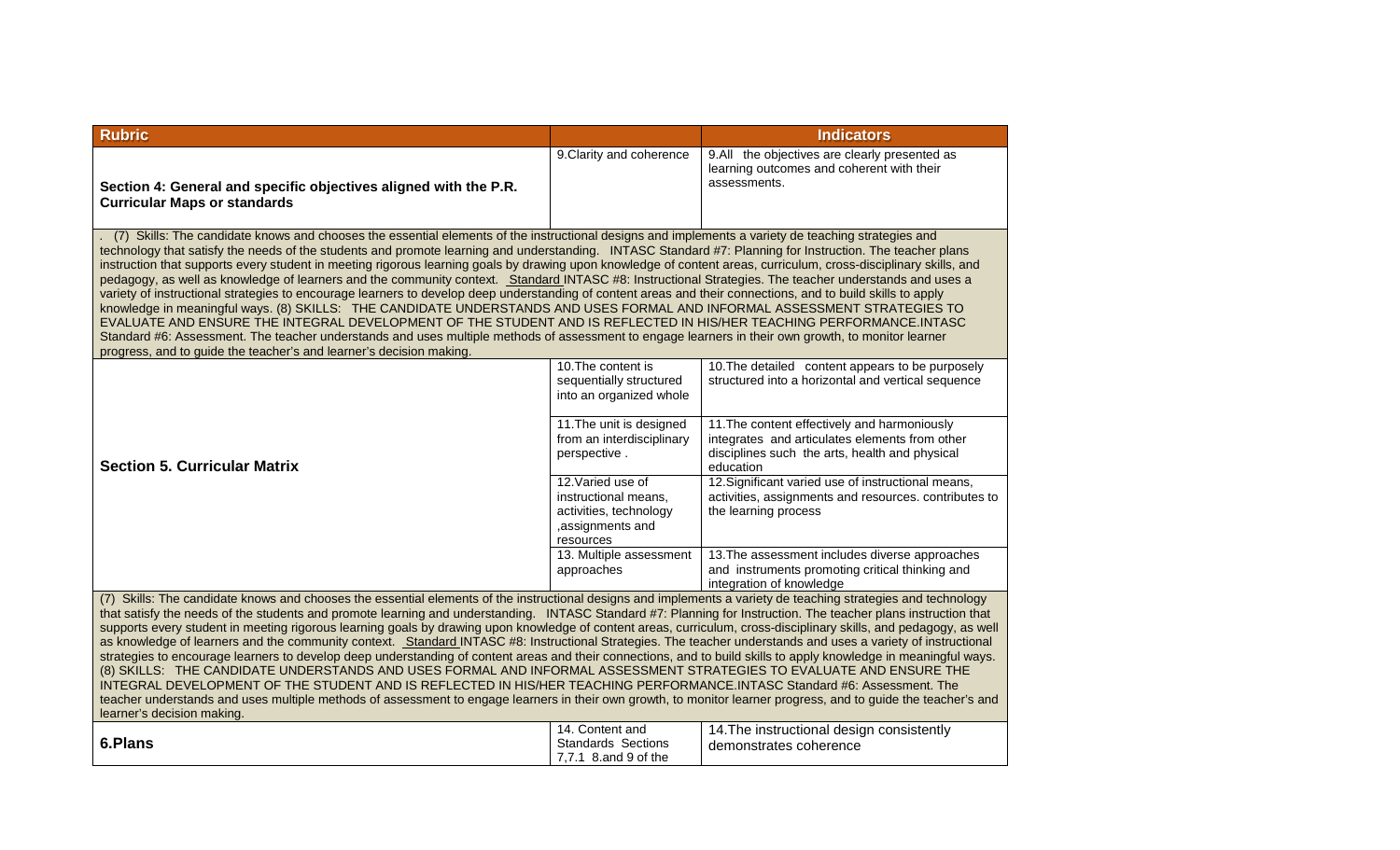| <b>Rubric</b> |                                                                                                      | <b>Indicators</b>                                                                                                                      |
|---------------|------------------------------------------------------------------------------------------------------|----------------------------------------------------------------------------------------------------------------------------------------|
|               | plan                                                                                                 |                                                                                                                                        |
|               | 15. Plans are designed<br>from an interdisciplinary<br>perspective. Sections 9<br>and 10 of the plan | 15. The content consistently integrates<br>elements from other disciplines                                                             |
|               | 16. Writing of<br>instructional objectives<br>Section 11 of the plan                                 | 16. The plans are consistent in the agreed<br>written format of the objectives.                                                        |
|               | 17. Parts of the lesson<br>Section 12 of the Plan                                                    | 17. The plans are consistent in presenting<br>clearly the three parts of the class.                                                    |
|               | 18. Special<br>accommodations or<br>differentiated learning<br>Section 13 of the Plan                | 18. Consistently demonstrates knowing, major<br>concepts, principles, theories, and research<br>related to the development of children |
|               | 19. Materials and<br>instructional resources<br>Section 14 of the Plan                               | 19. The materials and resources are diverse and<br>support learning.                                                                   |
|               | 20.Homework; Section<br>15 of the plan                                                               | 20. The plans structure the assignments to<br>reinforce and broaden the contents of the<br>class.                                      |
|               | 21. References,<br>Attachments and<br>appendices Section 16<br>of the plan                           | 21. Consistently Includes the references and<br>used materials                                                                         |
|               | 22. Reflection<br>Section 17 of the Plan<br>20.                                                      | 22. In depth reflections of his/her practices as a<br>teacher                                                                          |
|               |                                                                                                      |                                                                                                                                        |
|               |                                                                                                      |                                                                                                                                        |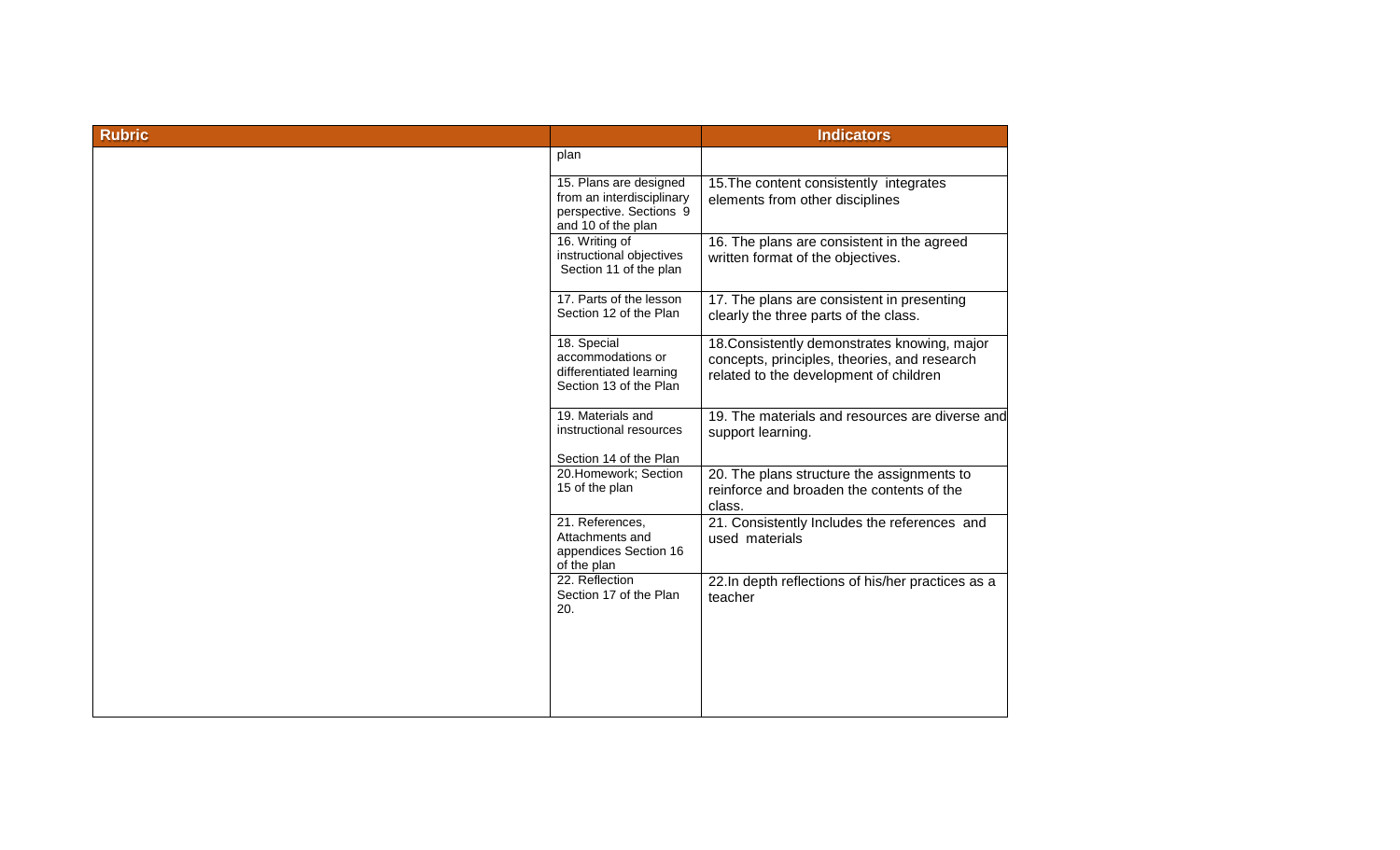0) Dispositions: The candidate develops pride IN his/her profession and KEEPS up-to-date with the changes In his/her subject area and IN pedagogy INTASC Standard #9: Professional Learning and Ethical Practice. The teacher engages in ongoing professional learning and uses evidence to continually evaluate his/her practice, particularly the effects of his/her choices and actions on others (learners, families, other professionals, and the community), and adapts practice to meet the leeds of each learner.INTASC Standard #10: Leadership and Collaboration. The teacher seeks appropriate leadership roles and opportunities to take responsibility br student learning, to collaborate with learners, families, colleagues, other school professionals, and community members to ensure learner growth, and to advance he profession.

| 7. A reflection on the design and elaboration processes<br>and their implications as teacher candidates. | 23. Reflection during the<br>construction process | 23. Describes in depth at least two areas of<br>major difficulty while designing the unit<br>demonstrating an aptitude for seeking out<br>opportunities for professional growth. |  |  |  |
|----------------------------------------------------------------------------------------------------------|---------------------------------------------------|----------------------------------------------------------------------------------------------------------------------------------------------------------------------------------|--|--|--|
|                                                                                                          | 24. Implications for<br>future practice           | 24. Provides ideas for improving or<br>redesigning the unit and justifies the changes<br>in terms of the students learning process.                                              |  |  |  |
| 8. References                                                                                            | 25. References used are<br>significant            | 25. References support the Candidate's<br>professional learning.                                                                                                                 |  |  |  |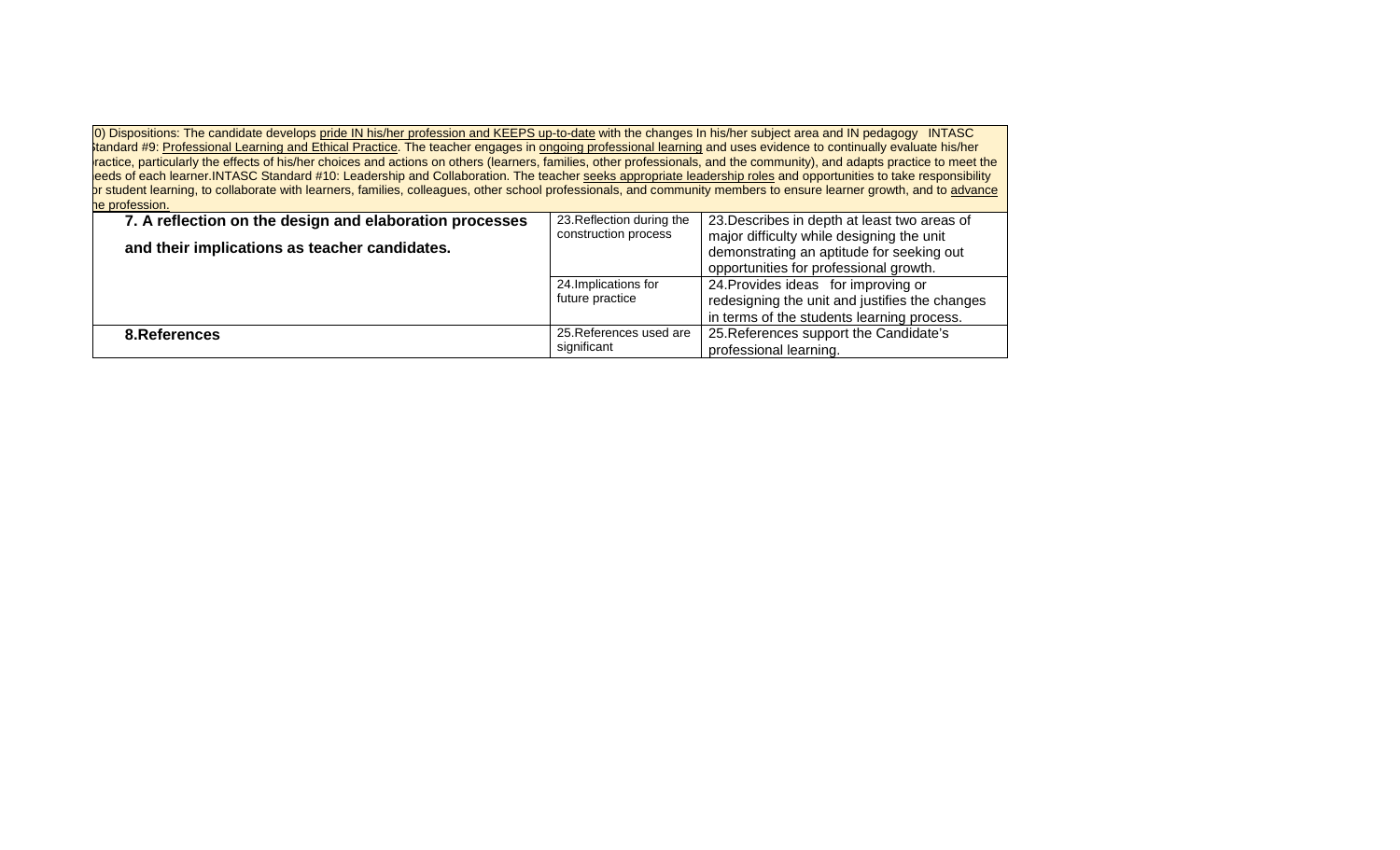| <b>CAEP Standard 1</b><br><b>INTASC Standards</b>                                                                                                                                                                                                                                                                                                                                                                                                                                               | <b>Competencies</b> by<br>Sections of the                                                                                                                                                                                                                                             | <b>Attributes in</b><br>condensed                                                                                                 | <b>Elementary</b>                                                                 | <b>Special</b>                                      | <b>Physical</b>                                                      | <b>Secondary</b>                                                           | <b>Secondary</b>                                                      | <b>Secondary</b>                                                                             | <b>Secondary</b>                                                     | <b>Secondary</b>                                                            |
|-------------------------------------------------------------------------------------------------------------------------------------------------------------------------------------------------------------------------------------------------------------------------------------------------------------------------------------------------------------------------------------------------------------------------------------------------------------------------------------------------|---------------------------------------------------------------------------------------------------------------------------------------------------------------------------------------------------------------------------------------------------------------------------------------|-----------------------------------------------------------------------------------------------------------------------------------|-----------------------------------------------------------------------------------|-----------------------------------------------------|----------------------------------------------------------------------|----------------------------------------------------------------------------|-----------------------------------------------------------------------|----------------------------------------------------------------------------------------------|----------------------------------------------------------------------|-----------------------------------------------------------------------------|
|                                                                                                                                                                                                                                                                                                                                                                                                                                                                                                 | <b>Rubric</b>                                                                                                                                                                                                                                                                         | version                                                                                                                           |                                                                                   | <b>Education</b>                                    | <b>Education</b>                                                     | <b>Science</b>                                                             | <b>Math</b>                                                           | <b>English</b>                                                                               | <b>Spanish</b>                                                       | <b>History</b>                                                              |
| (6) Skills: The candidate knows,<br>understands, respects and<br>responds to diversity and creates<br>learning environments that<br>promote active learning of the<br>students, social interaction and<br>self-motivation. INTASC Standard<br>#2: Learning Differences. The<br>teacher uses understanding of<br>individual differences and diverse<br>cultures and communities to<br>ensure inclusive learning<br>environments that enable each<br>learner to meet high standards.              | Section 1.<br><b>Description of the</b><br><b>Teaching Unit using</b><br>the frameworks of<br>theory                                                                                                                                                                                  | 1. The<br>underlying<br>theory<br>2.Coherence<br>between<br>theory and<br>methodology:<br>3. Adaptation<br>to diverse<br>students | 2013-2014<br>$N = 812.45$<br>2014-2015<br>$N=21$ 2.48<br>2015-2016<br>$N=39$ 2.56 | 2013-2014<br>$N=44$ 2.7<br>2014-2015<br>2015-2016   | 2013-2014<br>N/A<br>2014-2015<br>$N=132.4$<br>2015-2016<br>$N=112.5$ | 2013-2014<br>$N=9$ 2.8<br>2014-2015<br>$N=8$ 2.6<br>2015-2016<br>$N=6$ 2.7 | 2013-2014<br>$N=4$ 2.8<br>2014-2015<br>$N=6$ 2.8<br>2015-2016<br>$N=$ | Fall 2013-<br>$N=10$ 2.53<br><b>Fall 2014</b><br>$N=12$ 3<br><b>Fall-2015</b><br>$N=10$ 2.76 | 2013-2014<br>N/A<br>2014-2015<br>$N=3$ 2.7<br>2015-2016<br>$N=8$ 3   | 2013-2014<br>$N=2$ 2.8<br>2014-2015<br>$N=10$ 2.9<br>2015-2016<br>$N=6$ 2.9 |
| 1) THE CANDIDATE<br>DEMONSTRATES IN DEPTH<br>KNOWLEDGE OF THE BASIC<br>CONCEPTS, PROCESSES AND<br>SKILLS OF THE SUBJECT AREA<br>THAT S/HE ASPIRES TO TEACH<br><b>INTASC Standard #4: Content</b><br>Knowledge. The teacher<br>understands the central concepts,<br>tools of inquiry, and structures of<br>the discipline(s) he or she teaches<br>and creates learning experiences<br>that make the discipline<br>accessible and meaningful for<br>learners to assure mastery of the<br>content. | Section 2. Outline of<br><b>Content:-generating</b><br>themes, having big<br>ideas, facts,<br>principles, curricular<br>integration, attitudes,<br>values and skills<br>aligned with the<br><b>Curricular Maps of</b><br>the Puerto Rican<br><b>Department of</b><br><b>Education</b> | 4. Content<br>outline aligns<br>with the exact<br>content of the<br>discipline                                                    | 2013-2014<br>$N = 81$ 2.66<br>2014-2015<br>$N=21$ 2.44<br>2015-2016<br>$N=392.71$ | 2013-2014<br>$N = 442.75$<br>2014-2015<br>2015-2016 | 2013-2014<br>N/A<br>2014-2015<br>$N=132.7$<br>2015-2016<br>$N=112.8$ | 2013-2014<br>$N=9$ 2.9<br>2014-2015<br>$N=8$ 2.7<br>2015-2016<br>$N=6$ 2.8 | 2013-2014<br>$N=4$ 2.6<br>2014-2015<br>$N=6$ 2.7<br>2015-2016<br>$N=$ | Fall 2013<br>$N=10$ 2.38<br>Fall 2014<br>$N = 122.42$<br>Fall 2015<br>$N=10$ 2.68            | 2013-2014<br>N/A<br>2014-2015<br>$N=3$ 2.7<br>2015-2016<br>$N=8$ 2.5 | 2013-2014<br>$N=2$ 3<br>2014-2015<br>$N=10$ 2.8<br>2015-2016<br>$N=6$ 2.9   |

### Alignment with CAEP Standards: Teaching UNIT RUBRIC Data summary from SPA Reports CAEP 1,3 &5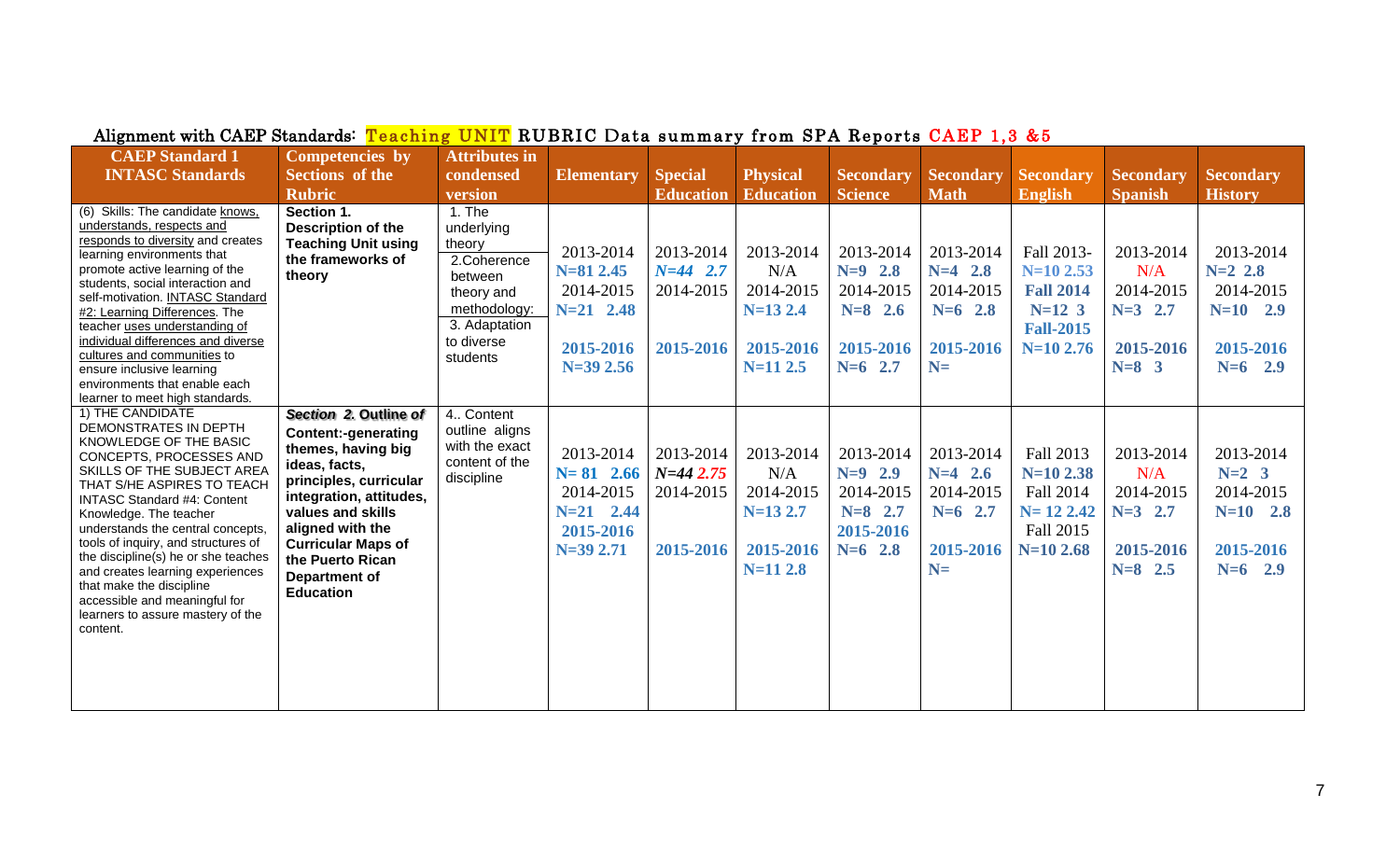| <b>CAEP Standard 1</b>                                                                                                                                                                                                                                                                                                                                                                                                                                                                                                                                                                                                                                                             | <b>Competencies</b> by                                                                                                     | <b>Attributes of</b>                                                                                                                                                                                                                                                                                                           |                                                                                   |                                                             |                                                                      |                                                                            |                                                                       |                                                                                                                |                                                                        |                                                                             |
|------------------------------------------------------------------------------------------------------------------------------------------------------------------------------------------------------------------------------------------------------------------------------------------------------------------------------------------------------------------------------------------------------------------------------------------------------------------------------------------------------------------------------------------------------------------------------------------------------------------------------------------------------------------------------------|----------------------------------------------------------------------------------------------------------------------------|--------------------------------------------------------------------------------------------------------------------------------------------------------------------------------------------------------------------------------------------------------------------------------------------------------------------------------|-----------------------------------------------------------------------------------|-------------------------------------------------------------|----------------------------------------------------------------------|----------------------------------------------------------------------------|-----------------------------------------------------------------------|----------------------------------------------------------------------------------------------------------------|------------------------------------------------------------------------|-----------------------------------------------------------------------------|
| <b>INTASC Standards</b>                                                                                                                                                                                                                                                                                                                                                                                                                                                                                                                                                                                                                                                            | <b>Sections of the</b>                                                                                                     | the Rubric                                                                                                                                                                                                                                                                                                                     | <b>Elementary</b>                                                                 | <b>Special</b>                                              | <b>Physical</b>                                                      | <b>Secondary</b>                                                           | <b>Secondary</b>                                                      | <b>Secondary</b>                                                                                               | <b>Secondary</b>                                                       | <b>Secondary</b>                                                            |
|                                                                                                                                                                                                                                                                                                                                                                                                                                                                                                                                                                                                                                                                                    | <b>Rubric</b>                                                                                                              | that respond                                                                                                                                                                                                                                                                                                                   |                                                                                   | <b>Education</b>                                            | <b>Education</b>                                                     | <b>Science</b>                                                             | <b>Math</b>                                                           | <b>English</b>                                                                                                 | <b>Spanish</b>                                                         | <b>History</b>                                                              |
|                                                                                                                                                                                                                                                                                                                                                                                                                                                                                                                                                                                                                                                                                    |                                                                                                                            | to <b>INTASC</b>                                                                                                                                                                                                                                                                                                               |                                                                                   |                                                             |                                                                      |                                                                            |                                                                       |                                                                                                                |                                                                        |                                                                             |
| (1) THE CANDIDATE<br>DEMONSTRATES IN DEPTH<br>KNOWLEDGE OF THE BASIC<br>CONCEPTS, PROCESSES AND<br>SKILLS OF THE SUBJECT AREA<br>THAT S/HE ASPIRES TO TEACH<br><b>INTASC Standard #4: Content</b><br>Knowledge. The teacher<br>understands the central concepts,<br>tools of inquiry, and structures of<br>the discipline(s) he or she teaches<br>and creates learning experiences<br>that make the discipline<br>accessible and meaningful for<br>learners to assure mastery of the                                                                                                                                                                                               | Section 3: Prior<br>knowledge needed<br>for the development<br>of the unit                                                 | 5.Accurately<br>selects the<br>Prior<br>knowledge<br>needed for the<br>development of<br>the unit<br>6.Justified<br>selection of the<br>previous<br>concepts for<br>the Unit using<br>knowledge of<br>learning theory                                                                                                          | 2013-2014<br>$N = 812.66$<br>2014-2015<br>$N = 212.44$<br>2015-2016<br>$N=392.47$ | 2013-2014<br>2014-2015<br>$N=$<br>2015-2016                 | 2013-2014<br>N/A<br>2014-2015<br>$N=132.8$<br>2015-2016<br>$N=112.8$ | 2013-2014<br>$N=9$ 2.8<br>2014-2015<br>$N=8$ 2.6<br>2015-2016<br>$N=6$ 2.8 | 2013-2014<br>$N=4$ 2.6<br>2014-2015<br>$N=6$ 2.7<br>2015-2016<br>$N=$ | Fall-2013-<br>$N=10$ 2.41<br>2014<br>Fall 2014<br>$N=12$ 2.50<br>Fall 2015<br>$N=10$ 2.68<br>2015-2016<br>$N=$ | 2013-2014<br>N/A<br>2014-2015<br>$N=3$ 2.7<br>2015-2016<br>$N=8$ 2.4   | 2013-2014<br>$N=2$ 3<br>2014-2015<br>$N=10$ 3<br>2015-2016<br>$N=6$ 2.9     |
| content.<br>7) Skills: The candidate knows<br>and chooses the essential<br>elements of the instructional<br>Design and implements a variety<br>de teaching strategies and<br>technology that satisfy the needs<br>of the students and promote<br>learning and understanding.<br>INTASC Standard #7: Planning for<br>Instruction. The teacher plans<br>instruction that supports every<br>student in meeting rigorous<br>learning goals by drawing upon<br>knowledge of content areas,<br>curriculum, cross-disciplinary<br>skills, and pedagogy, as well as<br>knowledge of learners and the<br>community context.<br>Standard INTASC #8: Instructional<br>Strategies. The teacher | <b>Section 4: General</b><br>and specific<br>objectives aligned<br>with the P.R.<br><b>Curricular Maps or</b><br>standards | 7. General and<br>specific<br>encompassing(<br>that include all<br>the outlined<br>content)<br>objectives<br>alligned to the<br>Puero Rican<br>D.E. Curricular<br>Maps or<br>Standards<br>8.Alignment is<br>hierarchically<br>structured,<br>horizontally and<br>vertically, from<br>the objectives to<br>their<br>assessments | 2013-2014<br>$N = 812.66$<br>2014-2015<br>$N=$<br>2015-2016<br>$N=39$ 2.54        | 2013-2014<br>$N = 442.75$<br>2014-2015<br>$N=$<br>2015-2016 | 2013-2014<br>N/A<br>2014-2015<br>$N=132.7$<br>2015-2016<br>$N=112.8$ | 2013-2014<br>$N=9$ 2.9<br>2014-2015<br>$N=8$ 2.7<br>2015-2016<br>$N=6$ 2.8 | 2013-2014<br>$N=4$ 2.9<br>2014-2015<br>$N=6$ 3<br>2015-2016<br>$N=$   | Fall 2013<br>$N=10$ 2.98<br>Fall-2014<br>$N=12$ 2.48<br>Fall-2015<br>$N=102.70$                                | 2013-2014<br>N/A<br>2014-2015<br>$N=3$ 2.9<br>2015-2016<br>$N = 8$ 2.4 | 2013-2014<br>$N=2$ 2.8<br>2014-2015<br>$N=10$ 2.9<br>2015-2016<br>$N=6$ 2.8 |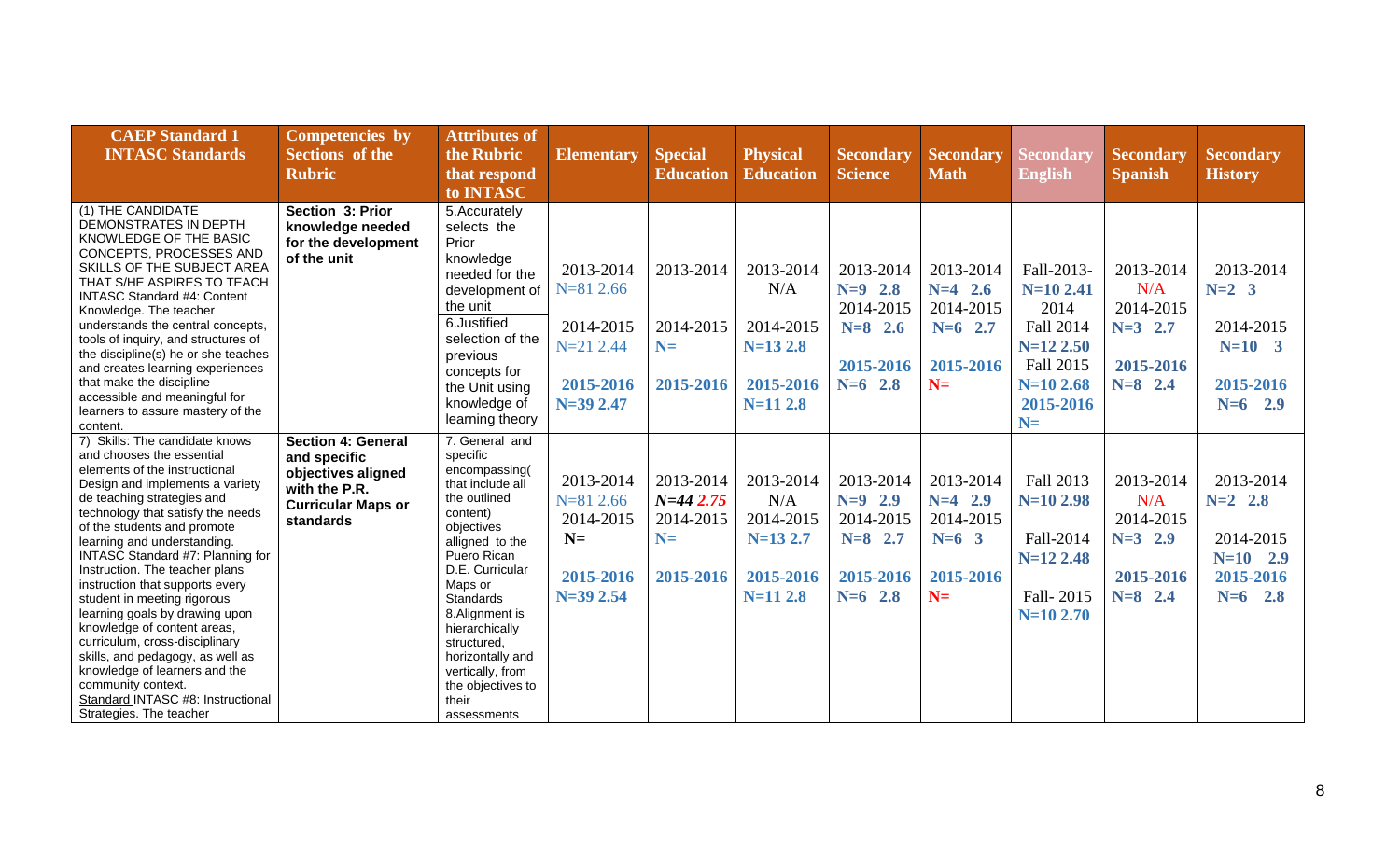| understands and uses a variety of<br>instructional strategies to<br>encourage learners to develop<br>deep understanding of content<br>areas and their connections, and<br>to build skills to apply knowledge<br>in meaningful ways.                                                                                                                                                                                                                                                                                                                                                                                                                                                                                                                                                                                                                                                     |                                        | 9.All the<br>objectives are<br>clearly<br>presented as<br>learning<br>outcomes and<br>coherent with<br>their<br>assessments.                                                                                                                                                                                                                                                                                                                |                                                                                   |                                                                   |                                                                      |                                                                            |                                                                       |                                                                                    |                                                                      |                                                                                |
|-----------------------------------------------------------------------------------------------------------------------------------------------------------------------------------------------------------------------------------------------------------------------------------------------------------------------------------------------------------------------------------------------------------------------------------------------------------------------------------------------------------------------------------------------------------------------------------------------------------------------------------------------------------------------------------------------------------------------------------------------------------------------------------------------------------------------------------------------------------------------------------------|----------------------------------------|---------------------------------------------------------------------------------------------------------------------------------------------------------------------------------------------------------------------------------------------------------------------------------------------------------------------------------------------------------------------------------------------------------------------------------------------|-----------------------------------------------------------------------------------|-------------------------------------------------------------------|----------------------------------------------------------------------|----------------------------------------------------------------------------|-----------------------------------------------------------------------|------------------------------------------------------------------------------------|----------------------------------------------------------------------|--------------------------------------------------------------------------------|
| <b>CAEP Standard 1</b>                                                                                                                                                                                                                                                                                                                                                                                                                                                                                                                                                                                                                                                                                                                                                                                                                                                                  | <b>Competencies</b> by                 |                                                                                                                                                                                                                                                                                                                                                                                                                                             |                                                                                   |                                                                   |                                                                      |                                                                            |                                                                       |                                                                                    |                                                                      |                                                                                |
| <b>INTASC Standards</b>                                                                                                                                                                                                                                                                                                                                                                                                                                                                                                                                                                                                                                                                                                                                                                                                                                                                 | Sections of the<br><b>Rubric</b>       |                                                                                                                                                                                                                                                                                                                                                                                                                                             | <b>Elementary</b>                                                                 | <b>Special</b><br><b>Education</b>                                | <b>Physical</b><br><b>Education</b>                                  | <b>Secondary</b><br><b>Science</b>                                         | <b>Secondary</b><br><b>Math</b>                                       | <b>Secondary</b><br><b>English</b>                                                 | <b>Secondary</b><br><b>Spanish</b>                                   | <b>Secondary</b><br><b>History</b>                                             |
| 7) Skills: The candidate knows<br>and chooses the essential<br>elements of the instructional<br>designs and implements a variety<br>de teaching strategies and<br>technology that satisfy the needs<br>of the students and promote<br>learning and understanding.<br>INTASC Standard #7: Planning for<br>Instruction. The teacher plans<br>instruction that supports every<br>student in meeting rigorous<br>learning goals by drawing upon<br>knowledge of content areas,<br>curriculum, cross-disciplinary<br>skills, and pedagogy, as well as<br>knowledge of learners and the<br>community context.<br>Standard INTASC #8: Instructional<br>Strategies. The teacher<br>understands and uses a variety of<br>instructional strategies to<br>encourage learners to develop<br>deep understanding of content<br>areas and their connections, and<br>to build skills to apply knowledge | Section 5.<br><b>Curricular Matrix</b> | 10. The detailed<br>content appears<br>to be purposely<br>structured into a<br>horizontal and<br>vertical<br>sequence<br>11. The content<br>effectively and<br>harmoniously<br>integrates and<br>articulates<br>elements from<br>other disciplines<br>such the arts,<br>health and<br>physical<br>education<br>12.Significant<br>varied use of<br>instructional<br>means,<br>activities,<br>assignments and<br>resources.<br>contributes to | 2013-2014<br>$N = 812.63$<br>2014-2015<br>$N=21$ 2.50<br>2015-2016<br>$N=39$ 2.52 | 2013-2014<br>$N=442.64$<br>2014-2015<br>$N=$<br>2015-2016<br>$N=$ | 2013-2014<br>N/A<br>2014-2015<br>$N=132.7$<br>2015-2016<br>$N=112.8$ | 2013-2014<br>$N=9$ 2.5<br>2014-2015<br>$N=8$ 2.6<br>2015-2016<br>$N=6$ 2.7 | 2013-2014<br>$N=4$ 2.7<br>2014-2015<br>$N=6$ 2.7<br>2015-2016<br>$N=$ | Fall 2013<br>$N = 102.35$<br>Fall 2014-<br>$N=12$ 2.47<br>Fall-2015<br>$N=10$ 2.68 | 2013-2014<br>N/A<br>2014-2015<br>$N=3$ 2.8<br>2015-2016<br>$N=8$ 2.9 | 2013-2014<br>$N=2$ 2.7<br>2014-2015<br>$N=10$ 2.9<br>2015-2016<br>$N=6$<br>2.8 |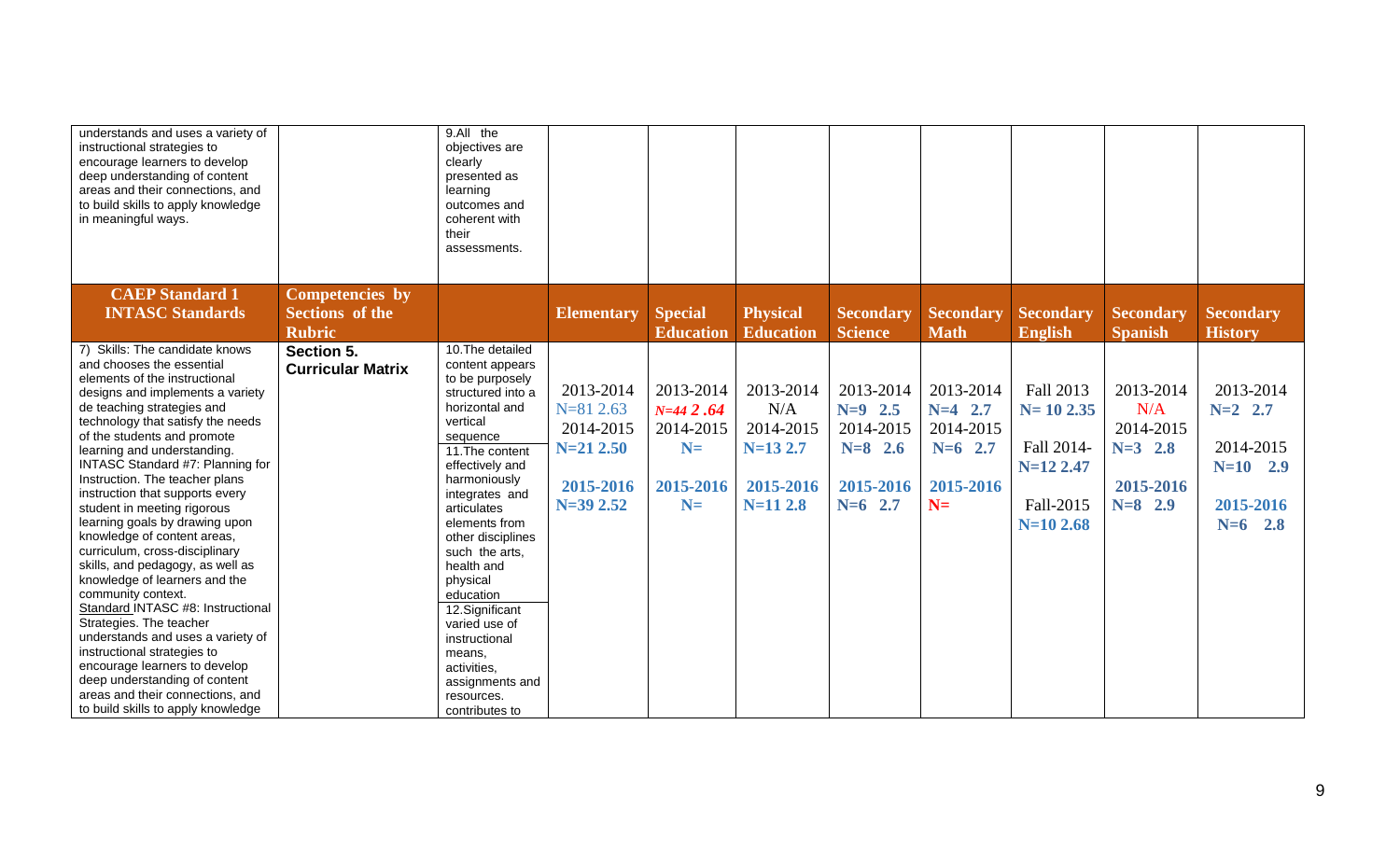| in meaningful ways. (8) SKILLS:<br>the candidate understands and<br>uses formal and informal<br>assessment strategies to evaluate<br>and ensure the integral<br>development of the student and is<br>reflected in his/her teaching<br>performance.intasc Standard #6:<br>Assessment. The teacher<br>understands and uses multiple<br>methods of assessment to engage<br>learners in their own growth, to<br>monitor learner progress, and to<br>guide the teacher's and learner's<br>decision making                                                                                                                                                                     |                                                                   | the learning<br>process<br>13.The<br>assessment<br>includes diverse<br>approaches and<br>instruments<br>promoting critical<br>thinking and<br>integration of<br>knowledge                                                                                                                                                                                                                                               |                                                                                                                  |                                                                    |                                                                      |                                                                            |                                                                       |                                                                                      |                                                                        |                                                                             |
|--------------------------------------------------------------------------------------------------------------------------------------------------------------------------------------------------------------------------------------------------------------------------------------------------------------------------------------------------------------------------------------------------------------------------------------------------------------------------------------------------------------------------------------------------------------------------------------------------------------------------------------------------------------------------|-------------------------------------------------------------------|-------------------------------------------------------------------------------------------------------------------------------------------------------------------------------------------------------------------------------------------------------------------------------------------------------------------------------------------------------------------------------------------------------------------------|------------------------------------------------------------------------------------------------------------------|--------------------------------------------------------------------|----------------------------------------------------------------------|----------------------------------------------------------------------------|-----------------------------------------------------------------------|--------------------------------------------------------------------------------------|------------------------------------------------------------------------|-----------------------------------------------------------------------------|
| <b>CAEP Standard 1</b><br><b>INTASC Standards</b>                                                                                                                                                                                                                                                                                                                                                                                                                                                                                                                                                                                                                        | <b>Competencies</b> by<br><b>Sections of the</b><br><b>Rubric</b> | <b>Attributes of</b><br>the Rubric<br>that respond<br>to <b>INTASC</b>                                                                                                                                                                                                                                                                                                                                                  | <b>Elementary</b>                                                                                                | <b>Special</b><br><b>Education</b>                                 | <b>Physical</b><br><b>Education</b>                                  | <b>Secondary</b><br><b>Science</b>                                         | <b>Secondary</b><br><b>Math</b>                                       | <b>Secondary</b><br><b>English</b>                                                   | <b>Secondary</b><br><b>Spanish</b>                                     | <b>Secondary</b><br><b>History</b>                                          |
| (7) Skills: The candidate knows<br>and chooses the essential<br>elements of the instructional<br>designs and implements a variety<br>de teaching strategies and<br>technology that satisfy the needs<br>of the students and promote<br>learning and understanding.<br>INTASC Standard #7: Planning for<br>Instruction. The teacher plans<br>instruction that supports every<br>student in meeting rigorous<br>learning goals by drawing upon<br>knowledge of content areas,<br>curriculum, cross-disciplinary<br>skills, and pedagogy, as well as<br>knowledge of learners and the<br>community context.<br>Standard INTASC #8: Instructional<br>Strategies. The teacher | 6.Plans                                                           | $14.$ The<br>instructional<br>design consistently<br>demonstrates<br>coherence<br>15. The content<br>consistently<br>integrates<br>elements from<br>other disciplines<br>16. The plans are<br>consistent in the<br>agreed written<br>format of the<br>objectives.<br>17. The plans are<br>consistent in<br>presenting clearly<br>the three parts of<br>the class.<br>18. Consistently<br>demonstrates<br>knowing, major | 2013-2014<br>$N = 81$ 2.62<br>2014-2015<br>$N=21$ 2.48<br>2015-2016<br>$N=192.35$<br><b>Using new</b><br>section | 2013-2014<br>$N=44$ 2.69<br>2014-2015<br>$N=$<br>2015-2016<br>$N=$ | 2013-2014<br>N/A<br>2014-2015<br>$N=132.7$<br>2015-2016<br>$N=112.8$ | 2013-2014<br>$N=9$ 2.5<br>2014-2015<br>$N=8$ 2.6<br>2015-2016<br>$N=6$ 2.7 | 2013-2014<br>$N=4$ 2.6<br>2014-2015<br>$N=6$ 2.6<br>2015-2016<br>$N=$ | Fall 2013-<br>$N=10$<br>2.25<br>Fall 2014<br>$N=12$ 2.75<br>Fall 2015<br>$N=10$ 2.64 | 2013-2014<br>N/A<br>2014-2015<br>$N=3$ 2.8<br>2015-2016<br>$N = 8$ 2.8 | 2013-2014<br>$N=2$ 2.8<br>2014-2015<br>$N=10$ 2.9<br>2015-2016<br>$N=6$ 2.8 |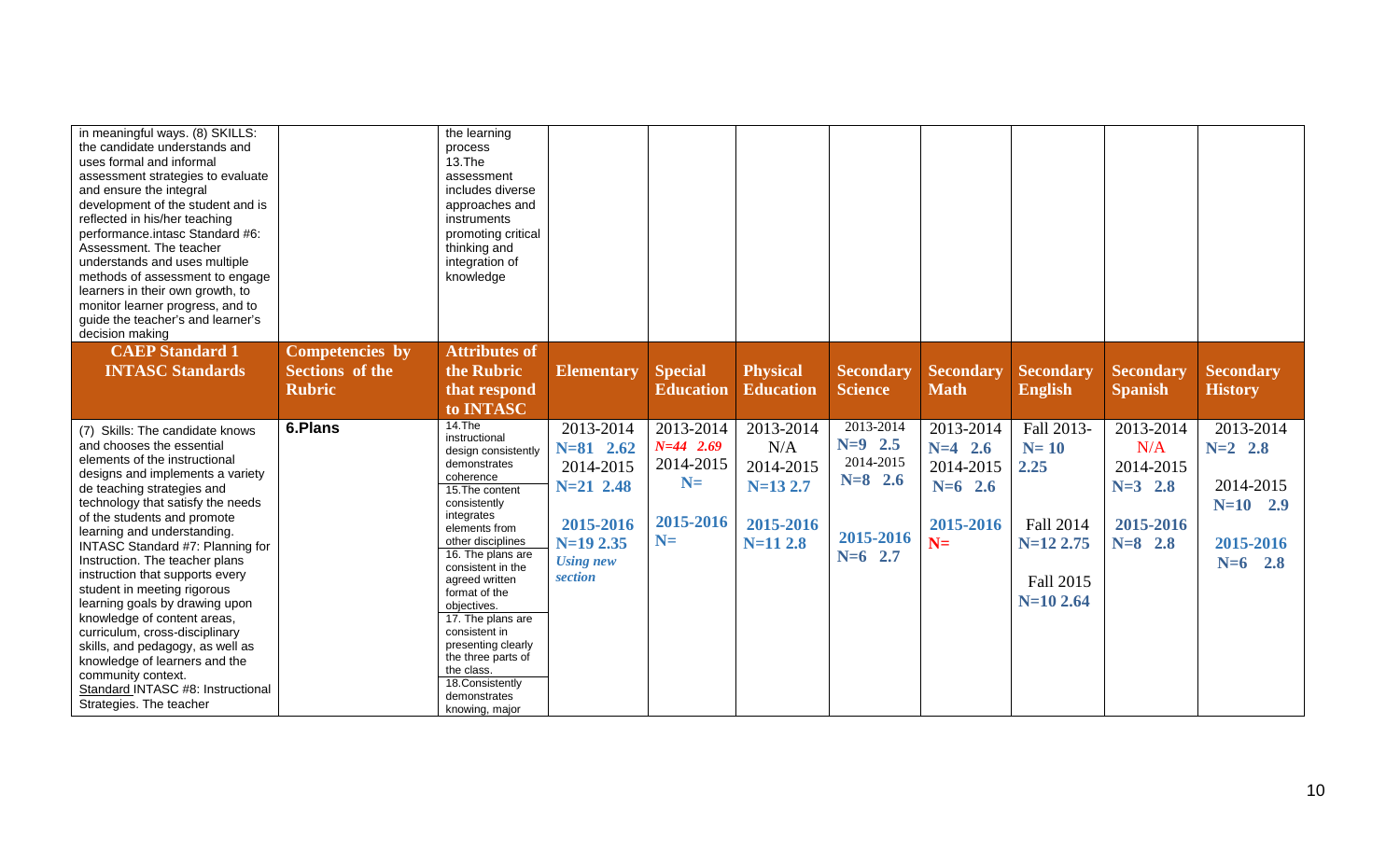| understands and uses a variety of<br>instructional strategies to<br>encourage learners to develop<br>deep understanding of content<br>areas and their connections, and<br>to build skills to apply knowledge<br>in meaningful ways. (8) SKILLS:<br>THE CANDIDATE UNDERSTANDS<br>AND USES FORMAL AND<br><b>INFORMAL ASSESSMENT</b><br>STRATEGIES TO EVALUATE AND<br><b>ENSURE THE INTEGRAL</b><br>DEVELOPMENT OF THE STUDENT<br>AND IS REFLECTED IN HIS/HER<br>TEACHING PERFORMANCE.INTASC<br>Standard #6: Assessment. The<br>teacher understands and uses<br>multiple methods of assessment<br>to engage learners in their own<br>growth, to monitor learner<br>progress, and to guide the<br>teacher's and learner's decision<br>making. |                                                                                                                      | concepts,<br>principles,<br>theories, and<br>research related to<br>the development of<br>children<br>19. The materials<br>and resources are<br>diverse and support<br>learning.<br>20. The plans<br>structure the<br>assignments to<br>reinforce and<br>broaden the<br>contents of the<br>class.<br>21. Consistently<br>Includes the<br>references and<br>used materials<br>22.In depth<br>reflections of<br>his/her practices<br>as a teacher |                                                                                  |                                                              |                                                                      |                                                                            |                                                                       |                                                                                             |                                                                      |                                                                              |
|-------------------------------------------------------------------------------------------------------------------------------------------------------------------------------------------------------------------------------------------------------------------------------------------------------------------------------------------------------------------------------------------------------------------------------------------------------------------------------------------------------------------------------------------------------------------------------------------------------------------------------------------------------------------------------------------------------------------------------------------|----------------------------------------------------------------------------------------------------------------------|-------------------------------------------------------------------------------------------------------------------------------------------------------------------------------------------------------------------------------------------------------------------------------------------------------------------------------------------------------------------------------------------------------------------------------------------------|----------------------------------------------------------------------------------|--------------------------------------------------------------|----------------------------------------------------------------------|----------------------------------------------------------------------------|-----------------------------------------------------------------------|---------------------------------------------------------------------------------------------|----------------------------------------------------------------------|------------------------------------------------------------------------------|
| <b>CAEP Standard 1 INTASC</b><br><b>Standards</b>                                                                                                                                                                                                                                                                                                                                                                                                                                                                                                                                                                                                                                                                                         | <b>Competencies</b> by<br><b>Sections of the Rubric</b>                                                              | <b>Attributes that</b><br>respond to<br><b>INTASC</b>                                                                                                                                                                                                                                                                                                                                                                                           | <b>Elementary</b>                                                                | <b>Special</b><br><b>Education</b>                           | <b>Physical</b><br><b>Education</b>                                  | <b>Secondary</b><br><b>Science</b>                                         | <b>Secondary</b><br><b>Math</b>                                       | <b>Secondary</b><br><b>English</b>                                                          | <b>Secondary</b><br><b>Spanish</b>                                   | <b>Secondary</b><br><b>History</b>                                           |
| 10) Dispositions: The candidate<br>develops pride IN his/her<br>profession and KEEPS up-to-date<br>with the changes In his/her subject<br>area and IN pedagogy INTASC<br>Standard #9: Professional<br>Learning and Ethical Practice. The<br>teacher engages in ongoing<br>professional learning and uses<br>evidence to continually evaluate<br>his/her practice, particularly the<br>effects of his/her choices and<br>actions on others (learners,<br>families, other professionals, and<br>the community), and adapts                                                                                                                                                                                                                  | 7. A reflection on<br>the design and<br>elaboration<br>processes and their<br>implications as<br>teacher candidates. | 23.Describes in<br>depth at least<br>two areas of<br>major difficulty<br>while designing<br>the unit<br>demonstrating<br>an aptitude for<br>seeking out<br>opportunities for<br>professional<br>growth.<br>24. Provides<br>ideas for<br>improving or                                                                                                                                                                                            | 2013-2014<br>$N = 812.58$<br>2014-2015<br>$N=21$ 2.45<br>2015-2016<br>$N=392.26$ | 2013-2014<br>$N = 442.45$<br>2014-2015<br>$N =$<br>2015-2016 | 2013-2014<br>N/A<br>2014-2015<br>$N=132.8$<br>2015-2016<br>$N=112.7$ | 2013-2014<br>$N=9$ 2.9<br>2014-2015<br>$N=8$ 2.6<br>2015-2016<br>$N=6$ 2.8 | 2013-2014<br>$N=4$ 2.8<br>2014-2015<br>$N=6$ 2.8<br>2015-2016<br>$N=$ | Fall-2013<br>$N = 2.32$<br>Fall-2014<br>$N = 2.20$<br>Fall-2015<br>$N=10$ 2.38<br>2015-2016 | 2013-2014<br>N/A<br>2014-2015<br>$N=3$ 2.5<br>2015-2016<br>$N=8$ 2.9 | 2013-2014<br>$N=2$ 3<br>2014-2015<br>$N=10$<br>2.9<br>2015-2016<br>$N=6$ 2.8 |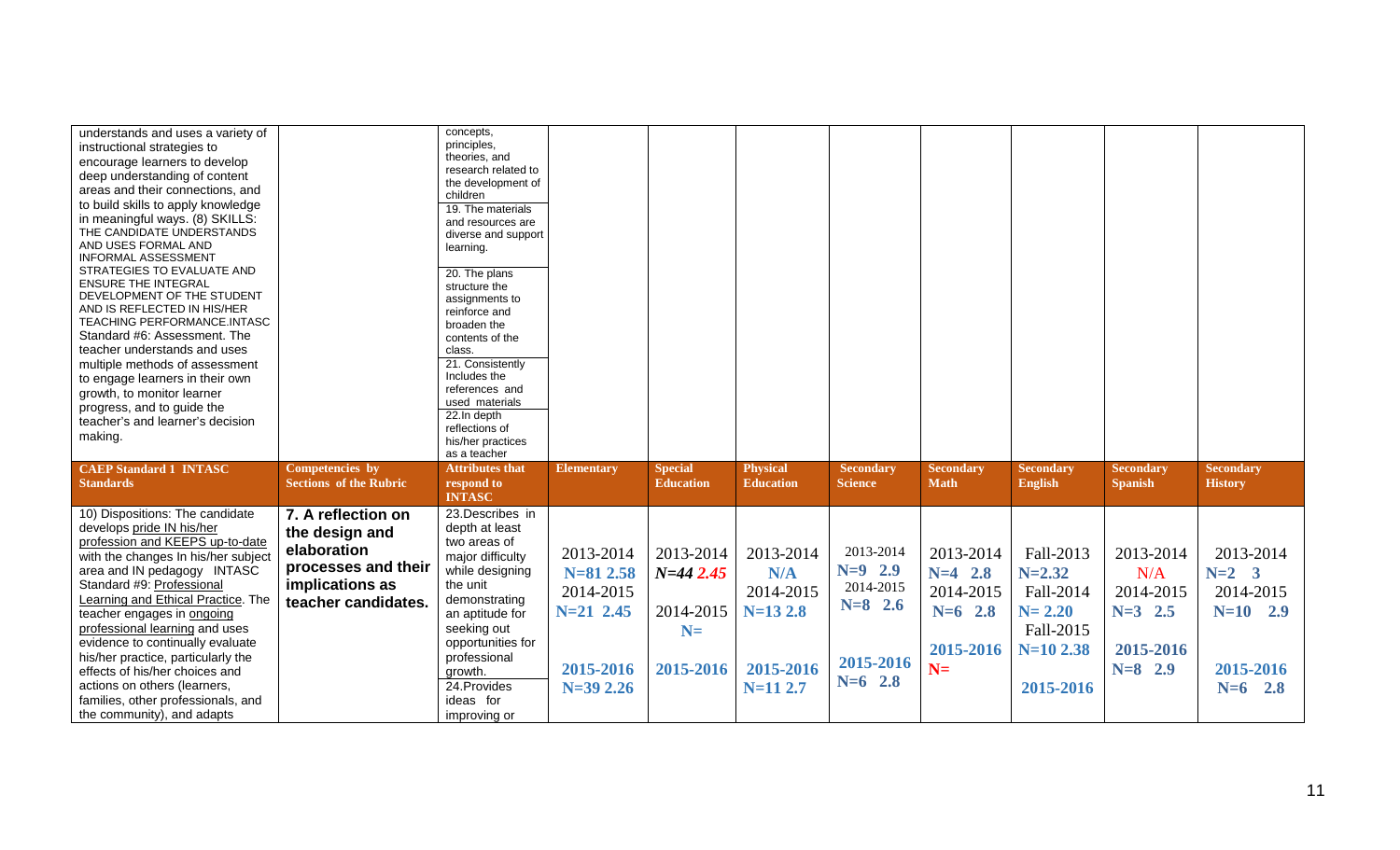| practice to meet the needs of each<br>learner.INTASC Standard #10:<br>Leadership and Collaboration. The                                                                                                                                                                       |               | redesigning the<br>unit and justifies<br>them                             |                                                                                   |                                                            |                                                                      |                                                                          |                                                                       |                                                                                      |                                                                |                                                                       |
|-------------------------------------------------------------------------------------------------------------------------------------------------------------------------------------------------------------------------------------------------------------------------------|---------------|---------------------------------------------------------------------------|-----------------------------------------------------------------------------------|------------------------------------------------------------|----------------------------------------------------------------------|--------------------------------------------------------------------------|-----------------------------------------------------------------------|--------------------------------------------------------------------------------------|----------------------------------------------------------------|-----------------------------------------------------------------------|
| teacher seeks appropriate<br>leadership roles and opportunities<br>to take responsibility for student<br>learning, to collaborate with<br>learners, families, colleagues,<br>other school professionals, and<br>community members to ensure<br>learner growth, and to advance | 8. References | 25. References<br>support the<br>Candidate's<br>professional<br>learning. | 2013-2014<br>$N = 812.58$<br>2014-2015<br>$N=21$ 2.45<br>2015-2016<br>$N=39$ 2.30 | 2013-2014<br>$N = 442.4$<br>2014-2015<br>$N=$<br>2015-2016 | 2013-2014<br>N/A<br>2014-2015<br>$N=132.8$<br>2015-2016<br>$N=112.6$ | 2013-2014<br>$N=9$ 2.7<br>2014-2015<br>$N=8$ 2.4<br>2015-2016<br>$N=6$ 3 | 2013-2014<br>$N=4$ 2.9<br>2014-2015<br>$N=6$ 2.8<br>2015-2016<br>$N=$ | Fall-2013-<br>$N=10$ 2.34<br>Fall-2014-<br>$N-12$<br><b>Fall 2015</b><br>$N=10$ 2.79 | 2013-2014<br>N/A<br>2014-2015<br>$N=3$<br>2015-2016<br>$N=8$ 3 | 2013-2014<br>$N=2$ 3<br>2014-2015<br>$N=10$ 3<br>2015-2016<br>$N=6$ 3 |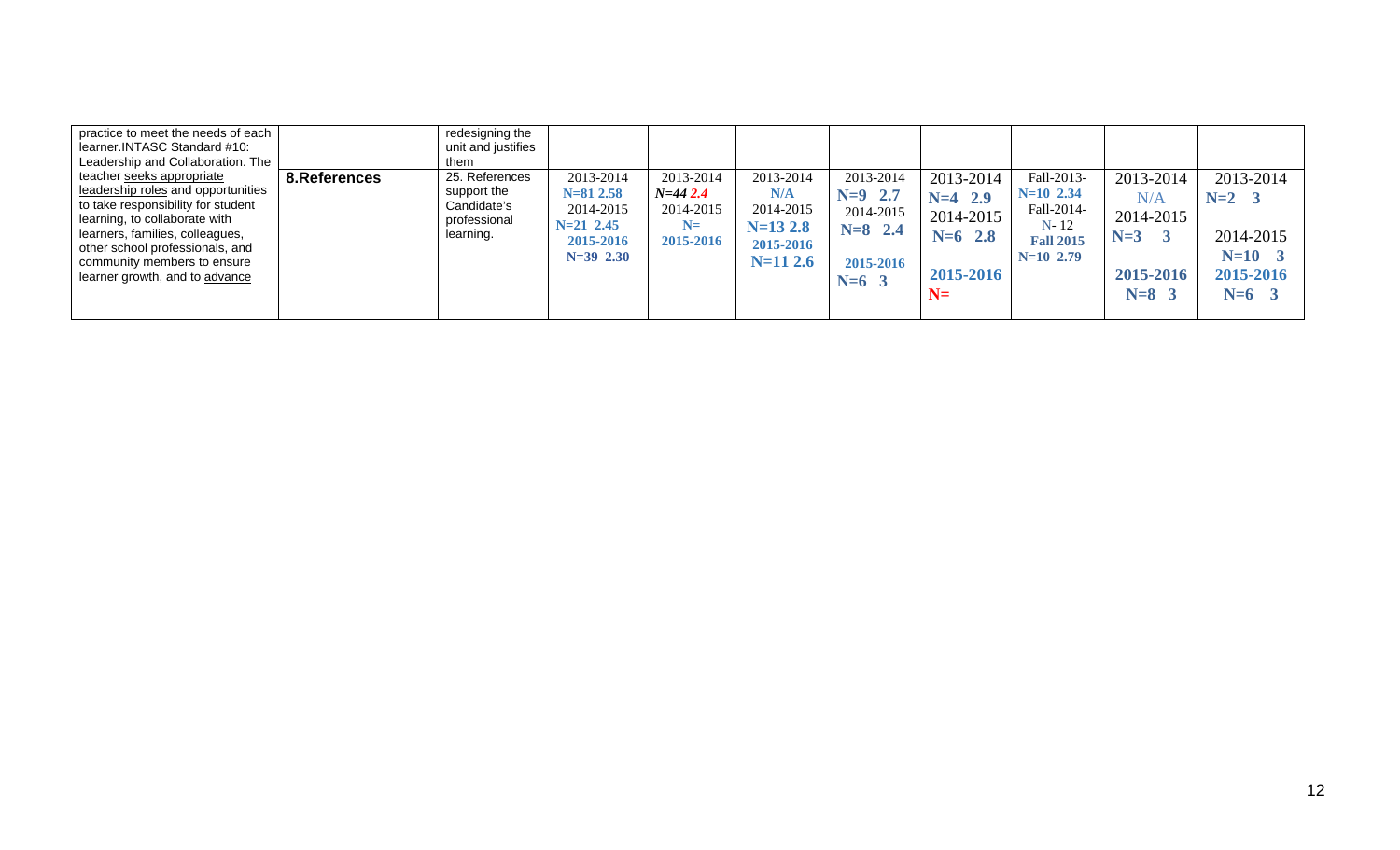| <b>CAEP Standard 1</b>                                                                                                                                                                                                                                                                                                                  | <b>Competencies</b> by                                                                                                                                                                                                | Attributes in                                                                                                                                                                                                                                                                                                     |                                                                                                 |                                                                             |                                                                                |                                                                              |                                                                      |                                                                                  |                                                                        |                                                                          |
|-----------------------------------------------------------------------------------------------------------------------------------------------------------------------------------------------------------------------------------------------------------------------------------------------------------------------------------------|-----------------------------------------------------------------------------------------------------------------------------------------------------------------------------------------------------------------------|-------------------------------------------------------------------------------------------------------------------------------------------------------------------------------------------------------------------------------------------------------------------------------------------------------------------|-------------------------------------------------------------------------------------------------|-----------------------------------------------------------------------------|--------------------------------------------------------------------------------|------------------------------------------------------------------------------|----------------------------------------------------------------------|----------------------------------------------------------------------------------|------------------------------------------------------------------------|--------------------------------------------------------------------------|
| <b>INTASC Standards</b>                                                                                                                                                                                                                                                                                                                 | Sections of the                                                                                                                                                                                                       | condensed                                                                                                                                                                                                                                                                                                         | <b>Elementary</b>                                                                               | <b>Special</b>                                                              | <b>Physical</b>                                                                | <b>Secondary</b>                                                             | <b>Secondary</b>                                                     | <b>Secondary</b>                                                                 | <b>Secondary</b>                                                       | <b>Secondary</b>                                                         |
|                                                                                                                                                                                                                                                                                                                                         | <b>Rubric</b>                                                                                                                                                                                                         | version                                                                                                                                                                                                                                                                                                           |                                                                                                 | <b>Education</b>                                                            | <b>Education</b>                                                               | <b>Science</b>                                                               | <b>Math</b>                                                          | <b>English</b>                                                                   | <b>Spanish</b>                                                         | <b>History</b>                                                           |
| Rubric 1 Contextual Factors<br><b>INTASC Standard #2: Learning</b><br>Differences. The teacher uses<br>understanding of individual<br>differences and diverse cultures<br>and communities to ensure<br>inclusive learning environments<br>that enable each learner to meet<br>high standards.                                           | The candidate knows,<br>understands, respects and<br>responds to diversity and<br>creates learning<br>environments that<br>promote active learning<br>of the students, social<br>interaction and self-<br>motivation. | Knowledge of<br>community,<br>school, and<br>classroom factors.<br>Knowledge of<br>student<br>characteristics.<br>Knowledge of<br>different student<br>learning styles.<br>Knowledge of<br>student skills and<br>prior knowledge.<br>Knowledge of<br>planning and<br>instructional<br>evaluation<br>implications. | 2013-2014<br>$N=92.80$<br>2014-2015<br>$N=6$ 2.78<br>2015-2016<br><b>May 2016</b><br>$N=6$ 2.17 | 2013-2014<br>$N=192.85$<br>2014-2015<br>$N =$<br>2015-2016<br>$N=10$ 2.7    | 2013-2014<br>$N = 8$ 2.6<br>2014-2015<br>$N=13$ 2.6<br>2015-2016<br>$N=10$ 2.5 | 2013-2014<br>$N=3$ 2.9<br>2014-2015<br>$N=6$ 2.7<br>2015-2016<br>$N = 8$ 2.8 | 2013-2014<br>N/A<br>2014-2015<br>$N=42.75$<br>2015-2016<br>$N=2$ 2.8 | 2013-2014<br>$N=8-2.96$<br>2014-2015<br>$N = 8 - 2.62$<br>2015-2016<br>$N=82.69$ | 2013-2014<br>N/A<br>2014-2015<br>$N=5$ 2.7<br>2015-2016<br>$N = 3$ 2.4 | 2013-2014<br>$N=42.8$<br>2014-2015<br>$N=102.9$<br>2015-2016<br>$N=62.9$ |
| Rubric 2 Learning Goals INTASC<br><b>STANDARD #4: THE TEACHER</b><br>UNDERSTANDS THE CENTRAL<br>CONCEPTS, TOOLS OF INQUIRY,<br>AND STRUCTURES OF THE<br>DISCIPLINE(S) HE OR SHE TEACHES<br>AND CREATES LEARNING<br>EXPERIENCES THAT MAKE THE<br>DISCIPLINE ACCESSIBLE AND<br>MEANINGFUL FOR LEARNERS TO<br>SSURE MASTERY OF THE CONTENT | THE CANDIDATE<br>DEMONSTRATES IN DEPTH<br>KNOWLEDGE OF THE<br><b>BASIC CONCEPTS,</b><br>PROCESSES AND SKILLS OF<br>THE SUBJECT AREA THAT<br>S/HE ASPIRES TO TEACH<br>CONTENT.                                         | Importance,<br>challenge and<br>variety<br>Clarity<br>Suitable for<br>students<br>Importance,<br>challenge and<br>variety                                                                                                                                                                                         | 2013-2014<br>$N = 9$ 2,82<br>2014-2015<br>$N=6$ 2.85<br>2015-2016<br>May $N=6$<br>2.77          | 2013-2014<br>$N=19$<br>2.95<br>2014-2015<br>$N=$<br>2015-2016<br>$N=10$ 2.8 | 2013-2014<br>$N = 8$ 2.6<br>2014-2015<br>$N=13$ 2.6<br>2015-2016<br>$N=10$ 2.6 | 2013-2014<br>$N=3$ 2.9<br>2014-2015<br>$N=6$ 2.8<br>2015-2016<br>$N = 8$ 2.8 | 2013-2014<br>N/A<br>2014-2015<br>$N=42.75$<br>2015-2016<br>$N=2$ 2.7 | 2013-2014<br>$N=8-2.96$<br>2014-2015<br>$N = 82.63$<br>2015-2016<br>$N = 82.83$  | 2013-2014<br>N/A<br>2014-2015<br>$N=5$ 2.8<br>2015-2016<br>$N = 3$ 2.6 | 2013-2014<br>$N=42.8$<br>2014-2015<br>$N=102.8$<br>2015-2016<br>$N=62.8$ |

## Alignment with CAEP : Teacher Work Sample RUBRIC available Data from SPA Reports of the programs CAEP 1,3 &5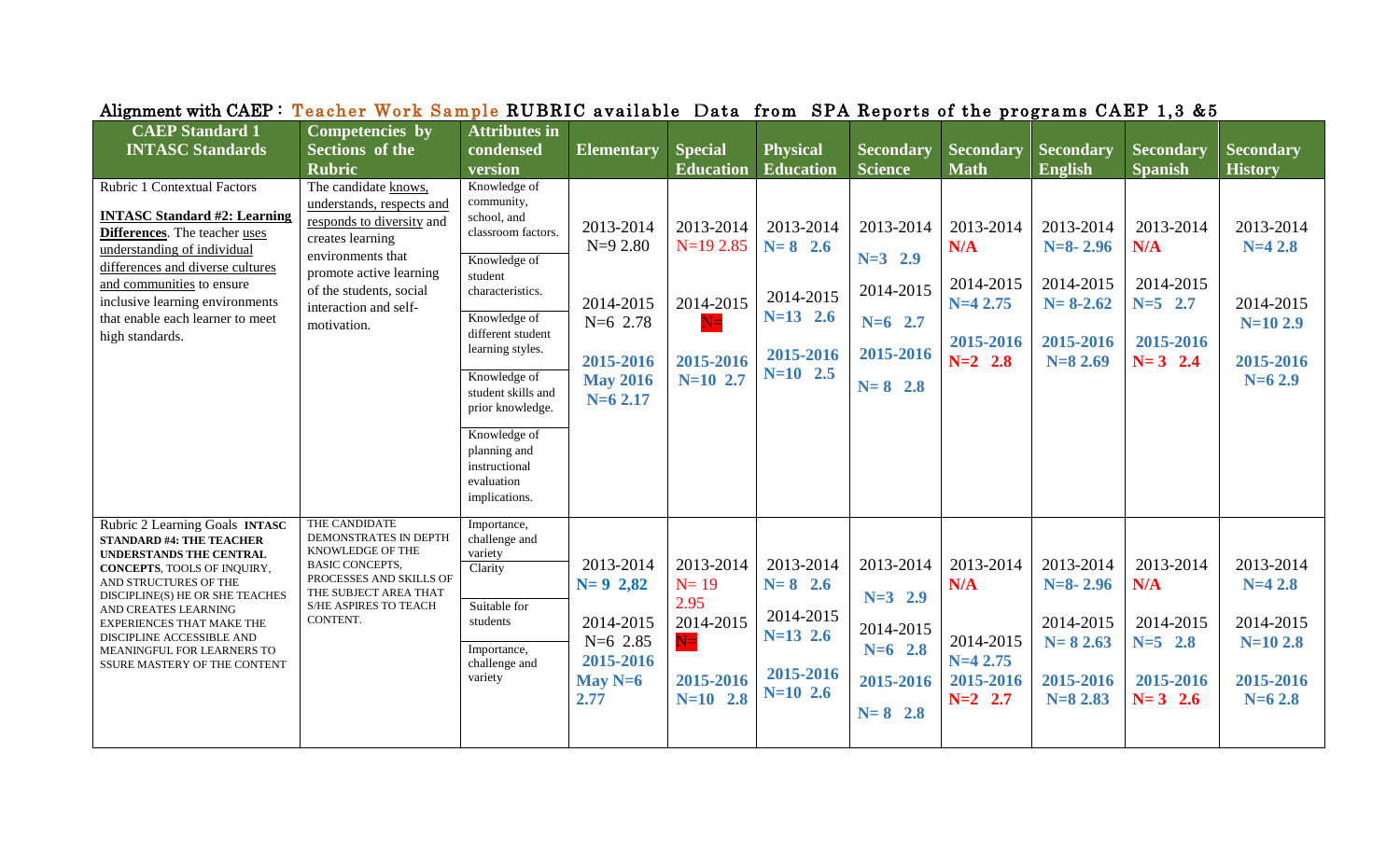| <b>CAEP</b> Standard 1<br><b>INTASC Standards</b>                                                                                                                                                                                                                                                                                                                                                                                                                                                                                                                                                                                          | <b>Competencies</b> by<br><b>Sections of the</b><br><b>Rubric</b>                                                                                                                                                                                                                                                          | <b>Attributes of</b><br>the Rubric<br>that respond<br>to <b>INTASC</b>                                                                                                                                                    | <b>Elementary</b>                                                                   | <b>Special</b><br><b>Education</b>                                                      | <b>Physical</b><br><b>Education</b>                                            | <b>Secondary</b><br><b>Science</b>                                           | <b>Secondary</b><br><b>Math</b>                                      | <b>Secondary</b><br><b>English</b>                                               | <b>Secondary</b><br><b>Spanish</b>                                     | <b>Secondary</b><br><b>History</b>                                        |
|--------------------------------------------------------------------------------------------------------------------------------------------------------------------------------------------------------------------------------------------------------------------------------------------------------------------------------------------------------------------------------------------------------------------------------------------------------------------------------------------------------------------------------------------------------------------------------------------------------------------------------------------|----------------------------------------------------------------------------------------------------------------------------------------------------------------------------------------------------------------------------------------------------------------------------------------------------------------------------|---------------------------------------------------------------------------------------------------------------------------------------------------------------------------------------------------------------------------|-------------------------------------------------------------------------------------|-----------------------------------------------------------------------------------------|--------------------------------------------------------------------------------|------------------------------------------------------------------------------|----------------------------------------------------------------------|----------------------------------------------------------------------------------|------------------------------------------------------------------------|---------------------------------------------------------------------------|
| Rubric 3 Assessment Plan<br><b>INTASC Standard #6: Assessment.</b><br>The teacher understands and uses<br>multiple methods of assessment to<br>engage learners in their own growth,<br>to monitor learner progress, and to<br>guide the teacher's and learner's<br>decision making.                                                                                                                                                                                                                                                                                                                                                        | 8) SKILLS: THE<br><b>CANDIDATE</b><br><b>UNDERSTANDS AND USES</b><br>FORMAL AND INFORMAL<br><b>ASSESSMENT STRATEGIES</b><br>TO EVALUATE AND<br><b>ENSURE THE INTEGRAL</b><br>DEVELOPMENT OF THE<br>STUDENT AND IS<br>REFLECTED IN HIS/HER<br>TEACHING PERFORMANCE.                                                         | Learning goals<br>and alignment<br>Criteria and<br>execution<br>standard clarity<br>Multiple styles<br>and approaches.<br>Technical<br>consistency.<br>Adaptation to<br>individual needs.                                 | 2013-2014<br>$N=92.61$<br>2014-2015<br>$N=6$ 2.83<br>2015-2016<br>May $N=6$<br>2.97 | 2013-2014<br>$N=19$<br>2.80<br>2014-2015<br>$\mathbf{N}$ $=$<br>2015-2016<br>$N=10$ 2.6 | 2013-2014<br>$N = 8$ 2.8<br>2014-2015<br>$N=13$ 2.7<br>2015-2016<br>$N=102.7$  | 2013-2014<br>$N=3$ 2.9<br>2014-2015<br>$N=6$ 2.7<br>2015-2016<br>$N = 8$ 2.9 | 2013-2014<br>N/A<br>2014-2015<br>$N=42.75$<br>2015-2016<br>$N=2$ 2.8 | 2013-2014<br>$N = 82.97$<br>2014-2015<br>$N = 82.68$<br>2015-2016<br>$N = 82.65$ | 2013-2014<br>N/A<br>2014-2015<br>$N=5$ 2.9<br>2015-2016<br>$N = 3$ 2.3 | 2013-2014<br>$N=42.8$<br>2014-2015<br>$N=102.8$<br>2015-2016<br>$N=6$ 2.8 |
| <b>Rubric 4 Instructional Design</b><br><b>INTASC Standard #7: Planning for</b><br><b>Instruction.</b> The teacher plans<br>instruction that supports every student in<br>meeting rigorous learning goals by<br>drawing upon knowledge of content areas,<br>curriculum, cross-disciplinary skills, and<br>pedagogy, as well as knowledge of<br>learners and the community context.<br><b>Standard INTASC#8:</b><br><b>Instructional Strategies</b> . The teacher<br>understands and uses a variety of<br>instructional strategies to encourage<br>learners to develop deep understanding of<br>content areas and their connections, and to | (7) SKILLS: THE<br><b>CANDIDATE KNOWS AND</b><br><b>CHOOSES THE ESSENTIAL</b><br><b>ELEMENTS OF THE</b><br><b>INSTRUCTIONAL DESIGÑ</b><br>AND IMPLEMENTS A<br><b>VARIETY DE TEACHING</b><br><b>STRATEGIES AND</b><br>TECHNOLOGY THAT<br>SATISFY THE NEEDS OF<br>THE STUDENTS AND<br>PROMOTE LEARNING AND<br>UNDERSTANDING. | Adaptation to<br>individual needs.<br>Alignment with<br>goals<br>Exact<br>representation of<br>the Language<br>content<br>Unit and lesson<br>structure<br>Use of a variety of<br>instructional<br>methods,<br>activities. | 2013-2014<br>$N=92,78$<br>2014-2015<br>$N=6$ 2.86<br>2015-2016<br>May $N=6$<br>2.70 | 2013-2014<br>$N=19$<br>2.85<br>2014-2015<br>$N =$<br>2015-2016<br>$N=10$ 2.7            | 2013-2014<br>$N = 8$ 2.8<br>2014-2015<br>$N=13$ 2.8<br>2015-2016<br>$N=10$ 2.7 | 2013-2014<br>$N=3$ 2.7<br>2014-2015<br>$N=6$ 2.8<br>2015-2016<br>$N = 8$ 2.7 | 2013-2014<br>N/A<br>2014-2015<br>$N=42.75$<br>2015-2016<br>$N=2$ 2.9 | 2013-2014<br>$N = 83.00$<br>2014-2015<br>$N = 82.77$<br>2015-2016<br>$N = 82.88$ | 2013-2014<br>N/A<br>2014-2015<br>$N=5$ 2.9<br>2015-2016<br>$N = 3$ 2.5 | 2013-2014<br>$N=42.8$<br>2014-2015<br>$N=102.9$<br>2015-2016<br>$N=6$ 2.8 |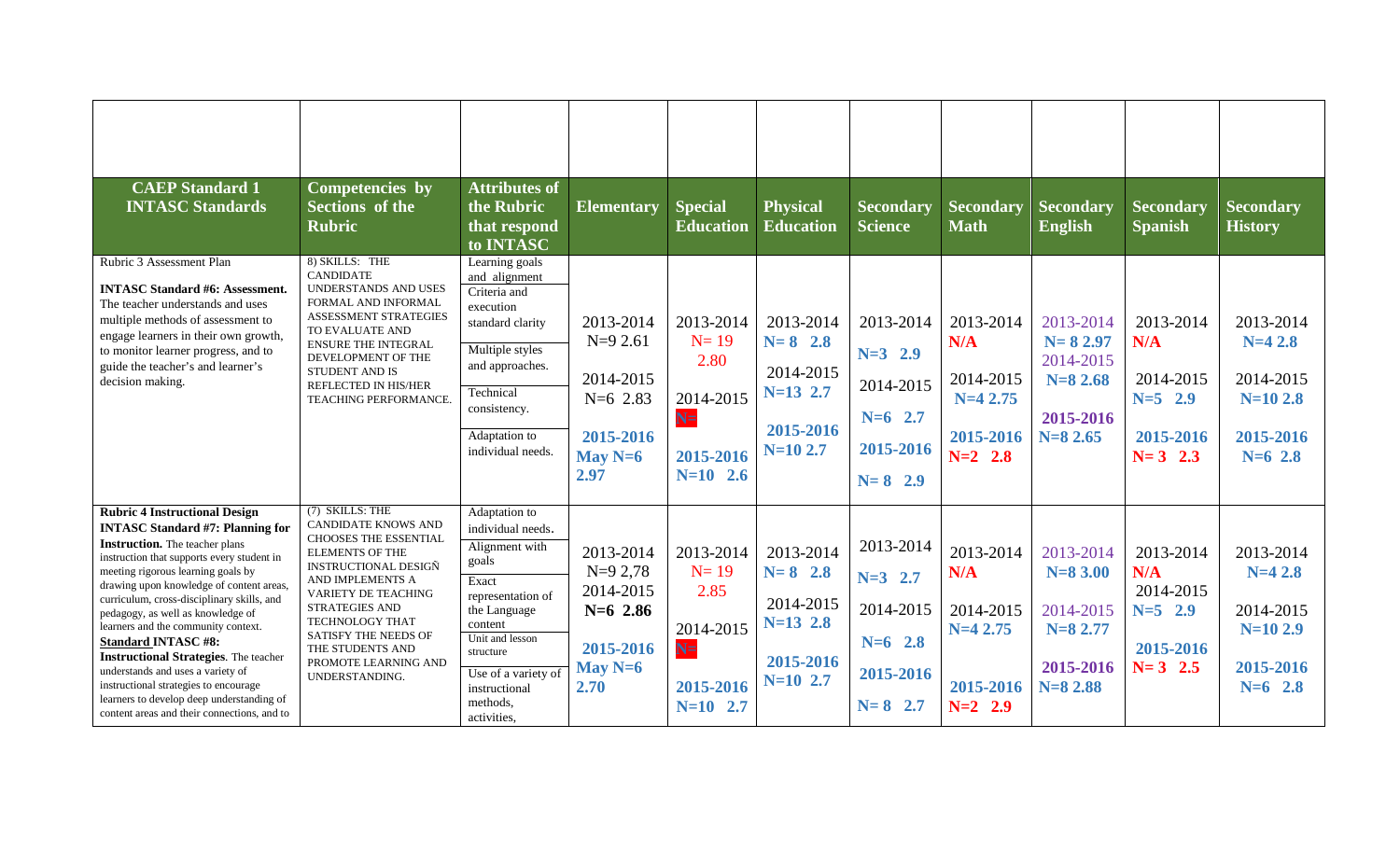| build skills to apply knowledge in<br>meaningful ways.                                                                                                                                                                                                                                                                                                                                                                                                                     |                                                                                                                                                                                | assignments and<br>resources<br>Use of<br>information and<br>contextual data to<br>select relevant<br>activities,<br>assignments and<br>resources<br>Use of technology |                                                                                      |                                                                              |                                                                                |                                                                              |                                                                      |                                                                                |                                                                        |                                                                          |
|----------------------------------------------------------------------------------------------------------------------------------------------------------------------------------------------------------------------------------------------------------------------------------------------------------------------------------------------------------------------------------------------------------------------------------------------------------------------------|--------------------------------------------------------------------------------------------------------------------------------------------------------------------------------|------------------------------------------------------------------------------------------------------------------------------------------------------------------------|--------------------------------------------------------------------------------------|------------------------------------------------------------------------------|--------------------------------------------------------------------------------|------------------------------------------------------------------------------|----------------------------------------------------------------------|--------------------------------------------------------------------------------|------------------------------------------------------------------------|--------------------------------------------------------------------------|
| <b>CAEP</b> Standard 1<br><b>INTASC Standards</b>                                                                                                                                                                                                                                                                                                                                                                                                                          | <b>Competencies</b> by<br>Sections of the<br><b>Rubric</b>                                                                                                                     |                                                                                                                                                                        | <b>Elementary</b>                                                                    | <b>Special</b><br><b>Education</b>                                           | <b>Physical</b><br><b>Education</b>                                            | <b>Secondary</b><br><b>Science</b>                                           | <b>Secondary</b><br><b>Math</b>                                      | <b>Secondary</b><br><b>English</b>                                             | <b>Secondary</b><br><b>Spanish</b>                                     | <b>Secondary</b><br><b>History</b>                                       |
| Rubric 5 Decision Making in the<br><b>Teaching Process INTASC</b><br><b>Standard #9: Professional Learning</b><br>and Ethical Practice. The teacher<br>engages in ongoing professional<br>learning and uses evidence to<br>continually evaluate his/her practice,<br>particularly the effects of his/her<br>choices and actions on others<br>(learners, families, other<br>professionals, and the community),<br>and adapts practice to meet the needs<br>of each learner. | (10) DISPOSITIONS: THE<br><b>CANDIDATE</b><br>DEVELOPS PRIDE IN<br>HIS/HER PROFESION AND<br>KEEPS UP-TO-DATE WITH<br>THE CHANGES IN HIS/HER<br>SUBJECT AREA AND IN<br>PEDAGOGY | Sound<br>professional<br>practice<br>Modifications<br>based on student<br>learning<br>Congruence<br>between<br>modifications and<br>learning goals                     | 2013-2014<br>$N=9$ 2.78<br>2014-2015<br>$N=6$ 2.86<br>2015-2016<br>May $N=6$<br>2.72 | 2013-2014<br>$N=19$<br>2.85<br>2014-2015<br>$N =$<br>2015-2016<br>$N=10$ 2.8 | 2013-2014<br>$N = 8$ 2.8<br>2014-2015<br>$N=13$ 2.7<br>2015-2016<br>$N=10$ 2.6 | 2013-2014<br>$N=3$ 2.8<br>2014-2015<br>$N=6$ 2.6<br>2015-2016<br>$N = 8$ 2.8 | 2013-2014<br>N/A<br>2014-2015<br>$N=42.75$<br>2015-2016<br>$N=2$ 2.8 | 2013-2014<br>$N = 83.00$<br>2014-2015<br>$N=82.66$<br>2015-2016<br>$N = 82.66$ | 2013-2014<br>N/A<br>2014-2015<br>$N=5$ 2.8<br>2015-2016<br>$N = 3$ 2.6 | 2013-2014<br>$N=42.9$<br>2014-2015<br>$N=10$ 3<br>2015-2016<br>$N=6$ 2.9 |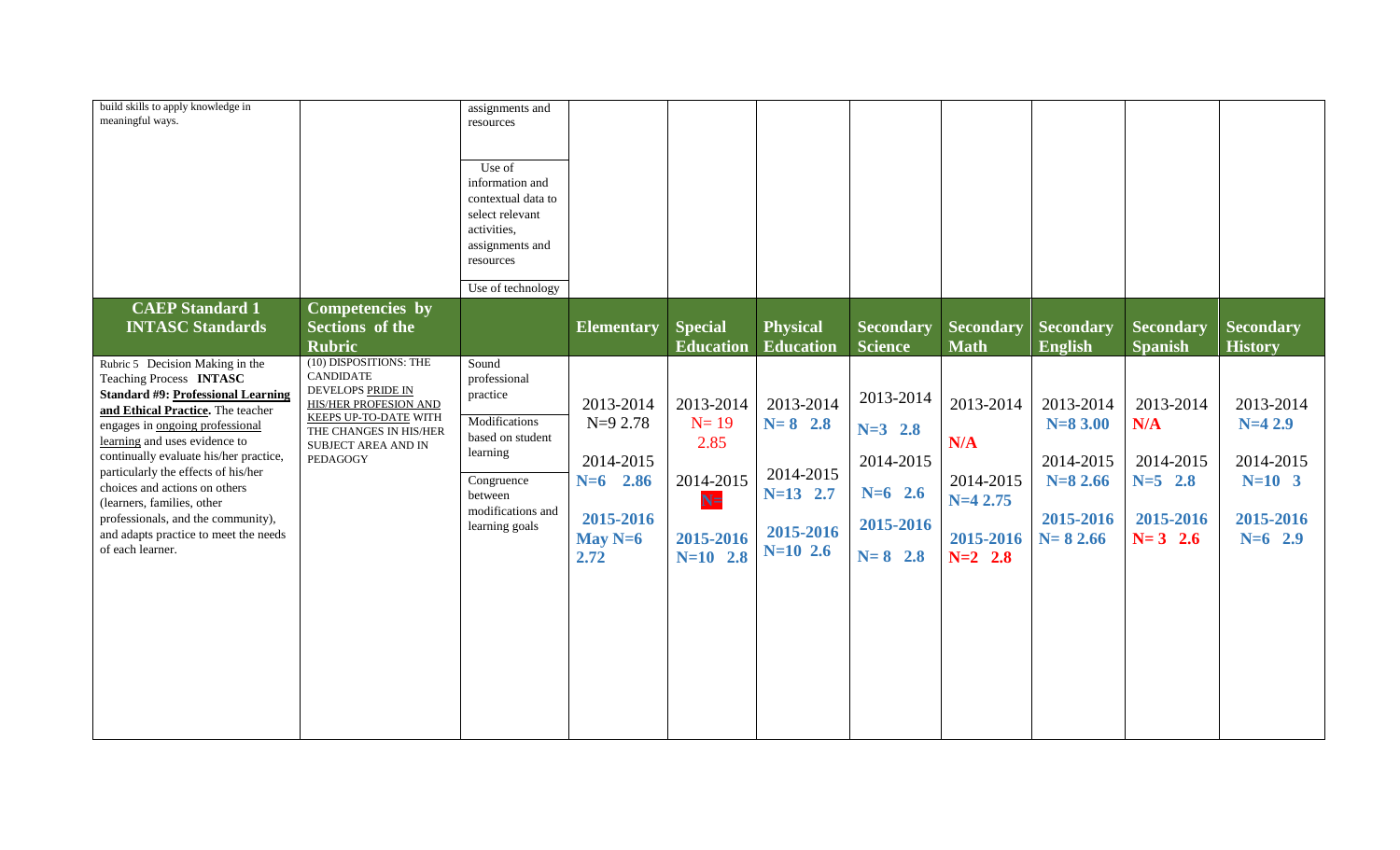| Rubric 6 Student Learning Analysis<br><b>Standard #9: Professional Learning</b><br>and Ethical Practice. The teacher<br>engages in ongoing professional<br>learning and uses evidence to<br>continually evaluate his/her practice,<br>particularly the effects of his/her<br>choices and actions on others<br>(learners, families, other<br>professionals, and the community),<br>and adapts practice to meet the needs<br>of each learner.<br><b>INTASC Standard #10:</b><br>Leadership and Collaboration. The<br>teacher seeks appropriate leadership<br>roles and opportunities to take<br>responsibility for student learning, to<br>collaborate with learners, families,<br>colleagues, other school<br>professionals, and community<br>members to ensure learner growth,<br>and to advance the profession. | <b>DISPOSITIONS: THE</b><br><b>CANDIDATE</b><br>DEVELOPS PRIDE IN<br><b>HIS/HER PROFESION</b><br>AND KEEPS UP-TO-<br><b>DATE WITH THE</b><br><b>CHANGES IN HIS/HER</b><br>SUBJECT AREA AND IN<br>PEDAGOGY | Student learning<br>analysis<br>Identify effective<br>instruction and<br>assessment<br>Alignment of goals,<br>instruction, and<br>assessment<br>Implications for<br>future teaching<br>Implications for<br>professional<br>development | 2013-2014<br>$N=9$ 2.73<br>2014-2015<br>$N=6$<br>2.80<br>2015-2016<br>May $N=6$<br>2.67 | 2013-2014<br>$N=192.9$<br>2014-2015<br>$N =$<br>2015-2016<br>$N=10$ 2.8 | 2013-2014<br>$N = 8$ 2.9<br>2014-2015<br>$N=13$ 2.8<br>2015-2016<br>$N=10$ 2.8 | 2013-2014<br>$N=3$ 2.8<br>2014-2015<br>$N=6$ 2.7<br>2015-2016<br>$N = 8$ 2.9 | 2013-2014<br>N/A<br>2014-2015<br>$N=42.75$<br>2015-2016<br>$N=2$ 2.7 | 2013-2014<br>$N = 83.00$<br>2014-2015<br>$N=82.83$<br>2015-2016<br>$N = 83.00$ | 2013-2014<br>N/A<br>2014-2015<br>$N=5$ 3<br>2015-2016<br>$N = 3$ 2.5 | 2013-2014<br>$N=42.9$<br>2014-2015<br>$N=10$ 3<br>2015-2016<br>$N=6$ 2.9 |
|------------------------------------------------------------------------------------------------------------------------------------------------------------------------------------------------------------------------------------------------------------------------------------------------------------------------------------------------------------------------------------------------------------------------------------------------------------------------------------------------------------------------------------------------------------------------------------------------------------------------------------------------------------------------------------------------------------------------------------------------------------------------------------------------------------------|-----------------------------------------------------------------------------------------------------------------------------------------------------------------------------------------------------------|----------------------------------------------------------------------------------------------------------------------------------------------------------------------------------------------------------------------------------------|-----------------------------------------------------------------------------------------|-------------------------------------------------------------------------|--------------------------------------------------------------------------------|------------------------------------------------------------------------------|----------------------------------------------------------------------|--------------------------------------------------------------------------------|----------------------------------------------------------------------|--------------------------------------------------------------------------|
|                                                                                                                                                                                                                                                                                                                                                                                                                                                                                                                                                                                                                                                                                                                                                                                                                  |                                                                                                                                                                                                           |                                                                                                                                                                                                                                        |                                                                                         |                                                                         |                                                                                |                                                                              |                                                                      |                                                                                |                                                                      |                                                                          |